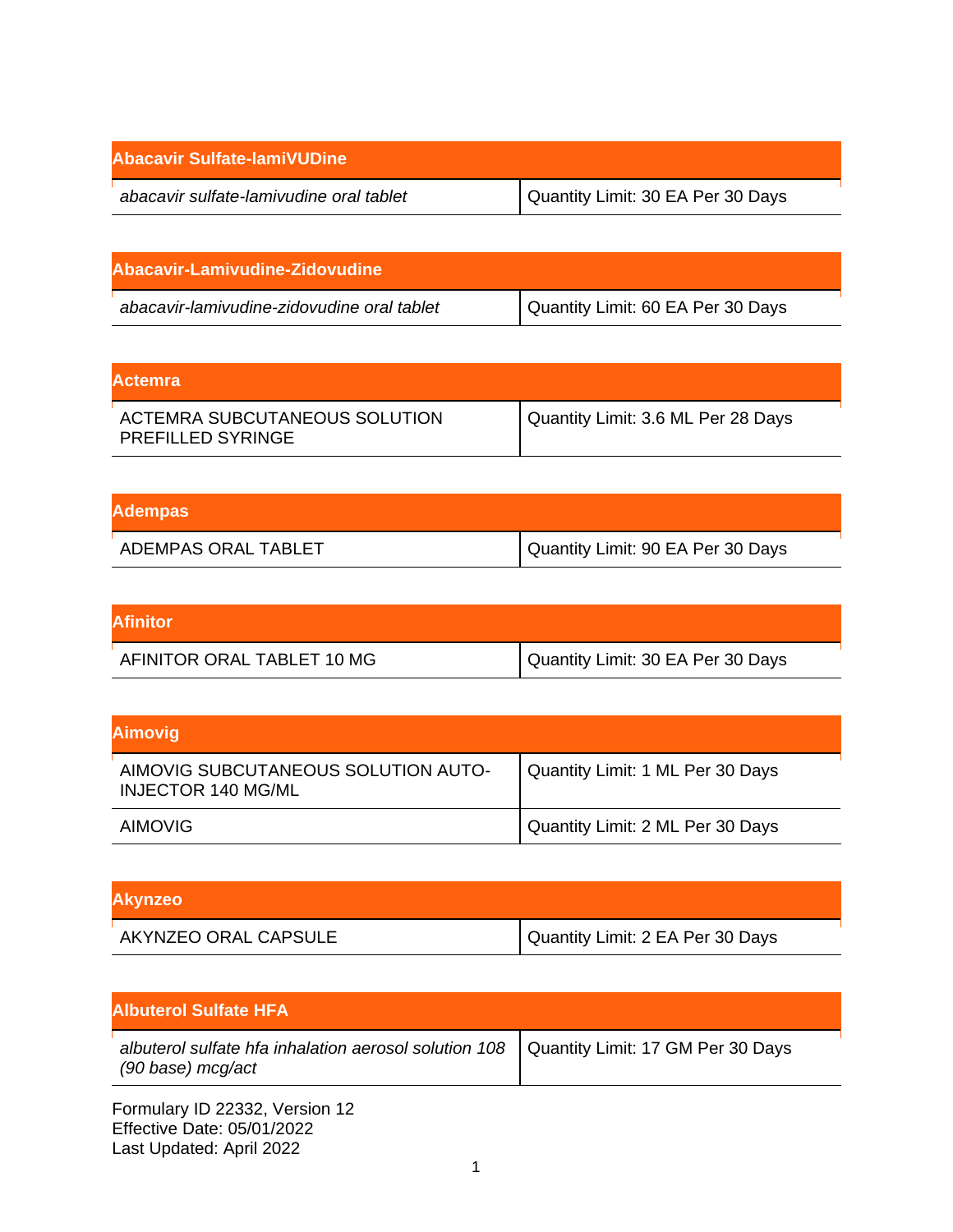| <b>Albuterol Sulfate HFA</b>                                                                            |                                     |
|---------------------------------------------------------------------------------------------------------|-------------------------------------|
| albuterol sulfate hfa inhalation aerosol solution 108<br>(90 base) mcg/act (brand equivalent proventil) | Quantity Limit: 13.4 GM Per 30 Days |
| albuterol sulfate hfa inhalation aerosol solution 108<br>(90 base) mcg/act (brand equivalent ventolin)  | Quantity Limit: 48 GM Per 30 Days   |

| <b>Albuterol Sulfate</b>                                                            |                                    |
|-------------------------------------------------------------------------------------|------------------------------------|
| albuterol sulfate inhalation nebulization solution<br>$(2.5 \text{ mg/3ml})$ 0.083% | Quantity Limit: 525 ML Per 30 Days |
| albuterol sulfate inhalation nebulization solution<br>$0.63$ mg/3ml, 1.25 mg/3ml    | Quantity Limit: 375 ML Per 30 Days |
| albuterol sulfate inhalation nebulization solution 2.5<br>mq/0.5ml                  | Quantity Limit: 100 EA Per 30 Days |

| <b>Alendronate Sodium</b>            |                                  |
|--------------------------------------|----------------------------------|
| alendronate sodium oral tablet 70 mg | Quantity Limit: 4 EA Per 28 Days |

| <b>ALPRAZolam</b>                            |                                    |
|----------------------------------------------|------------------------------------|
| alprazolam oral tablet 0.25 mg, 0.5 mg, 1 mg | Quantity Limit: 120 EA Per 30 Days |
| alprazolam oral tablet 2 mg                  | Quantity Limit: 150 EA Per 30 Days |

| <b>Alunbrig</b>                    |                                    |
|------------------------------------|------------------------------------|
| ALUNBRIG ORAL TABLET 180 MG, 90 MG | Quantity Limit: 30 EA Per 30 Days  |
| ALUNBRIG ORAL TABLET 30 MG         | Quantity Limit: 120 EA Per 30 Days |
| ALUNBRIG ORAL TABLET THERAPY PACK  | Quantity Limit: 60 EA Per 365 Days |

| <b>Alyq</b>      |                                   |
|------------------|-----------------------------------|
| alyq oral tablet | Quantity Limit: 60 EA Per 30 Days |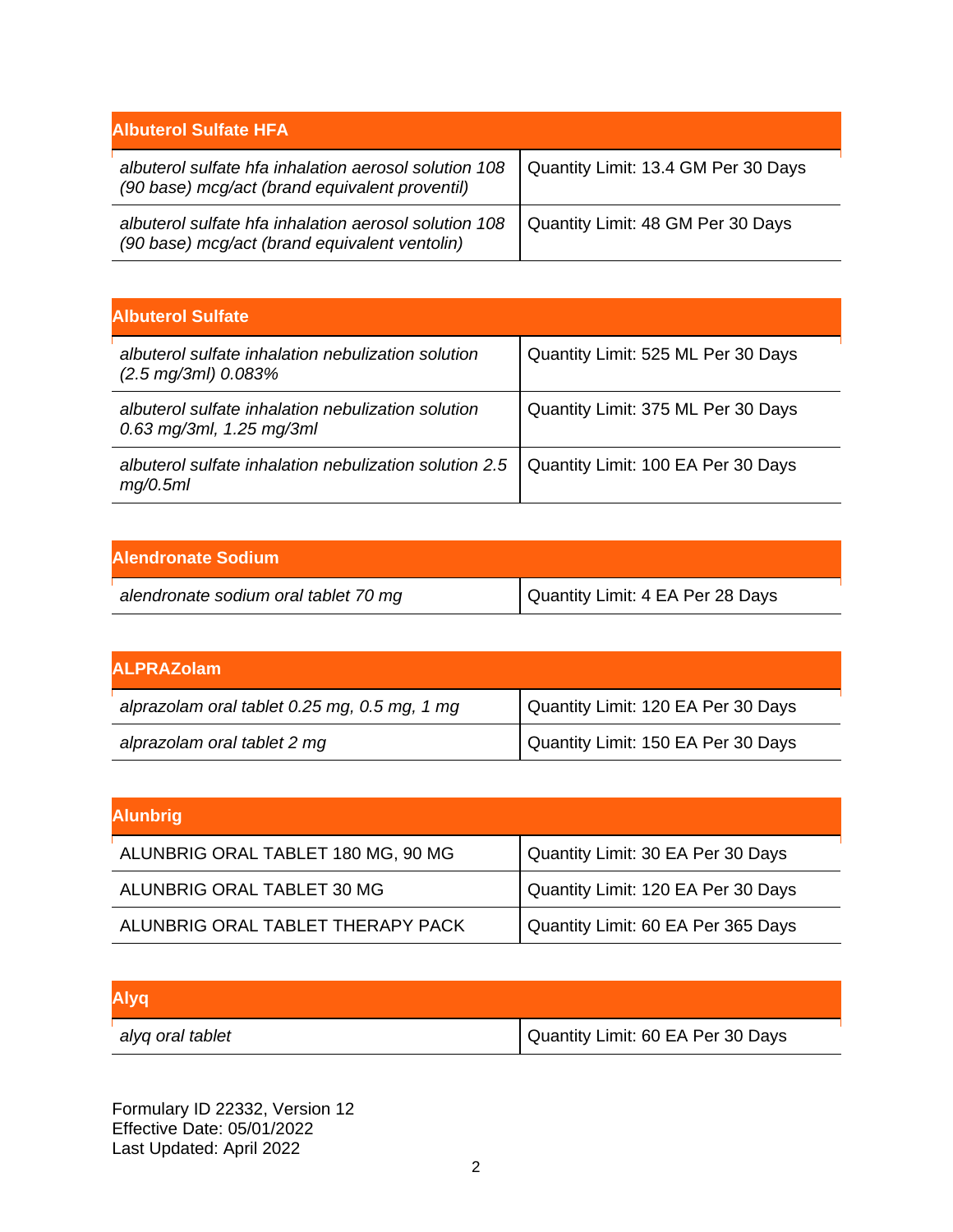| <b>Ambrisentan</b>      |                                   |
|-------------------------|-----------------------------------|
| ambrisentan oral tablet | Quantity Limit: 30 EA Per 30 Days |

| <b>Amphetamine-Dextroamphetamine ER</b>                                   |                                   |
|---------------------------------------------------------------------------|-----------------------------------|
| amphetamine-dextroamphetamine er oral capsule<br>extended release 24 hour | Quantity Limit: 30 EA Per 30 Days |

| Amphetamine-Dextroamphetamine             |                                   |
|-------------------------------------------|-----------------------------------|
| amphetamine-dextroamphetamine oral tablet | Quantity Limit: 90 EA Per 30 Days |

| <b>Anoro Ellipta</b>                                        |                                   |
|-------------------------------------------------------------|-----------------------------------|
| ANORO ELLIPTA INHALATION AEROSOL<br>POWDER BREATH ACTIVATED | Quantity Limit: 60 EA Per 30 Days |

| <b>Aprepitant</b>                   |                                  |
|-------------------------------------|----------------------------------|
| aprepitant oral capsule 125 mg      | Quantity Limit: 2 EA Per 30 Days |
| aprepitant oral capsule 40 mg       | Quantity Limit: 1 EA Per 30 Days |
| aprepitant oral capsule 80 & 125 mg | Quantity Limit: 6 EA Per 30 Days |
| aprepitant oral capsule 80 mg       | Quantity Limit: 8 EA Per 30 Days |

| <b>ARIPiprazole</b>                  |                                    |
|--------------------------------------|------------------------------------|
| aripiprazole oral solution           | Quantity Limit: 750 ML Per 30 Days |
| aripiprazole oral tablet             | Quantity Limit: 30 EA Per 30 Days  |
| aripiprazole oral tablet dispersible | Quantity Limit: 60 EA Per 30 Days  |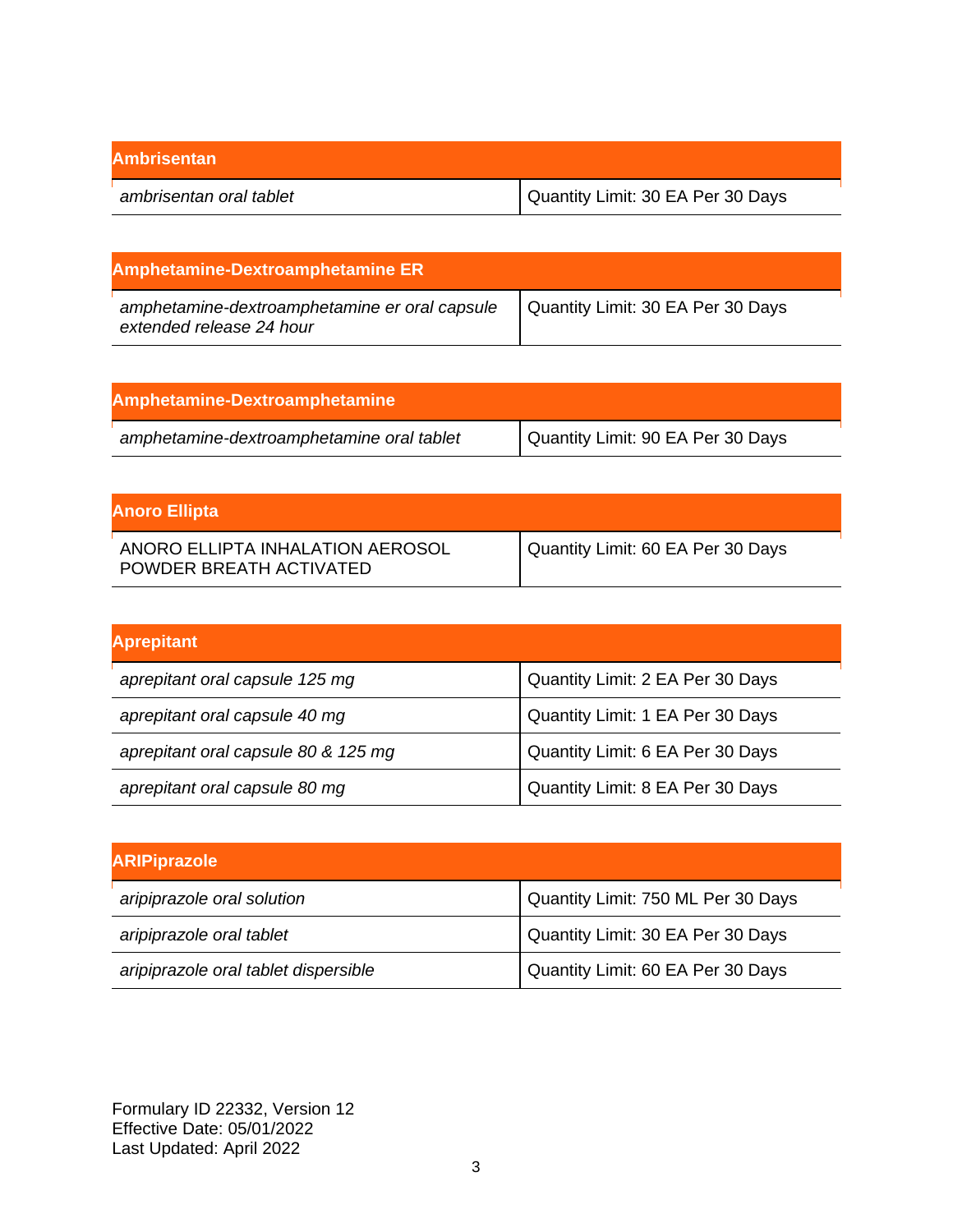| Armodafinil_                                   |                                   |
|------------------------------------------------|-----------------------------------|
| armodafinil oral tablet 150 mg, 200 mg, 250 mg | Quantity Limit: 30 EA Per 30 Days |
| armodafinil oral tablet 50 mg                  | Quantity Limit: 60 EA Per 30 Days |

| <b>Arnuity Ellipta</b>                                        |                                   |
|---------------------------------------------------------------|-----------------------------------|
| ARNUITY ELLIPTA INHALATION AEROSOL<br>POWDER BREATH ACTIVATED | Quantity Limit: 30 EA Per 30 Days |

| <b>Asenapine Maleate</b>                       |                                   |
|------------------------------------------------|-----------------------------------|
| asenapine maleate sublingual tablet sublingual | Quantity Limit: 60 EA Per 30 Days |

| <b>Asmanex (120 Metered Doses)</b>                                                                           |  |
|--------------------------------------------------------------------------------------------------------------|--|
| ASMANEX (120 METERED DOSES) INHALATION   Quantity Limit: 1 EA Per 30 Days<br>AEROSOL POWDER BREATH ACTIVATED |  |

| <b>Asmanex (14 Metered Doses)</b>                                        |                                  |
|--------------------------------------------------------------------------|----------------------------------|
| ASMANEX (14 METERED DOSES) INHALATION<br>AEROSOL POWDER BREATH ACTIVATED | Quantity Limit: 1 EA Per 30 Days |

| <b>Asmanex (30 Metered Doses)</b>                                        |                                  |
|--------------------------------------------------------------------------|----------------------------------|
| ASMANEX (30 METERED DOSES) INHALATION<br>AEROSOL POWDER BREATH ACTIVATED | Quantity Limit: 1 EA Per 30 Days |

| <b>Asmanex (60 Metered Doses)</b>                                        |                                  |
|--------------------------------------------------------------------------|----------------------------------|
| ASMANEX (60 METERED DOSES) INHALATION<br>AEROSOL POWDER BREATH ACTIVATED | Quantity Limit: 1 EA Per 30 Days |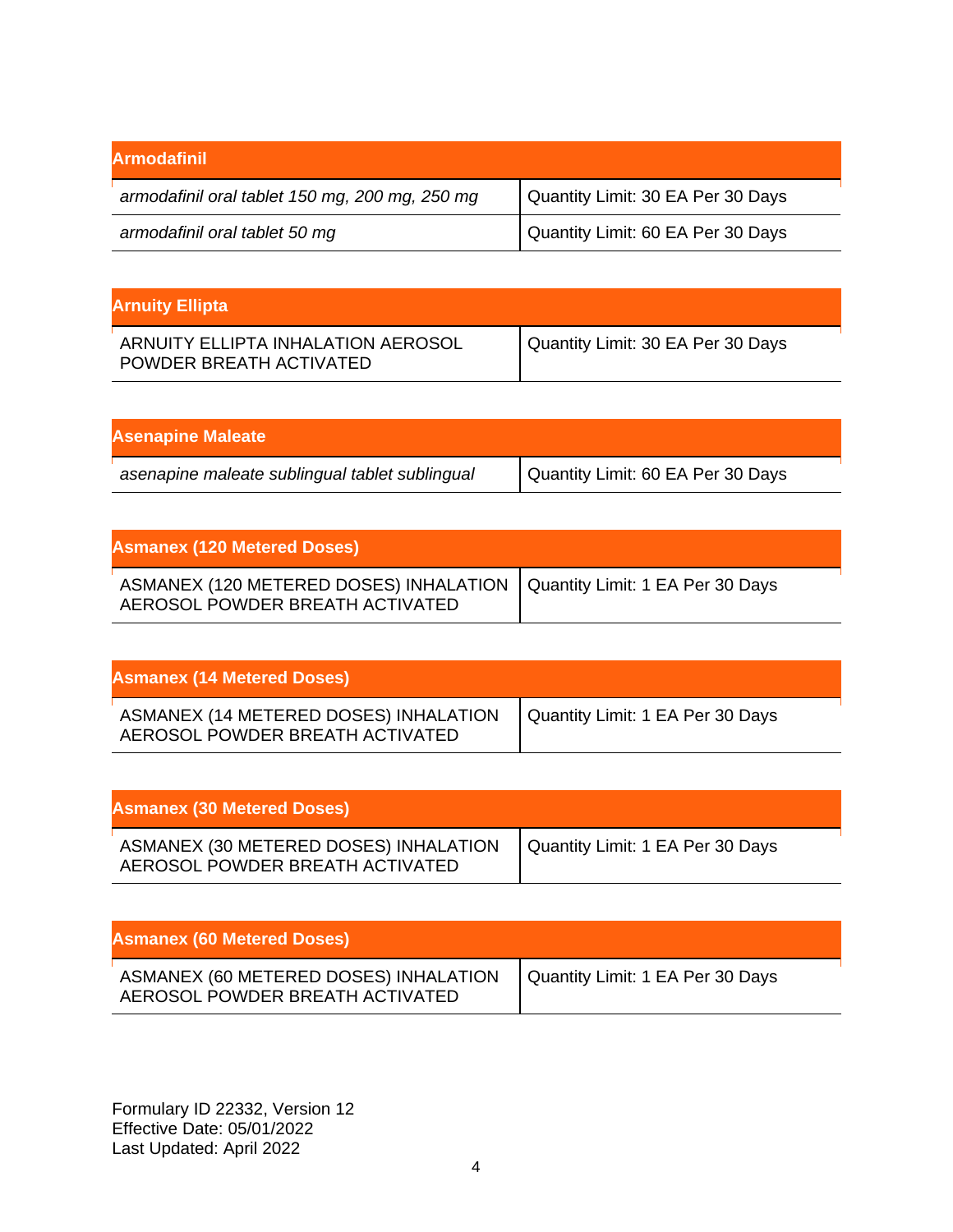| <b>Asmanex (7 Metered Doses)</b>                                                              |                                  |
|-----------------------------------------------------------------------------------------------|----------------------------------|
| ASMANEX (7 METERED DOSES) INHALATION<br>AEROSOL POWDER BREATH ACTIVATED 110<br><b>MCG/INH</b> | Quantity Limit: 1 EA Per 30 Days |

| Asmanex HFA                    |                                   |
|--------------------------------|-----------------------------------|
| ASMANEX HFA INHALATION AEROSOL | Quantity Limit: 13 GM Per 30 Days |

| <b>Atomoxetine HCI</b>                                                    |                                   |
|---------------------------------------------------------------------------|-----------------------------------|
| atomoxetine hcl oral capsule 10 mg                                        | Quantity Limit: 60 EA Per 30 Days |
| atomoxetine hcl oral capsule 100 mg, 18 mg, 25<br>mg, 40 mg, 60 mg, 80 mg | Quantity Limit: 30 EA Per 30 Days |

| lAtrovent HFA                               |                                     |
|---------------------------------------------|-------------------------------------|
| ATROVENT HFA INHALATION AEROSOL<br>SOLUTION | Quantity Limit: 25.8 GM Per 30 Days |

| <b>Austedo</b>             |                                    |
|----------------------------|------------------------------------|
| <b>AUSTEDO ORAL TABLET</b> | Quantity Limit: 120 EA Per 30 Days |

| <b>Avonex Pen</b>                                     |                                  |
|-------------------------------------------------------|----------------------------------|
| AVONEX PEN INTRAMUSCULAR AUTO-<br><b>INJECTOR KIT</b> | Quantity Limit: 4 EA Per 28 Days |

| <b>Avonex Prefilled</b>                                        |                                  |
|----------------------------------------------------------------|----------------------------------|
| AVONEX PREFILLED INTRAMUSCULAR<br><b>PREFILLED SYRINGE KIT</b> | Quantity Limit: 4 EA Per 28 Days |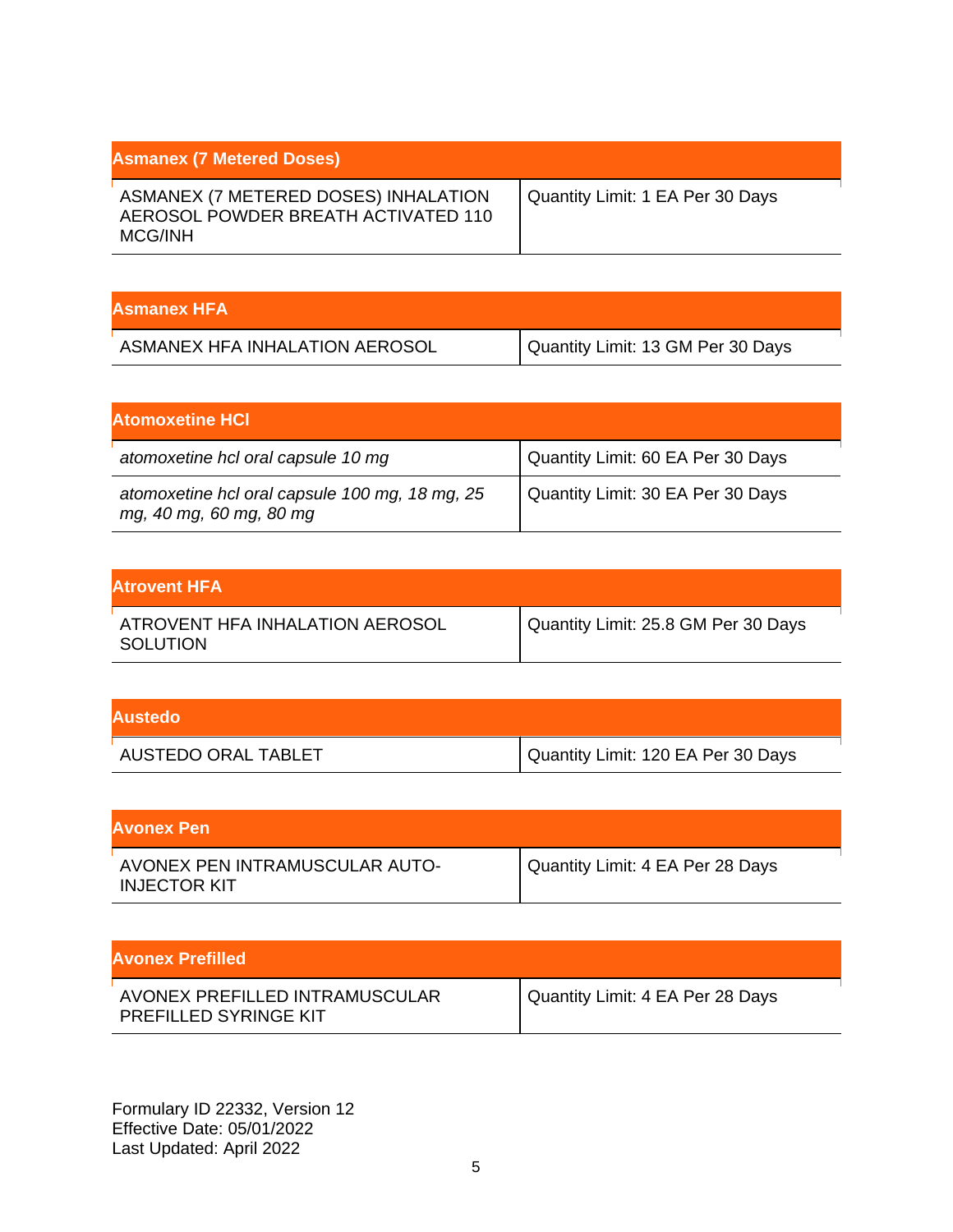| <b>AVONEX VIAL INTRAMUSCULAR KIT</b>                             |                                  |
|------------------------------------------------------------------|----------------------------------|
| AVONEX VIAL INTRAMUSCULAR KIT<br><b>INTRAMUSCULAR KIT 30 MCG</b> | Quantity Limit: 4 EA Per 28 Days |

| <b>Ayvakit</b>      |                                   |
|---------------------|-----------------------------------|
| AYVAKIT ORAL TABLET | Quantity Limit: 30 EA Per 30 Days |

| <b>Azelastine HCI</b>                       |                                   |
|---------------------------------------------|-----------------------------------|
| azelastine hcl nasal solution 0.1 %, 0.15 % | Quantity Limit: 60 ML Per 30 Days |

| <b>Bafiertam</b>                          |                                    |
|-------------------------------------------|------------------------------------|
| BAFIERTAM ORAL CAPSULE DELAYED<br>RELEASE | Quantity Limit: 120 EA Per 30 Days |

| <b>Baraclude</b>               |                                      |
|--------------------------------|--------------------------------------|
| <b>BARACLUDE ORAL SOLUTION</b> | I Quantity Limit: 600 ML Per 30 Days |

| <b>BD ULTRA-FINE INSULIN SYRINGES</b>                                  |                                    |
|------------------------------------------------------------------------|------------------------------------|
| BD ULTRA-FINE INSULIN SYRINGES 29G X 1/2"<br>1 ML, 31G X 15/64" 0.3 ML | Quantity Limit: 200 EA Per 30 Days |

| <b>Belsomra</b>             |                                   |
|-----------------------------|-----------------------------------|
| <b>BELSOMRA ORAL TABLET</b> | Quantity Limit: 30 EA Per 30 Days |

| <b>IBetaseron</b>                 |                                   |
|-----------------------------------|-----------------------------------|
| <b>BETASERON SUBCUTANEOUS KIT</b> | Quantity Limit: 15 EA Per 30 Days |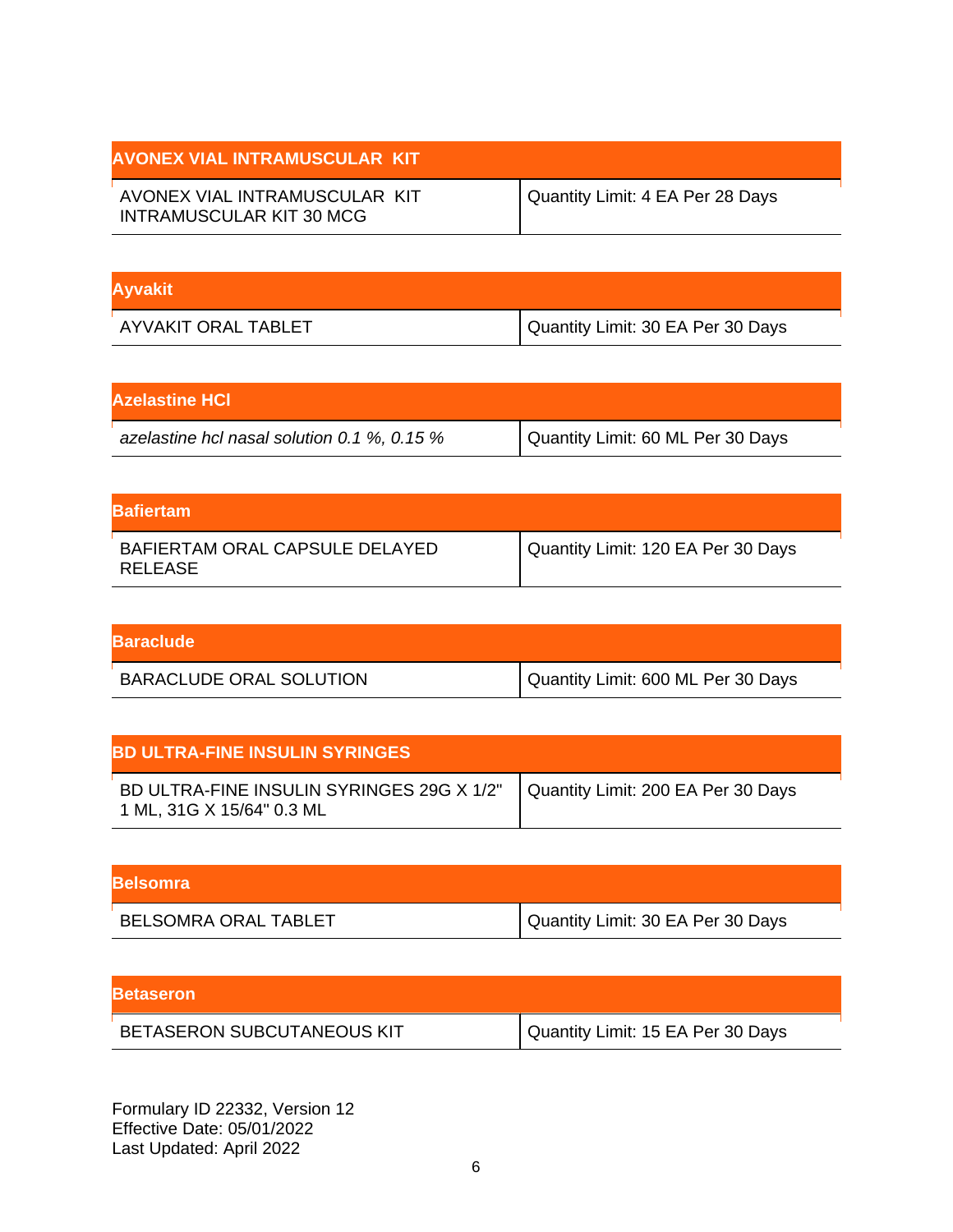| <b>Biktarvy</b>             |                                   |
|-----------------------------|-----------------------------------|
| <b>BIKTARVY ORAL TABLET</b> | Quantity Limit: 30 EA Per 30 Days |

| <b>IBosentan</b>     |                                   |
|----------------------|-----------------------------------|
| bosentan oral tablet | Quantity Limit: 60 EA Per 30 Days |

| <b>Breo Ellipta</b>                                               |                                   |
|-------------------------------------------------------------------|-----------------------------------|
| <b>BREO ELLIPTA INHALATION AEROSOL</b><br>POWDER BREATH ACTIVATED | Quantity Limit: 60 EA Per 30 Days |

| <b>Breztri Aerosphere</b>                                                   |  |
|-----------------------------------------------------------------------------|--|
| BREZTRI AEROSPHERE INHALATION AEROSOL   Quantity Limit: 23.6 GM Per 28 Days |  |

| <b>Budesonide</b>                |                                    |
|----------------------------------|------------------------------------|
| budesonide inhalation suspension | Quantity Limit: 120 ML Per 30 Days |

| <b>Buprenorphine HCI-Naloxone HCI</b>                                   |                                    |
|-------------------------------------------------------------------------|------------------------------------|
| buprenorphine hcl-naloxone hcl sublingual film 12-3<br>$mg, 4-1 mg$     | Quantity Limit: 60 EA Per 30 Days  |
| buprenorphine hcl-naloxone hcl sublingual film 2-<br>$0.5$ mg, 8-2 mg   | Quantity Limit: 90 EA Per 30 Days  |
| buprenorphine hcl-naloxone hcl sublingual tablet<br>sublingual 2-0.5 mg | Quantity Limit: 360 EA Per 30 Days |
| buprenorphine hcl-naloxone hcl sublingual tablet<br>sublingual 8-2 mg   | Quantity Limit: 90 EA Per 30 Days  |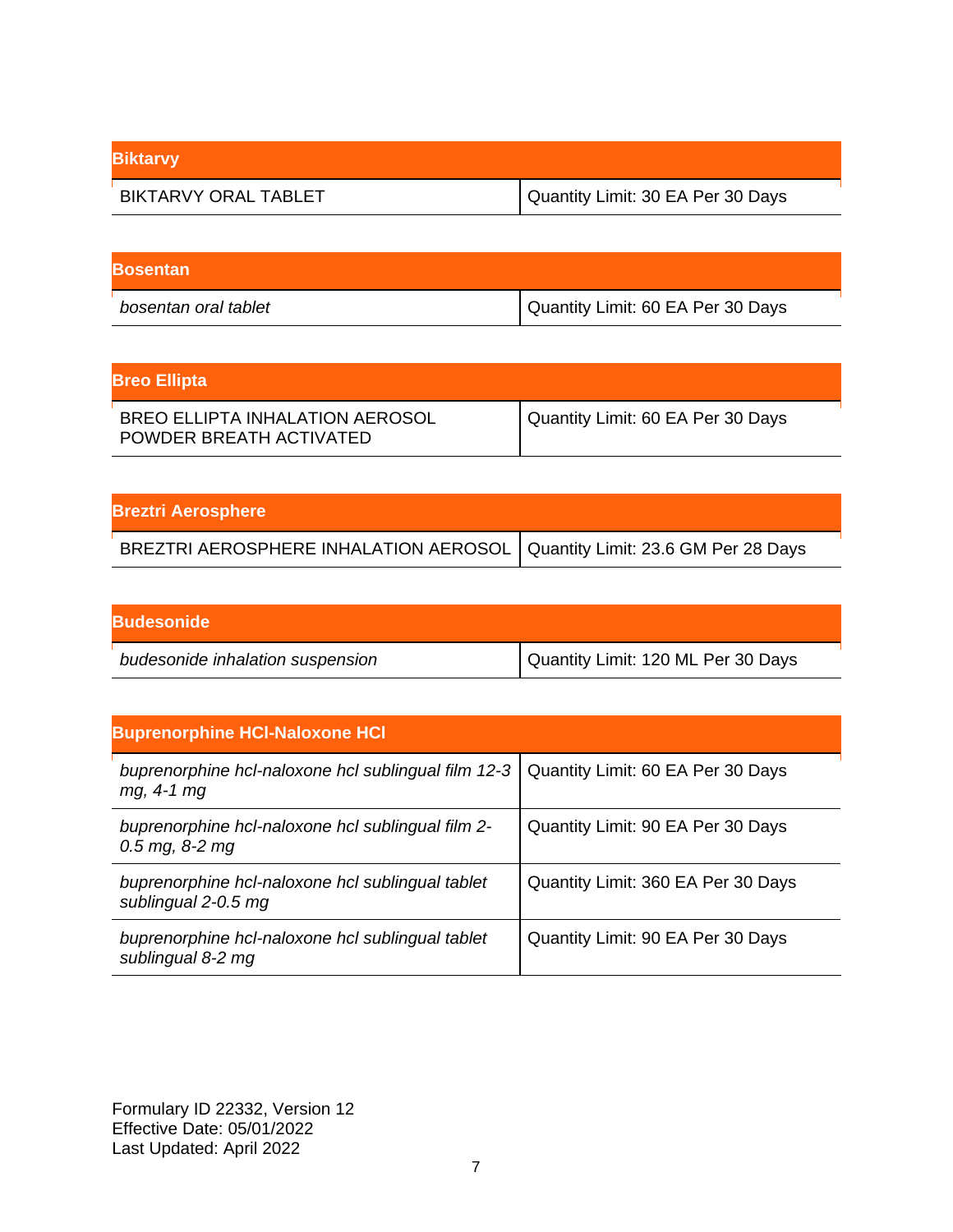| <b>BuPROPion HCI ER (Smoking Det)</b>                                                                      |  |
|------------------------------------------------------------------------------------------------------------|--|
| bupropion hcl er (smoking det) oral tablet extended   Quantity Limit: 60 EA Per 30 Days<br>release 12 hour |  |

| buPROPion HCI ER (SR)                                                        |                                   |
|------------------------------------------------------------------------------|-----------------------------------|
| bupropion hcl er (sr) oral tablet extended release<br>12 hour 100 mg         | Quantity Limit: 90 EA Per 30 Days |
| bupropion hcl er (sr) oral tablet extended release<br>12 hour 150 mg, 200 mg | Quantity Limit: 60 EA Per 30 Days |

| buPROPion HCI ER (XL)                                                                                    |  |
|----------------------------------------------------------------------------------------------------------|--|
| bupropion hcl er (xl) oral tablet extended release $24$ Quantity Limit: 90 EA Per 30 Days<br>hour 150 mg |  |
| bupropion hcl er (xl) oral tablet extended release $24$ Quantity Limit: 30 EA Per 30 Days<br>hour 300 mg |  |

| <b>Cablivi</b>               |                                   |
|------------------------------|-----------------------------------|
| <b>CABLIVI INJECTION KIT</b> | Quantity Limit: 30 EA Per 30 Days |

| <b>Calcipotriene</b>            |                                    |
|---------------------------------|------------------------------------|
| calcipotriene external cream    | Quantity Limit: 120 GM Per 30 Days |
| calcipotriene external ointment | Quantity Limit: 120 GM Per 30 Days |
| calcipotriene external solution | Quantity Limit: 60 ML Per 30 Days  |

| <b>Calcitonin (Salmon)</b>         |                                    |
|------------------------------------|------------------------------------|
| calcitonin (salmon) nasal solution | Quantity Limit: 3.7 ML Per 30 Days |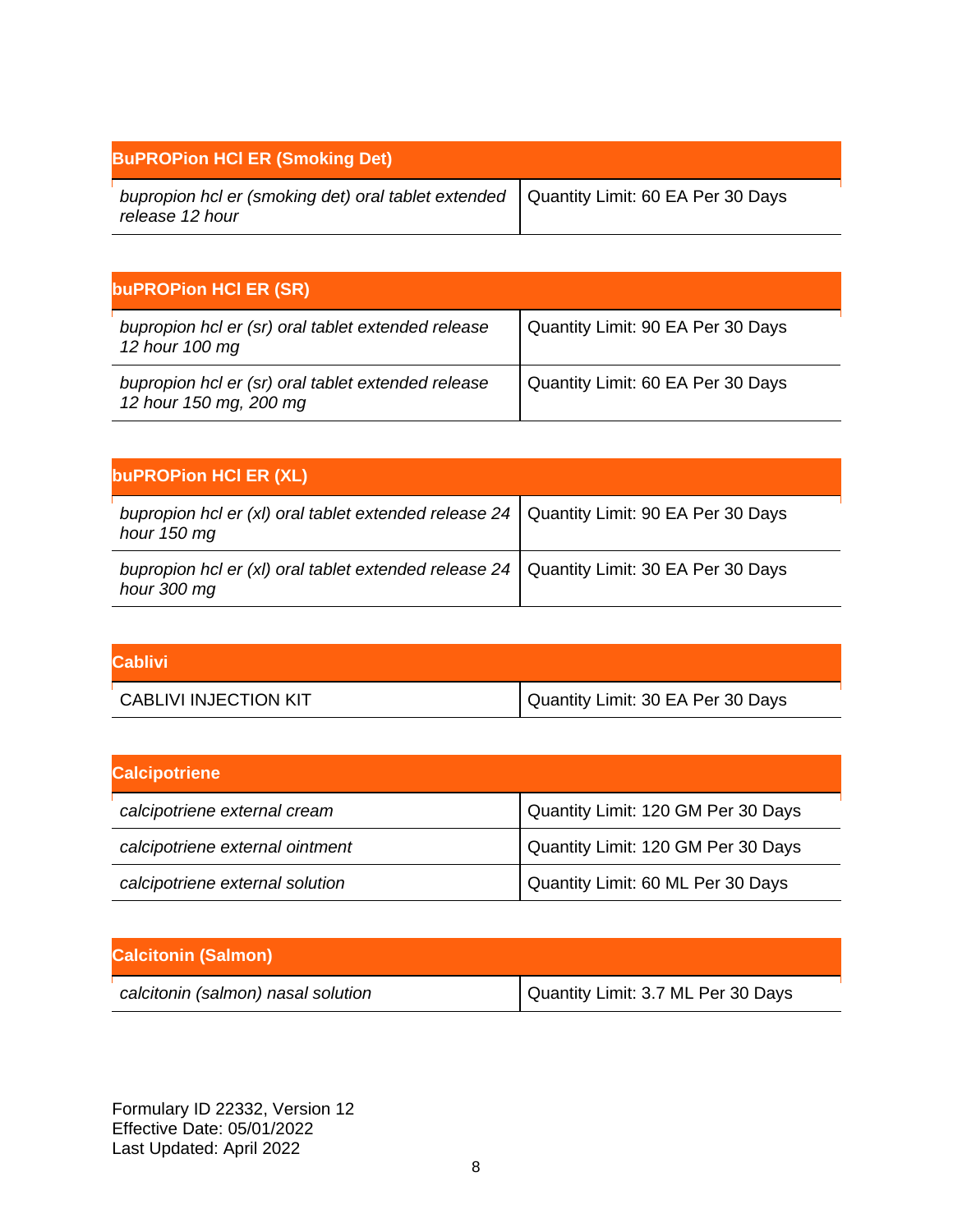| <b>Caplyta</b>       |                                   |
|----------------------|-----------------------------------|
| CAPLYTA ORAL CAPSULE | Quantity Limit: 30 EA Per 30 Days |

| <b>Caprelsa</b>             |                                   |
|-----------------------------|-----------------------------------|
| CAPRELSA ORAL TABLET 100 MG | Quantity Limit: 60 EA Per 30 Days |

| <b>Celecoxib</b>       |                                   |
|------------------------|-----------------------------------|
| celecoxib oral capsule | Quantity Limit: 60 EA Per 30 Days |

| <b>Chantix Continuing Month Pak</b>              |                                     |
|--------------------------------------------------|-------------------------------------|
| CHANTIX CONTINUING MONTH PAK ORAL<br>TABLET 1 MG | Quantity Limit: 504 EA Per 365 Days |

| <b>Chantix</b>                   |                                       |
|----------------------------------|---------------------------------------|
| CHANTIX ORAL TABLET 0.5 MG, 1 MG | I Quantity Limit: 504 EA Per 365 Days |

| <b>Chantix Starting Month Pak</b>                                 |                                     |
|-------------------------------------------------------------------|-------------------------------------|
| CHANTIX STARTING MONTH PAK ORAL<br>TABLET 0.5 MG X 11 & 1 MG X 42 | Quantity Limit: 504 EA Per 365 Days |

| <b>chlordiazePOXIDE HCI</b>             |                                    |
|-----------------------------------------|------------------------------------|
| chlordiazepoxide hcl oral capsule 10 mg | Quantity Limit: 900 EA Per 30 Days |
| chlordiazepoxide hcl oral capsule 25 mg | Quantity Limit: 360 EA Per 30 Days |
| chlordiazepoxide hcl oral capsule 5 mg  | Quantity Limit: 120 EA Per 30 Days |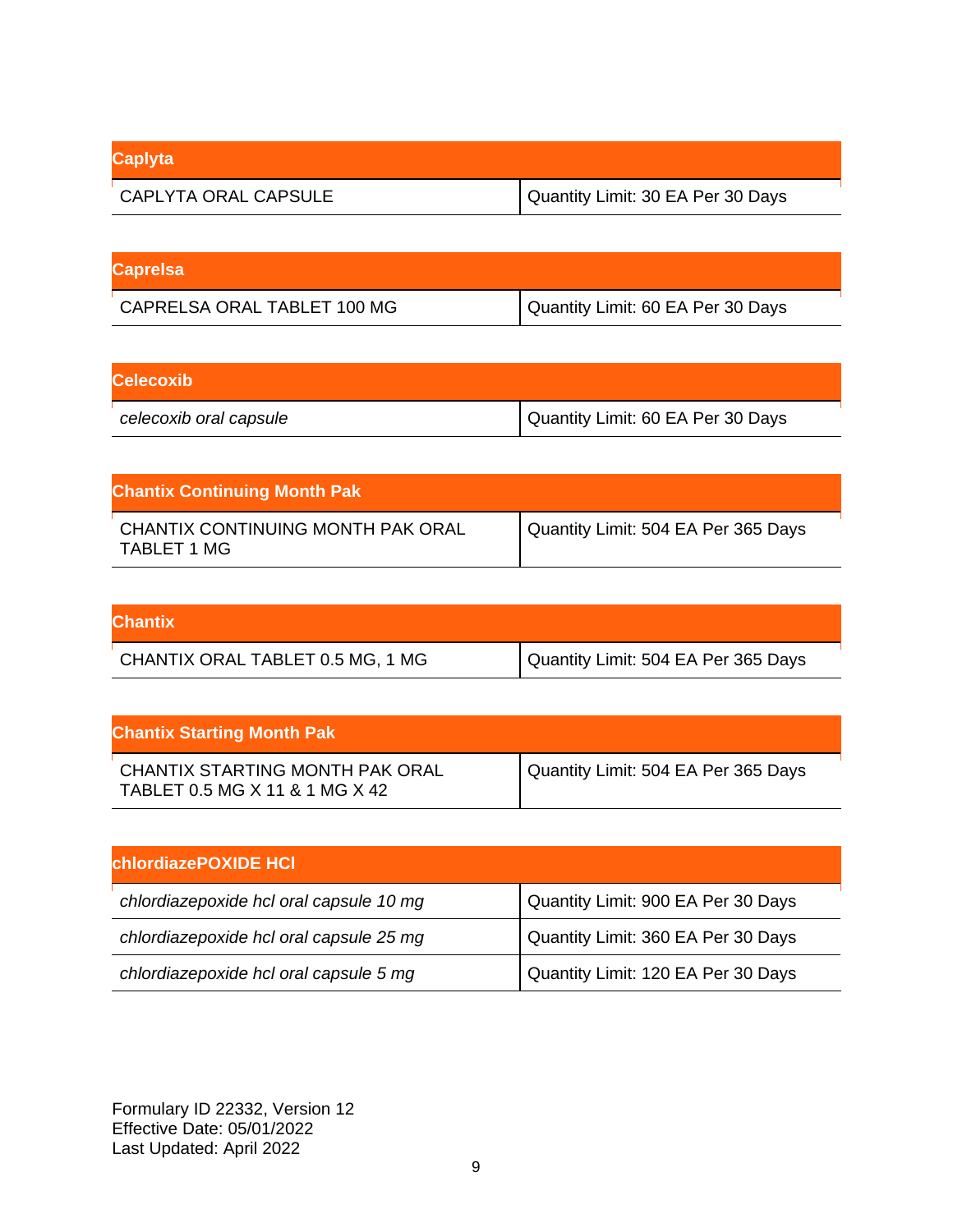| <b>Cibingo</b>      |                                   |
|---------------------|-----------------------------------|
| CIBINQO ORAL TABLET | Quantity Limit: 30 EA Per 30 Days |

| <b>Cimduo</b>      |                                   |
|--------------------|-----------------------------------|
| CIMDUO ORAL TABLET | Quantity Limit: 30 EA Per 30 Days |

| <b>clonazePAM</b>                                                     |                                    |
|-----------------------------------------------------------------------|------------------------------------|
| clonazepam oral tablet 0.5 mg, 1 mg                                   | Quantity Limit: 90 EA Per 30 Days  |
| clonazepam oral tablet 2 mg                                           | Quantity Limit: 300 EA Per 30 Days |
| clonazepam oral tablet dispersible 0.125 mg, 0.25<br>mg, 0.5 mg, 1 mg | Quantity Limit: 90 EA Per 30 Days  |
| clonazepam oral tablet dispersible 2 mg                               | Quantity Limit: 300 EA Per 30 Days |

| <b>Clorazepate Dipotassium</b>              |                                    |
|---------------------------------------------|------------------------------------|
| clorazepate dipotassium oral tablet 15 mg   | Quantity Limit: 180 EA Per 30 Days |
| clorazepate dipotassium oral tablet 3.75 mg | Quantity Limit: 720 EA Per 30 Days |
| clorazepate dipotassium oral tablet 7.5 mg  | Quantity Limit: 360 EA Per 30 Days |

| <b>cloZAPine</b>                          |                                    |
|-------------------------------------------|------------------------------------|
| clozapine oral tablet 100 mg, 25 mg       | Quantity Limit: 270 EA Per 30 Days |
| clozapine oral tablet dispersible 12.5 mg | Quantity Limit: 90 EA Per 30 Days  |
| clozapine oral tablet dispersible 150 mg  | Quantity Limit: 180 EA Per 30 Days |
| clozapine oral tablet dispersible 200 mg  | Quantity Limit: 120 EA Per 30 Days |

| <b>ICIoZAPine</b>            |                                    |
|------------------------------|------------------------------------|
| clozapine oral tablet 200 mg | Quantity Limit: 120 EA Per 30 Days |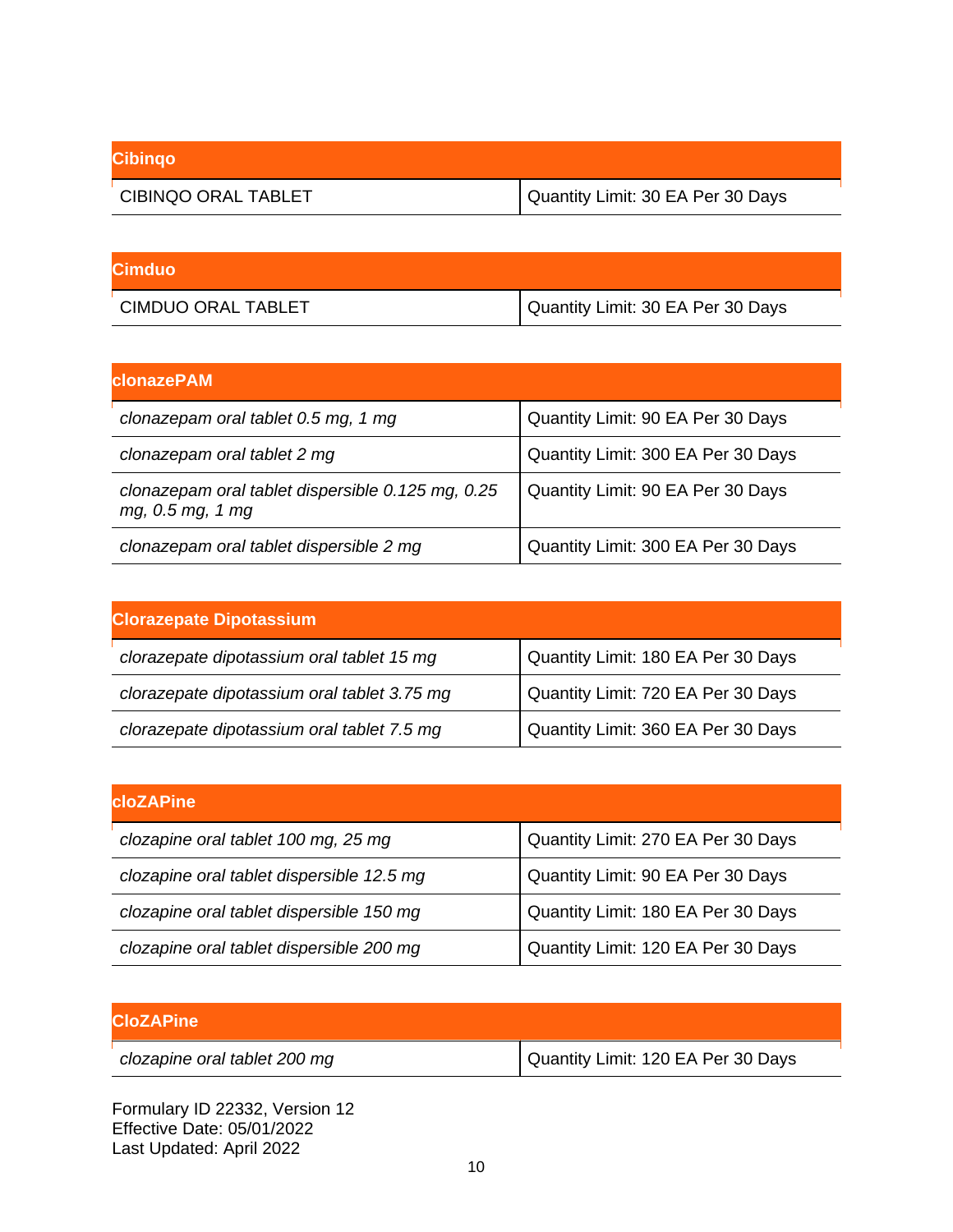| <b>CloZAPine</b>                                |                                    |
|-------------------------------------------------|------------------------------------|
| clozapine oral tablet 50 mg                     | Quantity Limit: 180 EA Per 30 Days |
| clozapine oral tablet dispersible 100 mg, 25 mg | Quantity Limit: 270 EA Per 30 Days |

| <b>Combivent Respimat</b>                                                            |  |
|--------------------------------------------------------------------------------------|--|
| COMBIVENT RESPIMAT INHALATION AEROSOL   Quantity Limit: 8 GM Per 30 Days<br>SOLUTION |  |

| <b>Complera</b>             |                                   |
|-----------------------------|-----------------------------------|
| <b>COMPLERA ORAL TABLET</b> | Quantity Limit: 30 EA Per 30 Days |

| <b>Corlanor</b>               |                                    |
|-------------------------------|------------------------------------|
| <b>CORLANOR ORAL SOLUTION</b> | Quantity Limit: 450 ML Per 30 Days |
| <b>CORLANOR ORAL TABLET</b>   | Quantity Limit: 60 EA Per 30 Days  |

| <b>Cystaran</b>              |                                   |
|------------------------------|-----------------------------------|
| CYSTARAN OPHTHALMIC SOLUTION | Quantity Limit: 60 ML Per 28 Days |

| <b>Dalfampridine ER</b>                                  |                                   |
|----------------------------------------------------------|-----------------------------------|
| dalfampridine er oral tablet extended release 12<br>hour | Quantity Limit: 60 EA Per 30 Days |

| <b>Delstrigo</b>             |                                   |
|------------------------------|-----------------------------------|
| <b>DELSTRIGO ORAL TABLET</b> | Quantity Limit: 30 EA Per 30 Days |

| <b>Depo-Provera</b>                                                                      |                                   |
|------------------------------------------------------------------------------------------|-----------------------------------|
| DEPO-PROVERA INTRAMUSCULAR<br>SUSPENSION 400 MG/ML                                       | Quantity Limit: 10 ML Per 28 Days |
| Formulary ID 22332, Version 12<br>Effective Date: 05/01/2022<br>Last Updated: April 2022 |                                   |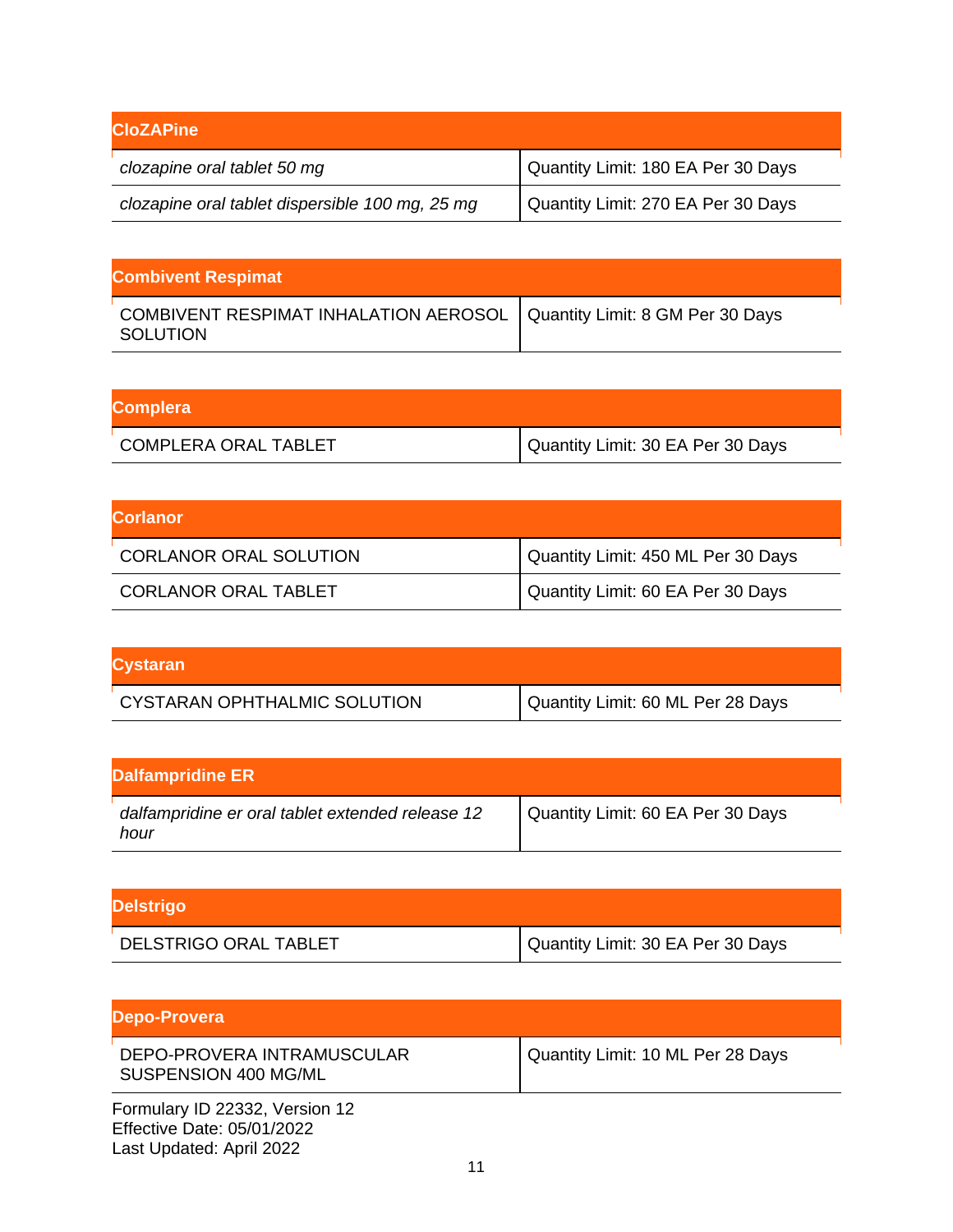| Depo-SubQ Provera 104                                                     |                                     |
|---------------------------------------------------------------------------|-------------------------------------|
| DEPO-SUBQ PROVERA 104 SUBCUTANEOUS<br><b>SUSPENSION PREFILLED SYRINGE</b> | Quantity Limit: 0.65 ML Per 90 Days |

| <b>Descovy</b>             |                                   |
|----------------------------|-----------------------------------|
| <b>DESCOVY ORAL TABLET</b> | Quantity Limit: 30 EA Per 30 Days |

| Desvenlafaxine Succinate ER                                                      |                                    |
|----------------------------------------------------------------------------------|------------------------------------|
| desvenlafaxine succinate er oral tablet extended<br>release 24 hour 100 mg       | Quantity Limit: 120 EA Per 30 Days |
| desvenlafaxine succinate er oral tablet extended<br>release 24 hour 25 mg, 50 mg | Quantity Limit: 30 EA Per 30 Days  |

| <b>Dextroamphetamine Sulfate ER</b>                                         |                                    |
|-----------------------------------------------------------------------------|------------------------------------|
| dextroamphetamine sulfate er oral capsule<br>extended release 24 hour 10 mg | Quantity Limit: 180 EA Per 30 Days |
| dextroamphetamine sulfate er oral capsule<br>extended release 24 hour 15 mg | Quantity Limit: 120 EA Per 30 Days |
| dextroamphetamine sulfate er oral capsule<br>extended release 24 hour 5 mg  | Quantity Limit: 60 EA Per 30 Days  |

| Dextroamphetamine Sulfate                   |                                    |
|---------------------------------------------|------------------------------------|
| dextroamphetamine sulfate oral tablet 10 mg | Quantity Limit: 180 EA Per 30 Days |
| dextroamphetamine sulfate oral tablet 5 mg  | Quantity Limit: 90 EA Per 30 Days  |

| ldiazePAM                  |                                    |
|----------------------------|------------------------------------|
| diazepam oral tablet 10 mg | Quantity Limit: 120 EA Per 30 Days |
| diazepam oral tablet 5 mg  | Quantity Limit: 240 EA Per 30 Days |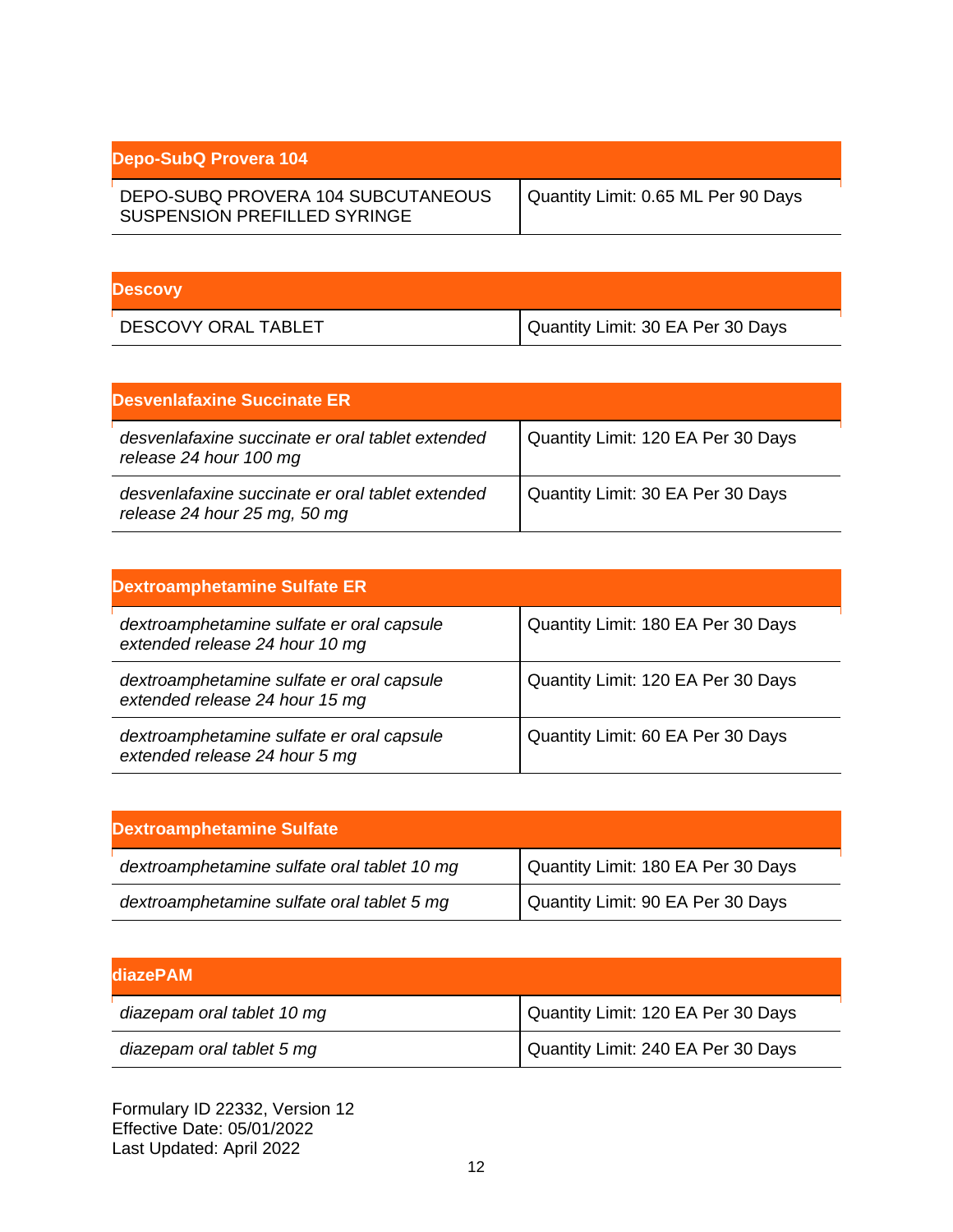| <b>DiazePAM</b>           |                                    |
|---------------------------|------------------------------------|
| diazepam oral tablet 2 mg | Quantity Limit: 300 EA Per 30 Days |

| <b>Diclofenac Sodium</b>           |                                     |
|------------------------------------|-------------------------------------|
| diclofenac sodium external gel 1 % | Quantity Limit: 1000 GM Per 30 Days |
| diclofenac sodium external gel 3 % | Quantity Limit: 300 GM Per 30 Days  |

| Dihydroergotamine Mesylate                |                                  |
|-------------------------------------------|----------------------------------|
| dihydroergotamine mesylate nasal solution | Quantity Limit: 8 ML Per 30 Days |

| <b>Dimethyl Fumarate</b>                       |                                   |
|------------------------------------------------|-----------------------------------|
| dimethyl fumarate oral capsule delayed release | Quantity Limit: 60 EA Per 30 Days |

| <b>Dimethyl Fumarate Starter Pack</b> |                                     |
|---------------------------------------|-------------------------------------|
| dimethyl fumarate starter pack oral   | Quantity Limit: 120 EA Per 365 Days |

| <b>Dovato</b>      |                                   |
|--------------------|-----------------------------------|
| DOVATO ORAL TABLET | Quantity Limit: 30 EA Per 30 Days |

| <b>Drizalma Sprinkle</b>                                                |                                   |
|-------------------------------------------------------------------------|-----------------------------------|
| DRIZALMA SPRINKLE ORAL CAPSULE<br>DELAYED RELEASE SPRINKLE 20 MG, 60 MG | Quantity Limit: 60 EA Per 30 Days |
| DRIZALMA SPRINKLE ORAL CAPSULE<br>DELAYED RELEASE SPRINKLE 30 MG, 40 MG | Quantity Limit: 90 EA Per 30 Days |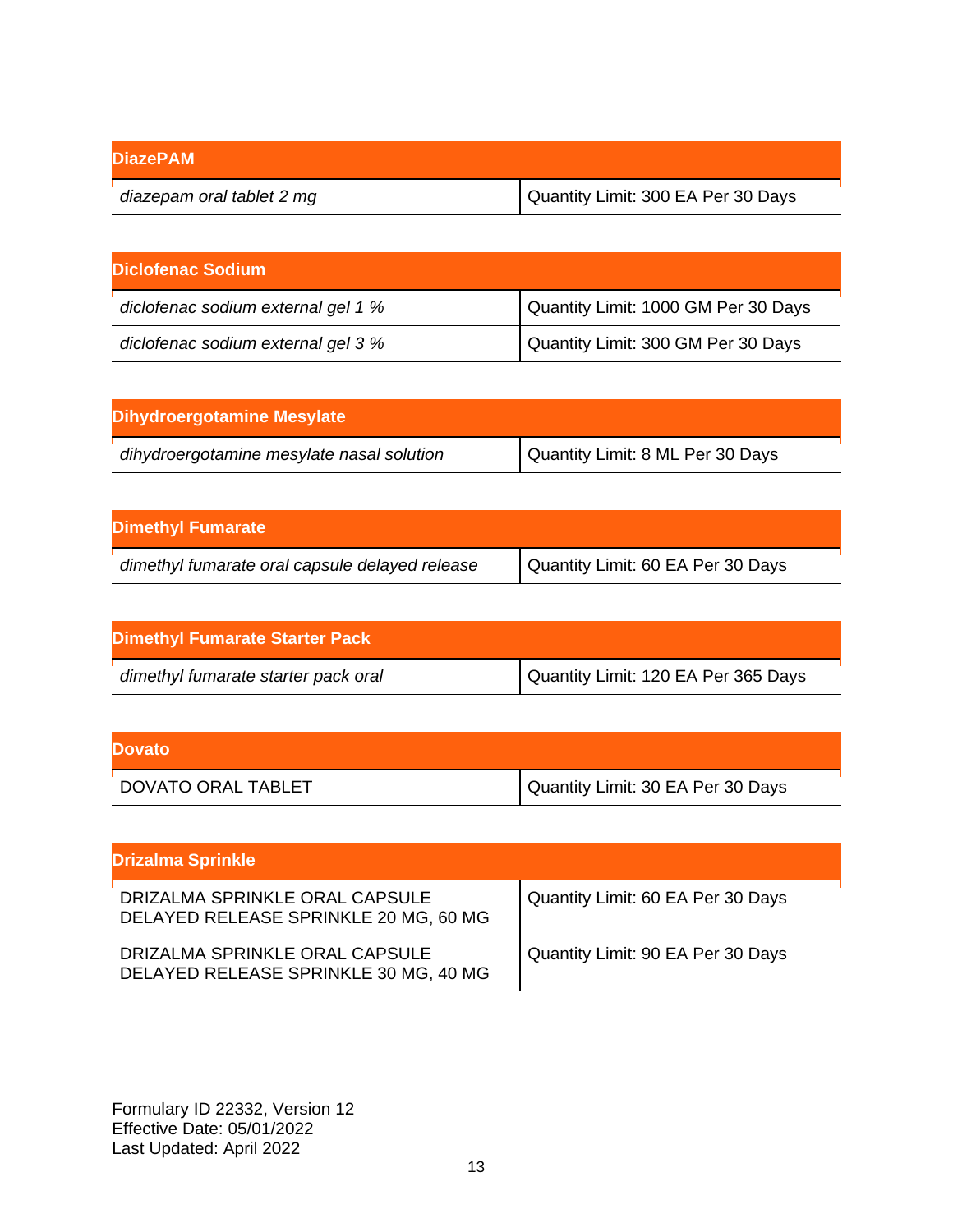| <b>Dronabinol</b>       |                                   |
|-------------------------|-----------------------------------|
| dronabinol oral capsule | Quantity Limit: 60 EA Per 30 Days |

| <b>Dulera</b>                                             |                                     |
|-----------------------------------------------------------|-------------------------------------|
| DULERA INHALATION AEROSOL 100-5<br>MCG/ACT, 200-5 MCG/ACT | Quantity Limit: 17.6 GM Per 30 Days |
| DULERA INHALATION AEROSOL 50-5 MCG/ACT                    | Quantity Limit: 13 GM Per 30 Days   |

| <b>DULoxetine HCI</b>                                                 |                                   |
|-----------------------------------------------------------------------|-----------------------------------|
| duloxetine hcl oral capsule delayed release<br>particles 20 mg, 60 mg | Quantity Limit: 60 EA Per 30 Days |
| duloxetine hcl oral capsule delayed release<br>particles 30 mg        | Quantity Limit: 90 EA Per 30 Days |

| <b>Dupixent</b>                                                   |                                     |
|-------------------------------------------------------------------|-------------------------------------|
| DUPIXENT SUBCUTANEOUS SOLUTION PEN-<br>INJECTOR 200 MG/1.14ML     | Quantity Limit: 4.56 ML Per 28 Days |
| DUPIXENT SUBCUTANEOUS SOLUTION PEN-<br>INJECTOR 300 MG/2ML        | Quantity Limit: 8 ML Per 28 Days    |
| DUPIXENT SUBCUTANEOUS SOLUTION<br>PREFILLED SYRINGE 100 MG/0.67ML | Quantity Limit: 1.34 ML Per 28 Days |
| DUPIXENT SUBCUTANEOUS SOLUTION<br>PREFILLED SYRINGE 200 MG/1.14ML | Quantity Limit: 4.56 ML Per 28 Days |
| DUPIXENT SUBCUTANEOUS SOLUTION<br>PREFILLED SYRINGE 300 MG/2ML    | Quantity Limit: 8 ML Per 28 Days    |

| <b>IEfavirenz-Emtricitab-Tenofovir</b>     |                                   |
|--------------------------------------------|-----------------------------------|
| efavirenz-emtricitab-tenofovir oral tablet | Quantity Limit: 30 EA Per 30 Days |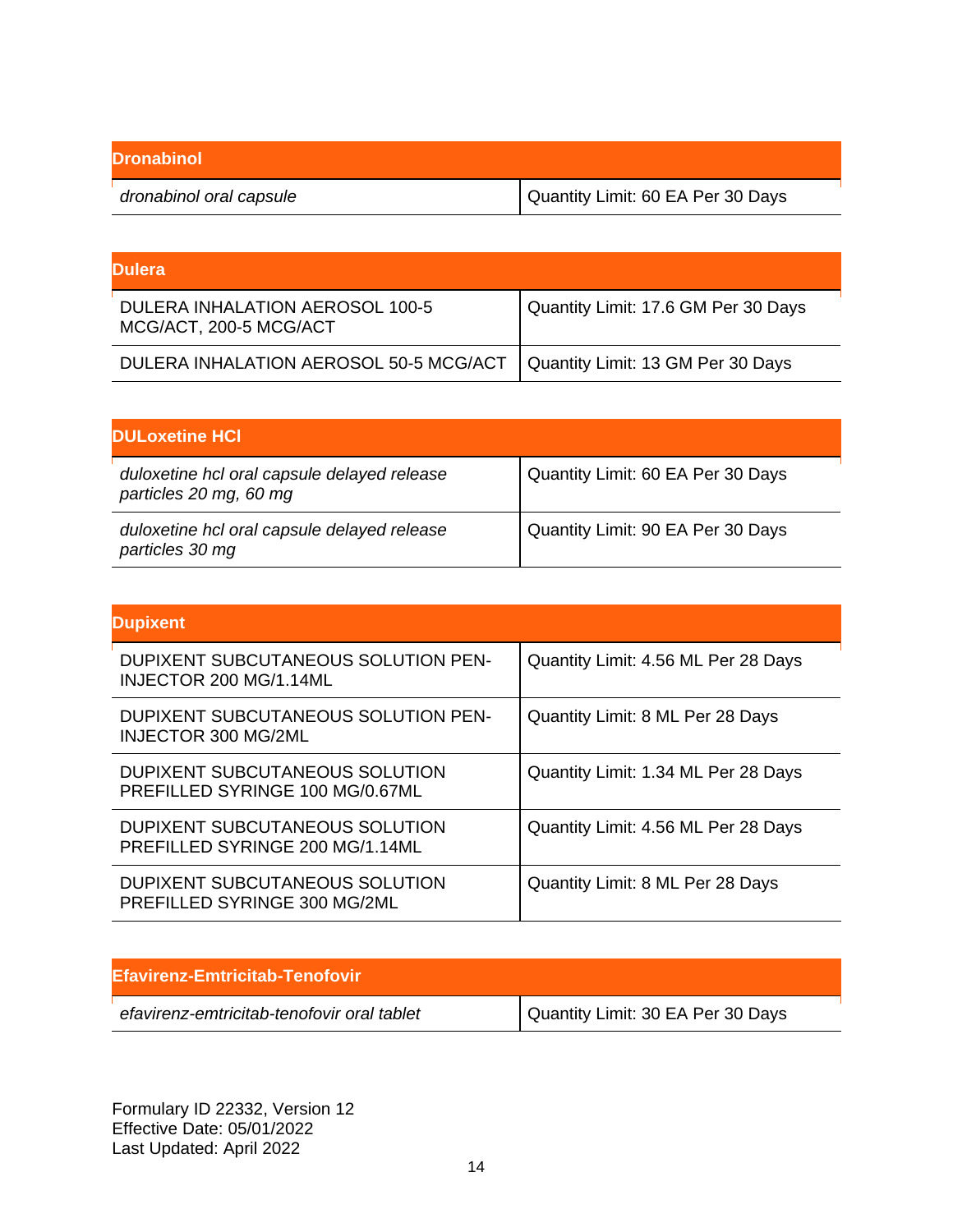| Efavirenz-lamiVUDine-Tenofovir             |                                   |
|--------------------------------------------|-----------------------------------|
| efavirenz-lamivudine-tenofovir oral tablet | Quantity Limit: 30 EA Per 30 Days |

| <b>Eletriptan Hydrobromide</b>      |                                   |
|-------------------------------------|-----------------------------------|
| eletriptan hydrobromide oral tablet | Quantity Limit: 12 EA Per 30 Days |

| <b>Eliquis DVT/PE Starter Pack</b>                                                            |  |
|-----------------------------------------------------------------------------------------------|--|
| ELIQUIS DVT/PE STARTER PACK ORAL TABLET   Quantity Limit: 148 EA Per 365 Days<br>THERAPY PACK |  |

| <b>Eliguis</b>             |                                   |
|----------------------------|-----------------------------------|
| ELIQUIS ORAL TABLET 2.5 MG | Quantity Limit: 60 EA Per 30 Days |
| ELIQUIS ORAL TABLET 5 MG   | Quantity Limit: 90 EA Per 30 Days |

| <b>Elyxyb</b>        |                                     |
|----------------------|-------------------------------------|
| ELYXYB ORAL SOLUTION | Quantity Limit: 19.2 ML Per 30 Days |

| <b>Emgality</b>                                                          |                                  |
|--------------------------------------------------------------------------|----------------------------------|
| <b>EMGALITY SUBCUTANEOUS SOLUTION AUTO-</b><br><b>INJECTOR 120 MG/ML</b> | Quantity Limit: 1 ML Per 30 Days |
| <b>EMGALITY SUBCUTANEOUS SOLUTION</b><br>PREFILLED SYRINGE 100 MG/ML     | Quantity Limit: 3 ML Per 30 Days |
| <b>EMGALITY SUBCUTANEOUS SOLUTION</b><br>PREFILLED SYRINGE 120 MG/ML     | Quantity Limit: 1 ML Per 30 Days |

| <b>IEmsam</b>                          |                                   |
|----------------------------------------|-----------------------------------|
| <b>EMSAM TRANSDERMAL PATCH 24 HOUR</b> | Quantity Limit: 30 EA Per 30 Days |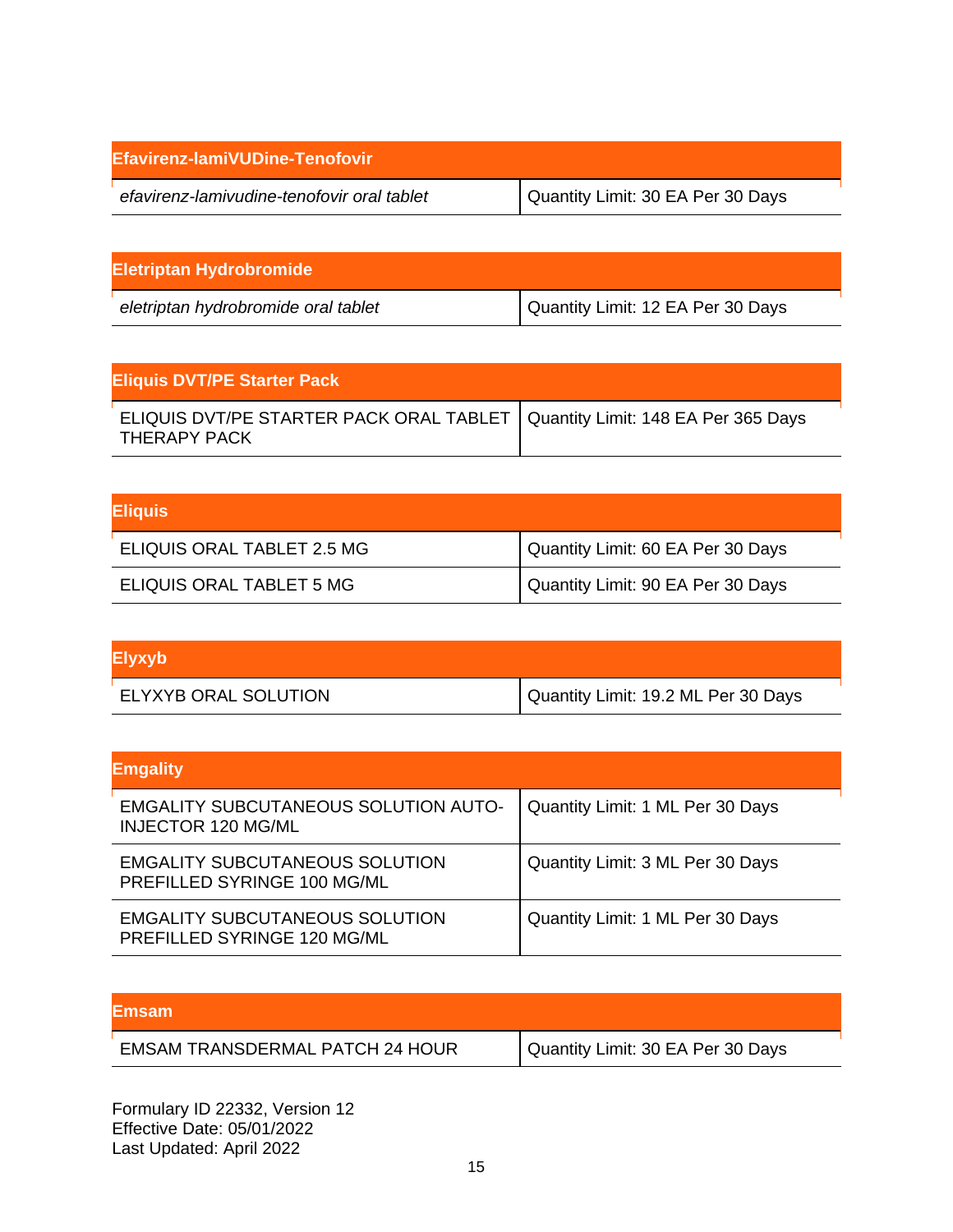| <b>Emtricitabine-Tenofovir DF</b>      |                                   |
|----------------------------------------|-----------------------------------|
| emtricitabine-tenofovir df oral tablet | Quantity Limit: 30 EA Per 30 Days |

| <b>Enoxaparin Sodium</b>                                             |                                     |
|----------------------------------------------------------------------|-------------------------------------|
| enoxaparin sodium injection solution                                 | Quantity Limit: 105 ML Per 90 Days  |
| enoxaparin sodium subcutaneous solution 100<br>$mg/ml$ , 150 mg/ml   | Quantity Limit: 35 ML Per 90 Days   |
| enoxaparin sodium subcutaneous solution 120<br>mg/0.8ml, 80 mg/0.8ml | Quantity Limit: 28 ML Per 90 Days   |
| enoxaparin sodium subcutaneous solution 30<br>mg/0.3ml               | Quantity Limit: 10.5 ML Per 90 Days |
| enoxaparin sodium subcutaneous solution 40<br>mq/0.4ml               | Quantity Limit: 14 ML Per 90 Days   |
| enoxaparin sodium subcutaneous solution 60<br>mg/0.6ml               | Quantity Limit: 21 ML Per 90 Days   |

| <b>Entecavir</b>      |                                   |
|-----------------------|-----------------------------------|
| entecavir oral tablet | Quantity Limit: 30 EA Per 30 Days |

| <b>Entresto</b>             |                                   |
|-----------------------------|-----------------------------------|
| <b>ENTRESTO ORAL TABLET</b> | Quantity Limit: 60 EA Per 30 Days |

| <b>Esomeprazole Magnesium</b>                          |                                   |
|--------------------------------------------------------|-----------------------------------|
| esomeprazole magnesium oral capsule delayed<br>release | Quantity Limit: 60 EA Per 30 Days |

| <b>Estring</b>              |                                  |
|-----------------------------|----------------------------------|
| <b>ESTRING VAGINAL RING</b> | Quantity Limit: 1 EA Per 90 Days |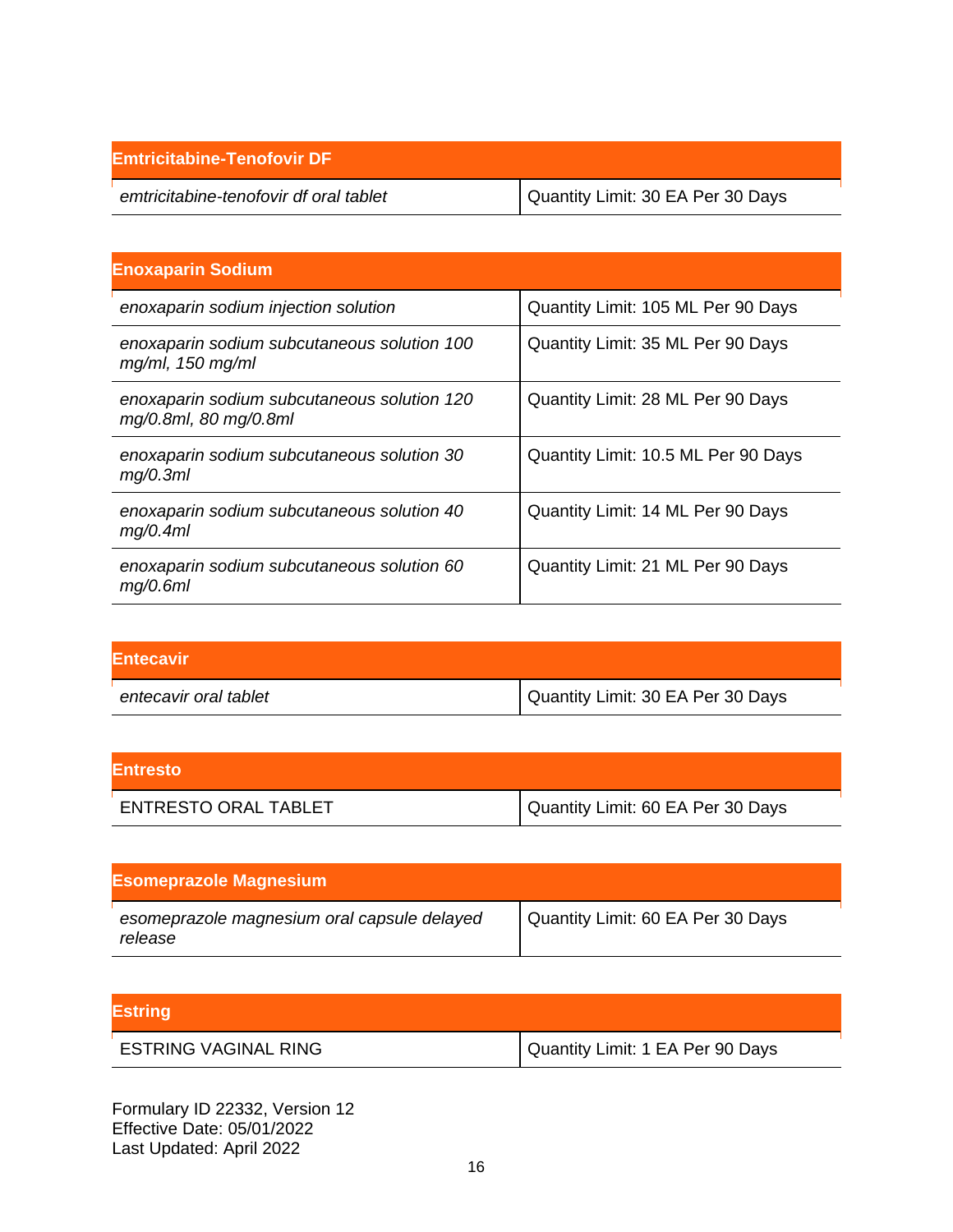| <b>Eszopicione</b>      |                                   |
|-------------------------|-----------------------------------|
| eszopiclone oral tablet | Quantity Limit: 30 EA Per 30 Days |

| <b>Everolimus</b>                                                                      |  |
|----------------------------------------------------------------------------------------|--|
| everolimus oral tablet 10 mg, 2.5 mg, 5 mg, 7.5 mg   Quantity Limit: 30 EA Per 30 Days |  |

| <b>Evotaz</b>             |                                   |
|---------------------------|-----------------------------------|
| <b>EVOTAZ ORAL TABLET</b> | Quantity Limit: 30 EA Per 30 Days |

| <b>Evrysdi</b>                      |                                    |
|-------------------------------------|------------------------------------|
| EVRYSDI ORAL SOLUTION RECONSTITUTED | Quantity Limit: 240 ML Per 30 Days |

| <b>Extavia</b>                  |                                   |
|---------------------------------|-----------------------------------|
| <b>EXTAVIA SUBCUTANEOUS KIT</b> | Quantity Limit: 15 EA Per 30 Days |

| Fanapt                    |                                   |
|---------------------------|-----------------------------------|
| <b>FANAPT ORAL TABLET</b> | Quantity Limit: 60 EA Per 30 Days |

| <b>Fanapt Titration Pack</b>             |                                   |
|------------------------------------------|-----------------------------------|
| <b>FANAPT TITRATION PACK ORAL TABLET</b> | Quantity Limit: 8 EA Per 180 Days |

| <b>IFetzima</b>                                                                      |  |
|--------------------------------------------------------------------------------------|--|
| FETZIMA ORAL CAPSULE EXTENDED RELEASE   Quantity Limit: 30 EA Per 30 Days<br>24 HOUR |  |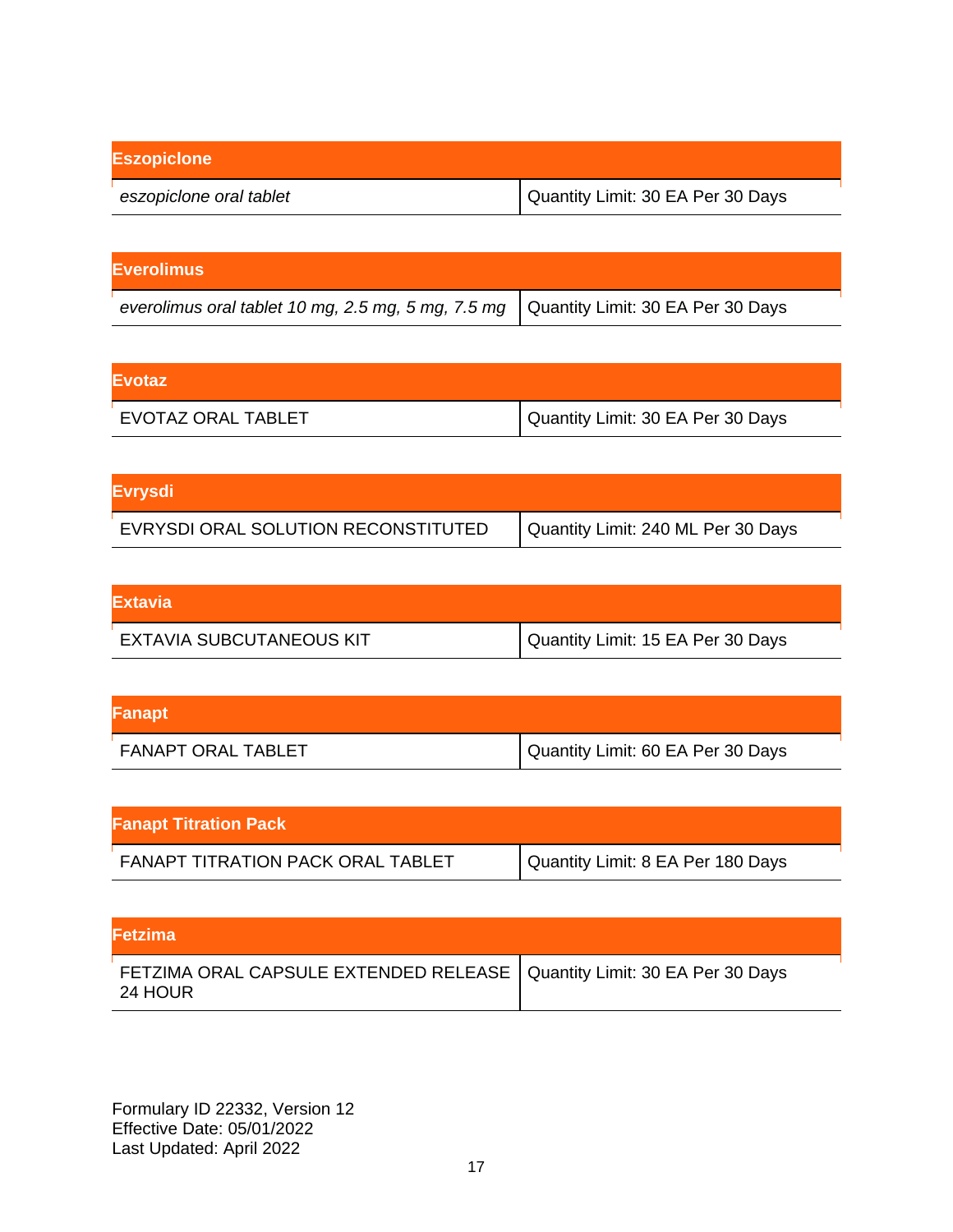| <b>Fetzima Titration</b>                                         |                                    |
|------------------------------------------------------------------|------------------------------------|
| FETZIMA TITRATION ORAL CAPSULE ER 24<br><b>HOUR THERAPY PACK</b> | Quantity Limit: 56 EA Per 365 Days |

| <b>Firmagon (240 MG Dose)</b>                                 |                                   |
|---------------------------------------------------------------|-----------------------------------|
| FIRMAGON (240 MG DOSE) SUBCUTANEOUS<br>SOLUTION RECONSTITUTED | Quantity Limit: 4 EA Per 365 Days |

| <b>Firmagon</b>                                 |                                  |
|-------------------------------------------------|----------------------------------|
| FIRMAGON SUBCUTANEOUS SOLUTION<br>RECONSTITUTED | Quantity Limit: 1 EA Per 28 Days |

| <b>Flovent Diskus</b>                                                                       |                                    |
|---------------------------------------------------------------------------------------------|------------------------------------|
| FLOVENT DISKUS INHALATION AEROSOL<br>POWDER BREATH ACTIVATED 100 MCG/BLIST,<br>50 MCG/BLIST | Quantity Limit: 60 EA Per 30 Days  |
| <b>FLOVENT DISKUS INHALATION AEROSOL</b><br>POWDER BREATH ACTIVATED 250 MCG/BLIST           | Quantity Limit: 240 EA Per 30 Days |

| lFlovent HFA                                                      |                                     |
|-------------------------------------------------------------------|-------------------------------------|
| <b>FLOVENT HFA INHALATION AEROSOL 110</b><br>MCG/ACT, 220 MCG/ACT | Quantity Limit: 24 GM Per 30 Days   |
| <b>FLOVENT HFA INHALATION AEROSOL 44</b><br>MCG/ACT               | Quantity Limit: 21.2 GM Per 30 Days |

| <b>Fluocinonide</b> |  |  |  |  |
|---------------------|--|--|--|--|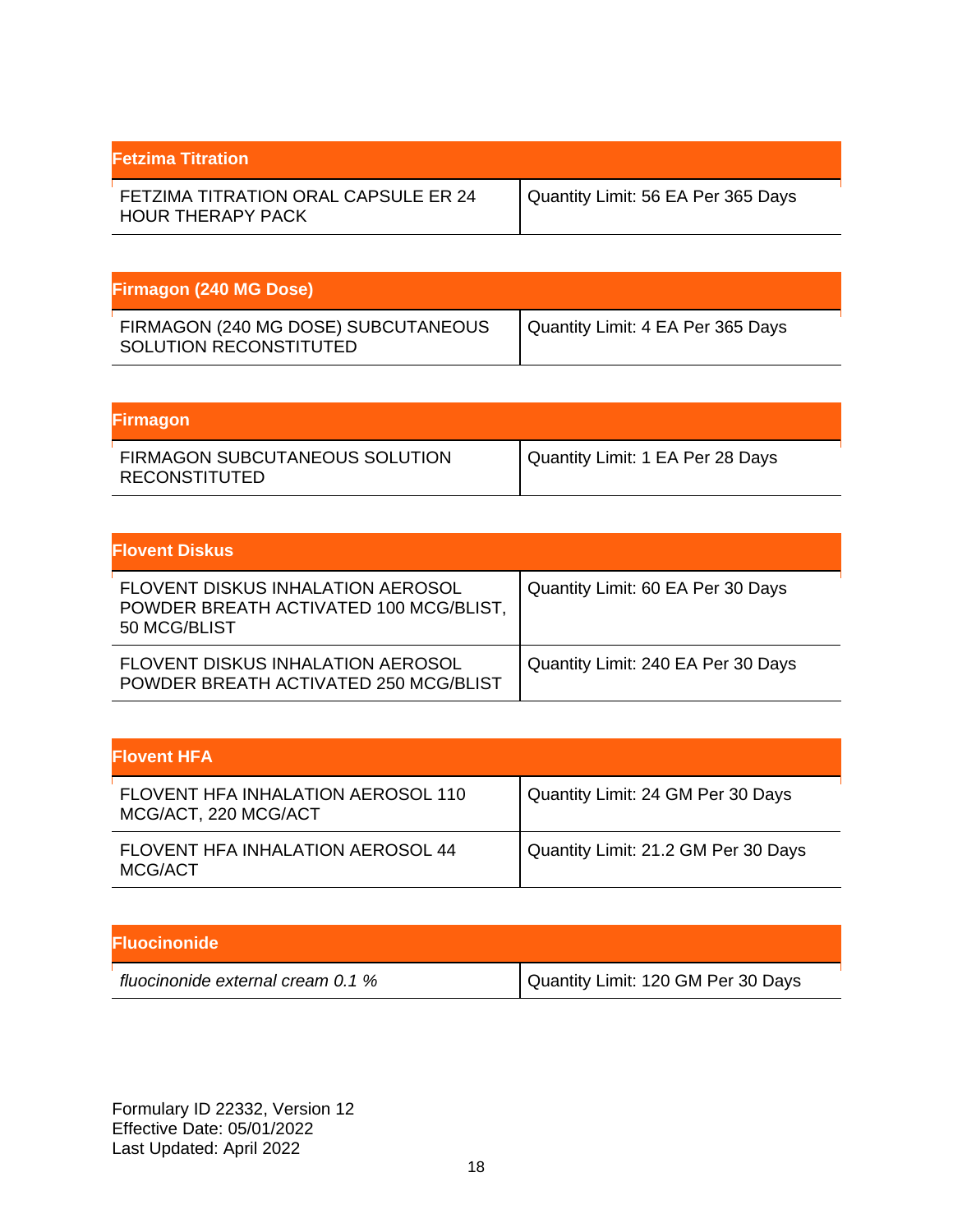| <b>Fluticasone-Salmeterol</b>                                                                                             |                                   |
|---------------------------------------------------------------------------------------------------------------------------|-----------------------------------|
| fluticasone-salmeterol inhalation aerosol powder<br>breath activated 100-50 mcg/dose, 250-50<br>mcg/dose, 500-50 mcg/dose | Quantity Limit: 60 EA Per 30 Days |

| <b>Fondaparinux Sodium</b>                                |                                     |
|-----------------------------------------------------------|-------------------------------------|
| fondaparinux sodium subcutaneous solution 10<br>mq/0.8ml  | Quantity Limit: 28 ML Per 90 Days   |
| fondaparinux sodium subcutaneous solution 2.5<br>mg/0.5ml | Quantity Limit: 17.5 ML Per 90 Days |
| fondaparinux sodium subcutaneous solution 5<br>mg/0.4ml   | Quantity Limit: 14 ML Per 90 Days   |
| fondaparinux sodium subcutaneous solution 7.5<br>mq/0.6ml | Quantity Limit: 21 ML Per 90 Days   |

| <b>Formoterol Fumarate</b>                                                                |  |
|-------------------------------------------------------------------------------------------|--|
| formoterol fumarate inhalation nebulization solution   Quantity Limit: 120 ML Per 30 Days |  |

| <b>Fragmin</b>                                                           |                                     |
|--------------------------------------------------------------------------|-------------------------------------|
| <b>FRAGMIN SUBCUTANEOUS SOLUTION 10000</b><br>UNIT/ML                    | Quantity Limit: 35 ML Per 90 Days   |
| FRAGMIN SUBCUTANEOUS SOLUTION 12500<br>UNIT/0.5ML                        | Quantity Limit: 17.5 ML Per 90 Days |
| <b>FRAGMIN SUBCUTANEOUS SOLUTION 15000</b><br>UNIT/0.6ML                 | Quantity Limit: 21 ML Per 90 Days   |
| <b>FRAGMIN SUBCUTANEOUS SOLUTION 18000</b><br><b>UNT/0.72ML</b>          | Quantity Limit: 25.3 ML Per 90 Days |
| <b>FRAGMIN SUBCUTANEOUS SOLUTION 2500</b><br>UNIT/0.2ML, 5000 UNIT/0.2ML | Quantity Limit: 7 ML Per 90 Days    |
| FRAGMIN SUBCUTANEOUS SOLUTION 7500<br>UNIT/0.3ML                         | Quantity Limit: 10.5 ML Per 90 Days |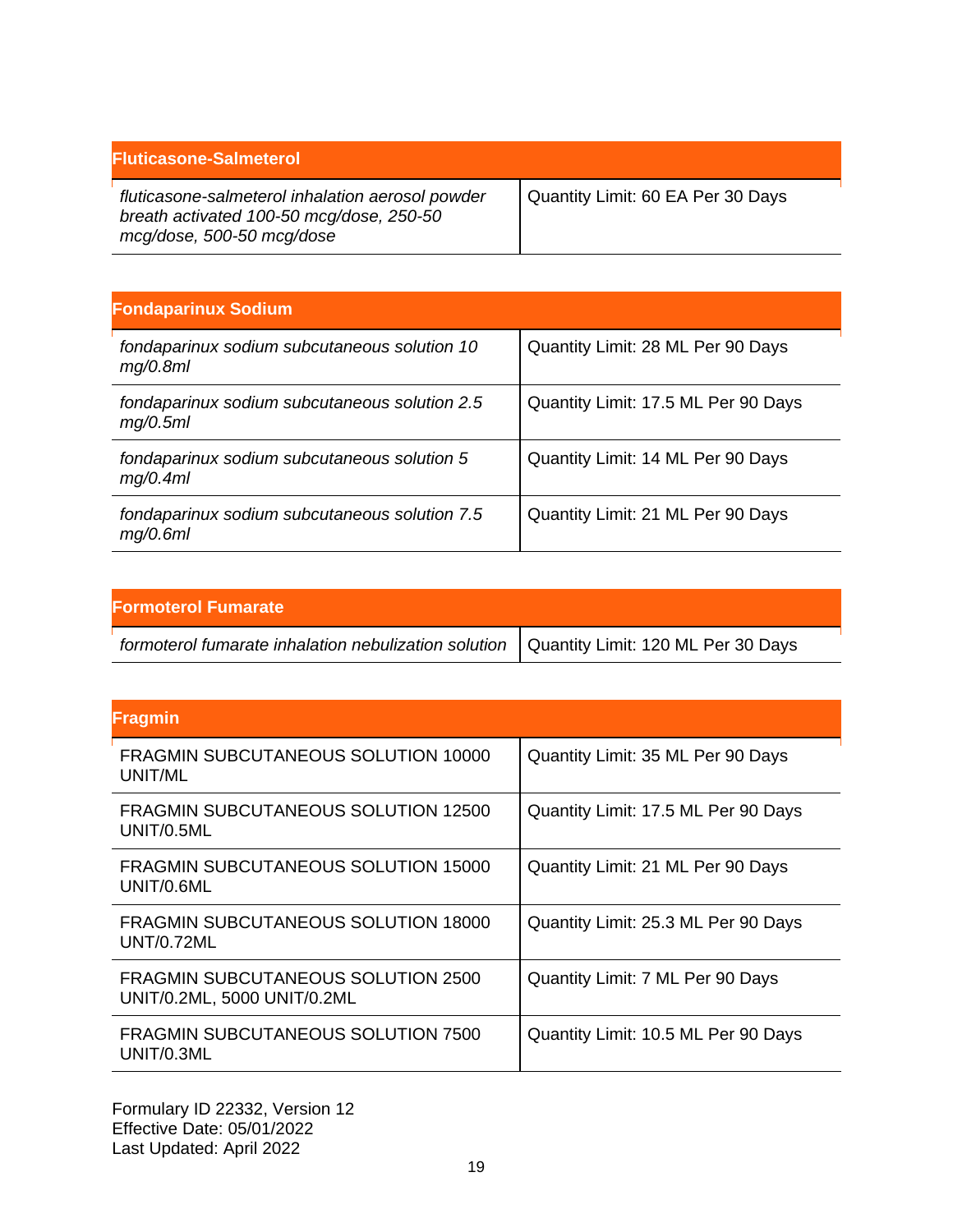| <b>Fragmin</b>                                    |                                     |
|---------------------------------------------------|-------------------------------------|
| FRAGMIN SUBCUTANEOUS SOLUTION 95000<br>UNIT/3.8ML | Quantity Limit: 22.8 ML Per 90 Days |
|                                                   |                                     |
| <b>Gabapentin</b>                                 |                                     |

| gabapentin oral capsule 100 mg, 300 mg | Quantity Limit: 360 EA Per 30 Days  |
|----------------------------------------|-------------------------------------|
| gabapentin oral capsule 400 mg         | Quantity Limit: 270 EA Per 30 Days  |
| gabapentin oral solution 250 mg/5ml    | Quantity Limit: 2160 ML Per 30 Days |
| gabapentin oral tablet 600 mg          | Quantity Limit: 180 EA Per 30 Days  |
| gabapentin oral tablet 800 mg          | Quantity Limit: 150 EA Per 30 Days  |

| <b>Galafold</b>              |                                   |
|------------------------------|-----------------------------------|
| <b>GALAFOLD ORAL CAPSULE</b> | Quantity Limit: 14 EA Per 28 Days |

| Genvoya                    |                                   |
|----------------------------|-----------------------------------|
| <b>GENVOYA ORAL TABLET</b> | Quantity Limit: 30 EA Per 30 Days |

| Gilenya                     |                                   |
|-----------------------------|-----------------------------------|
| <b>GILENYA ORAL CAPSULE</b> | Quantity Limit: 30 EA Per 30 Days |

| <b>Gilotrif</b>             |                                   |
|-----------------------------|-----------------------------------|
| <b>GILOTRIF ORAL TABLET</b> | Quantity Limit: 30 EA Per 30 Days |

| <b>Glatiramer Acetate</b>                                              |                                   |
|------------------------------------------------------------------------|-----------------------------------|
| glatiramer acetate subcutaneous solution prefilled<br>syringe 20 mg/ml | Quantity Limit: 30 ML Per 30 Days |
| glatiramer acetate subcutaneous solution prefilled<br>syringe 40 mg/ml | Quantity Limit: 12 ML Per 28 Days |
| Formulary ID 22332, Version 12                                         |                                   |

Effective Date: 05/01/2022 Last Updated: April 2022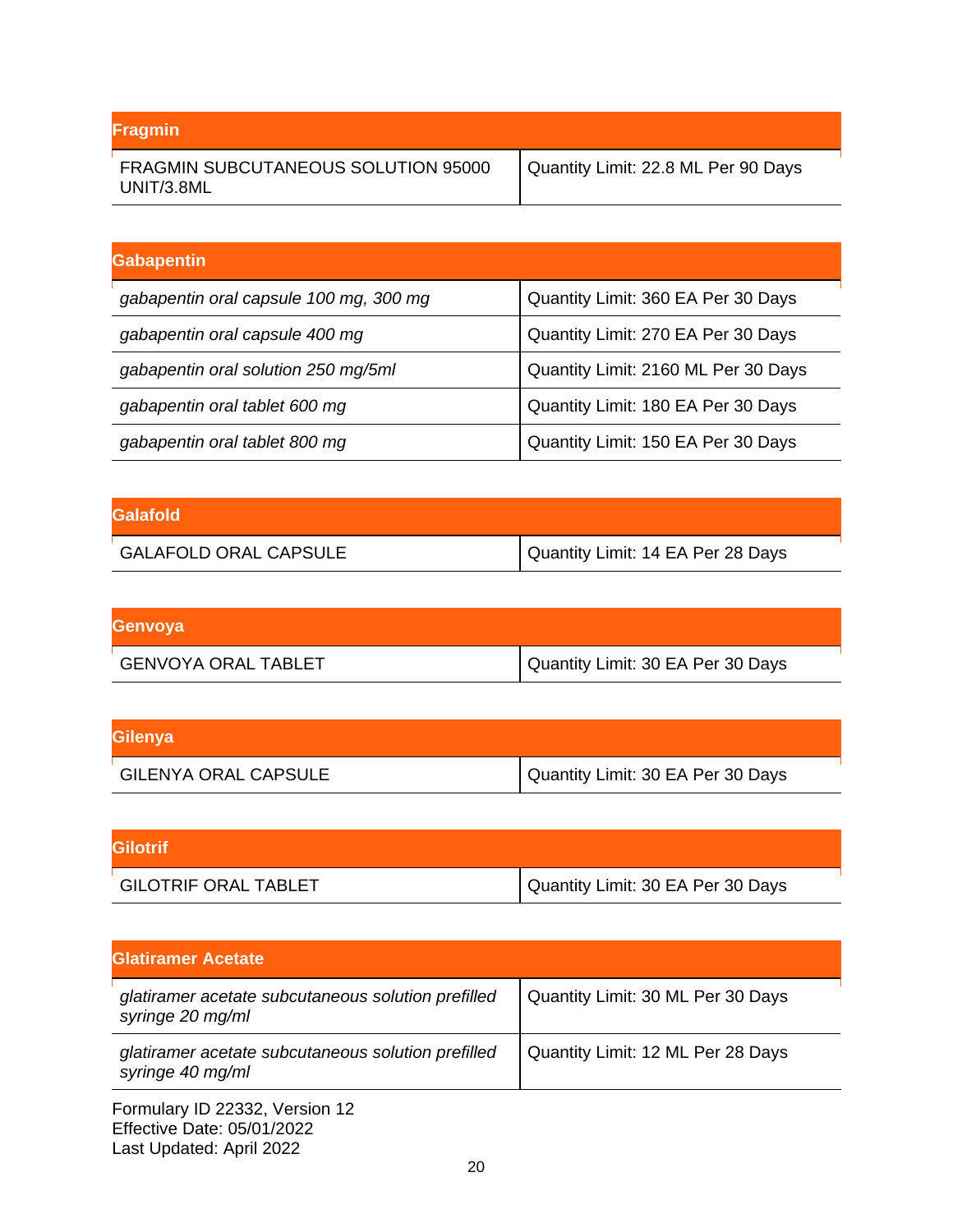| <b>Glydo</b>                     |                                   |
|----------------------------------|-----------------------------------|
| glydo external prefilled syringe | Quantity Limit: 30 ML Per 30 Days |

| <b>Hydrocortisone Valerate</b>         |                                   |
|----------------------------------------|-----------------------------------|
| hydrocortisone valerate external cream | Quantity Limit: 60 GM Per 30 Days |

| Ilbandronate Sodium            |                                  |
|--------------------------------|----------------------------------|
| ibandronate sodium oral tablet | Quantity Limit: 1 EA Per 28 Days |

| <b>Iclusig</b>                   |                                   |
|----------------------------------|-----------------------------------|
| ICLUSIG ORAL TABLET 10 MG, 15 MG | Quantity Limit: 30 EA Per 30 Days |

| <b>IIDHIFA</b>            |                                   |
|---------------------------|-----------------------------------|
| <b>IDHIFA ORAL TABLET</b> | Quantity Limit: 30 EA Per 30 Days |

| <b>Incruse Ellipta</b>                                        |                                   |
|---------------------------------------------------------------|-----------------------------------|
| INCRUSE ELLIPTA INHALATION AEROSOL<br>POWDER BREATH ACTIVATED | Quantity Limit: 30 EA Per 30 Days |

| <b>Ingrezza</b>                    |                                   |
|------------------------------------|-----------------------------------|
| INGREZZA ORAL CAPSULE 40 MG        | Quantity Limit: 60 EA Per 30 Days |
| INGREZZA ORAL CAPSULE 60 MG, 80 MG | Quantity Limit: 30 EA Per 30 Days |

| <b>Insulin Pen Needles</b>     |                                    |
|--------------------------------|------------------------------------|
| insulin pen needles 29g x 12mm | Quantity Limit: 200 EA Per 30 Days |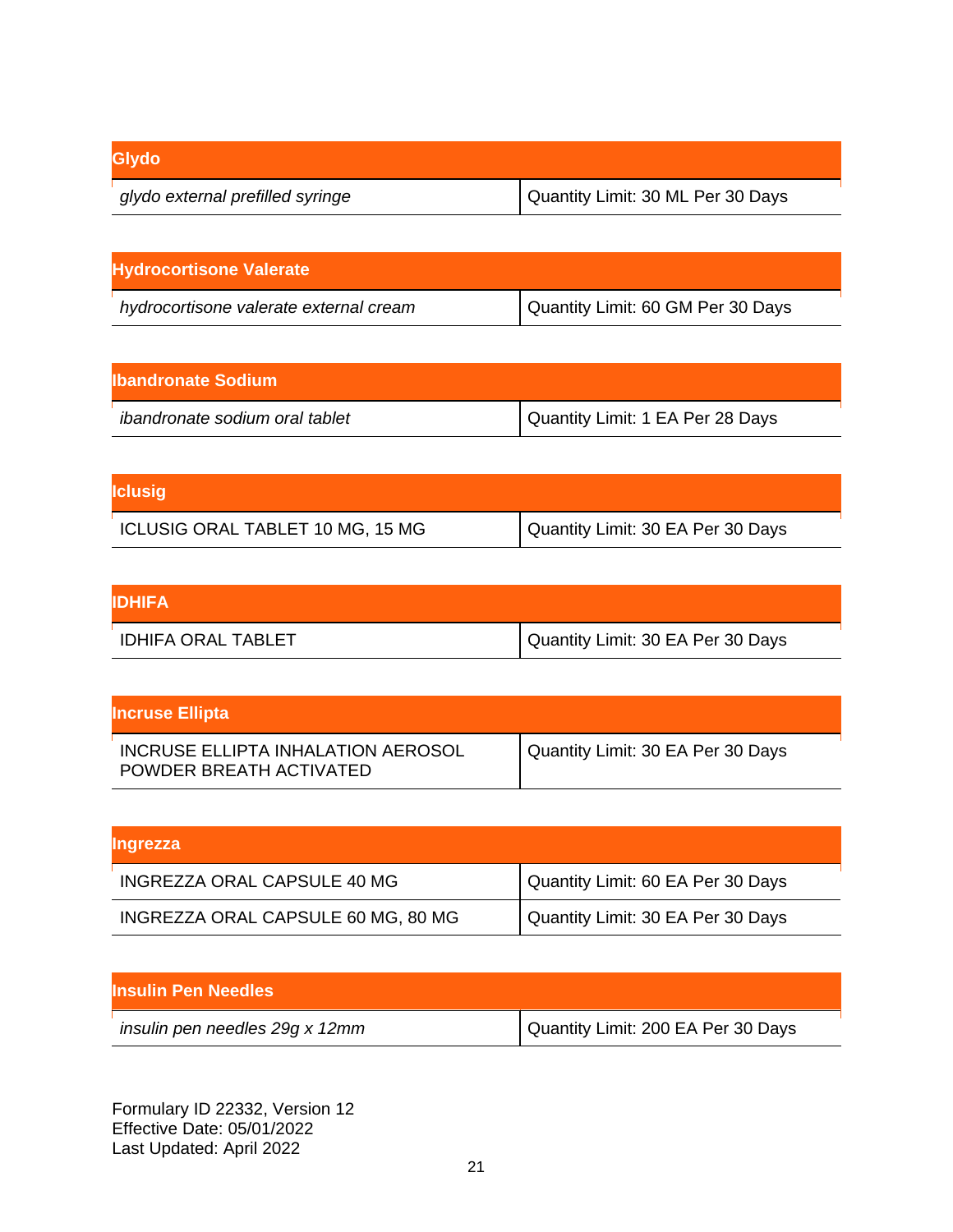| <b>Insulin Syringes</b>                                                                                    |  |
|------------------------------------------------------------------------------------------------------------|--|
| insulin syringes 28g x $1/2$ " 0.5 ml, 29g 0.3 ml, 29g x   Quantity Limit: 200 EA Per 30 Days<br>1/2" 1 ml |  |

| <b>Ipratropium Bromide</b>              |                                      |
|-----------------------------------------|--------------------------------------|
| ipratropium bromide inhalation solution | Quantity Limit: 312.5 ML Per 30 Days |

| <b>Ipratropium-Albuterol</b>              |                                    |
|-------------------------------------------|------------------------------------|
| ipratropium-albuterol inhalation solution | Quantity Limit: 540 ML Per 30 Days |

| lJakafi                  |                                   |
|--------------------------|-----------------------------------|
| JAKAFI ORAL TABLET 10 MG | Quantity Limit: 60 EA Per 30 Days |

| Juluca                    |                                   |
|---------------------------|-----------------------------------|
| <b>JULUCA ORAL TABLET</b> | Quantity Limit: 30 EA Per 30 Days |

| <b>Juxtapid</b>                                                                        |                                   |
|----------------------------------------------------------------------------------------|-----------------------------------|
| JUXTAPID ORAL CAPSULE 10 MG, 40 MG, 5 MG,   Quantity Limit: 30 EA Per 30 Days<br>60 MG |                                   |
| JUXTAPID ORAL CAPSULE 20 MG, 30 MG                                                     | Quantity Limit: 60 EA Per 30 Days |

| Kesimpta                                                                                     |  |
|----------------------------------------------------------------------------------------------|--|
| KESIMPTA SUBCUTANEOUS SOLUTION AUTO-   Quantity Limit: 0.4 ML Per 28 Days<br><b>INJECTOR</b> |  |

| <b>IKetorolac Tromethamine</b>     |                                   |
|------------------------------------|-----------------------------------|
| ketorolac tromethamine oral tablet | Quantity Limit: 20 EA Per 30 Days |
| Formulary ID 22332, Version 12     |                                   |

Effective Date: 05/01/2022 Last Updated: April 2022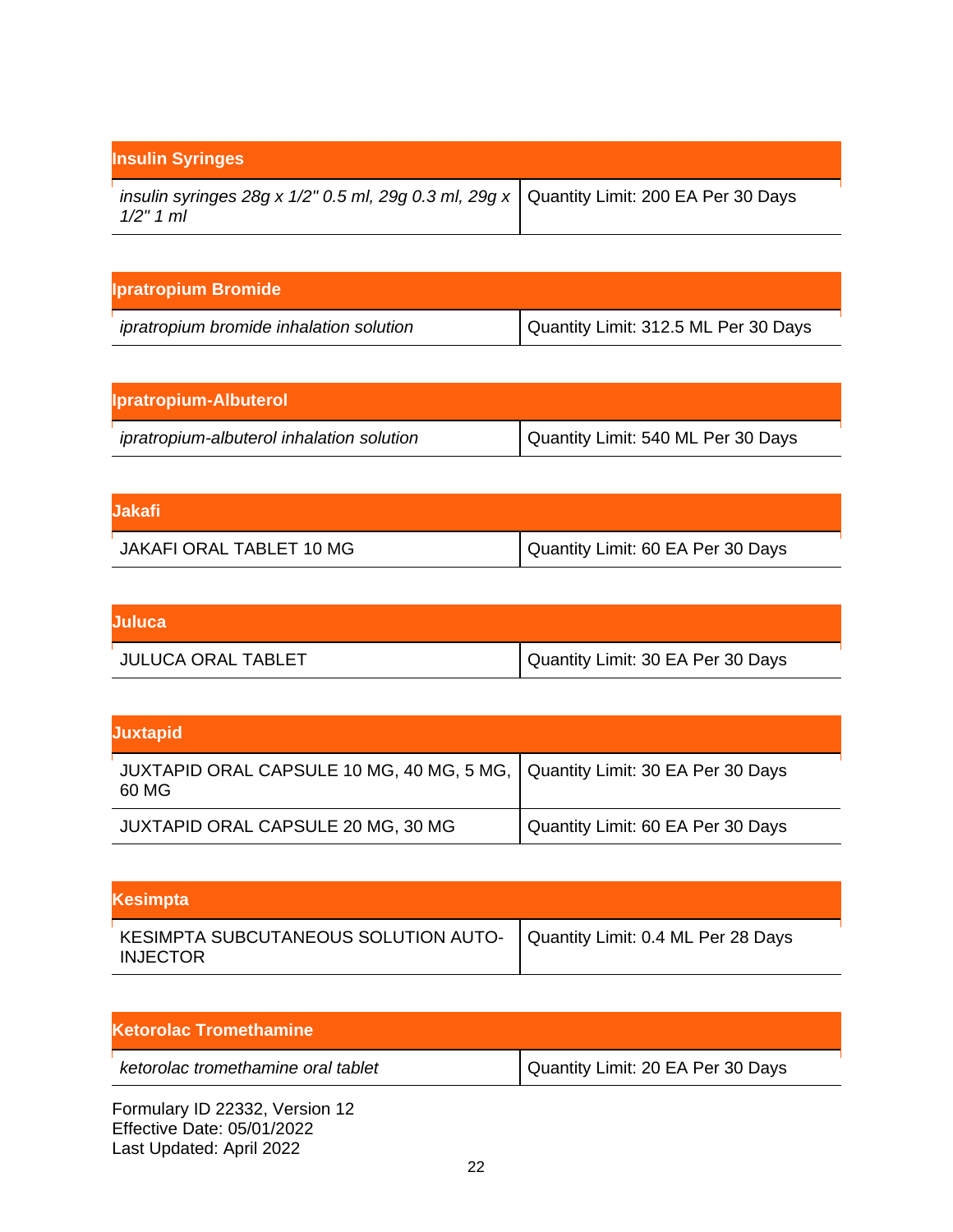| <b>Korlym</b>      |                                    |
|--------------------|------------------------------------|
| KORLYM ORAL TABLET | Quantity Limit: 120 EA Per 30 Days |

| <b>Kynmobi</b>                 |                                    |
|--------------------------------|------------------------------------|
| <b>KYNMOBI SUBLINGUAL FILM</b> | Quantity Limit: 150 EA Per 30 Days |

| <b>Kynmobi Titration Kit</b>         |                                    |
|--------------------------------------|------------------------------------|
| KYNMOBI TITRATION KIT SUBLINGUAL KIT | Quantity Limit: 20 EA Per 365 Days |

| llamiVUDine-Zidovudine            |                                   |
|-----------------------------------|-----------------------------------|
| lamivudine-zidovudine oral tablet | Quantity Limit: 60 EA Per 30 Days |

| Lansoprazole                              |                                   |
|-------------------------------------------|-----------------------------------|
| lansoprazole oral capsule delayed release | Quantity Limit: 60 EA Per 30 Days |

| Latuda                                            |                                   |
|---------------------------------------------------|-----------------------------------|
| LATUDA ORAL TABLET 120 MG, 20 MG, 40 MG,<br>60 MG | Quantity Limit: 30 EA Per 30 Days |
| LATUDA ORAL TABLET 80 MG                          | Quantity Limit: 60 EA Per 30 Days |

| <b>Levalbuterol HCI</b>                                                       |                                    |
|-------------------------------------------------------------------------------|------------------------------------|
| levalbuterol hcl inhalation nebulization solution 0.31<br>mg/3ml, 0.63 mg/3ml | Quantity Limit: 540 ML Per 30 Days |
| levalbuterol hcl inhalation nebulization solution 1.25<br>mq/0.5ml            | Quantity Limit: 90 EA Per 30 Days  |
| levalbuterol hcl inhalation nebulization solution 1.25<br>mg/3ml              | Quantity Limit: 270 ML Per 30 Days |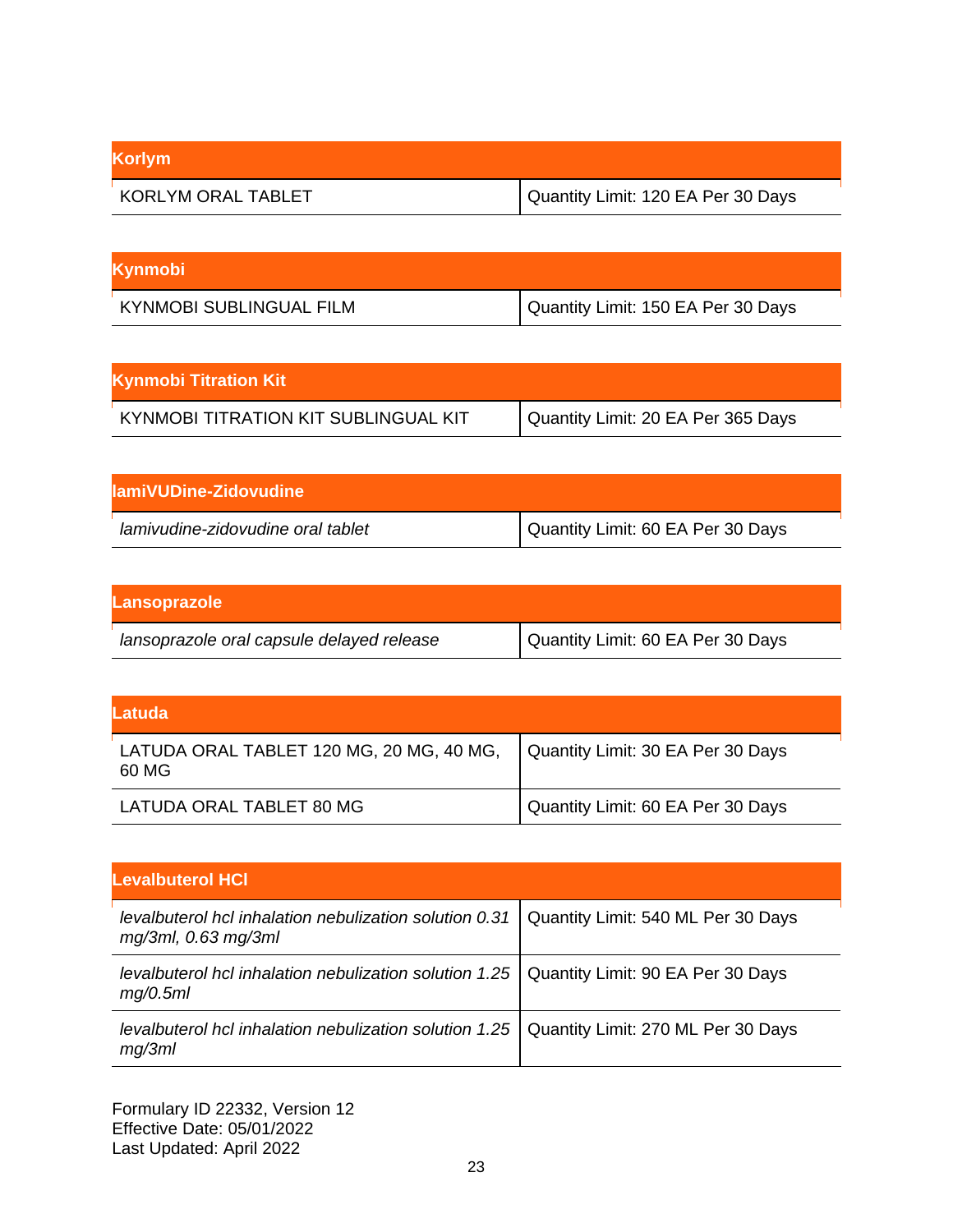| <b>ILEVALBUTEROL HFA</b> '                     |                                   |
|------------------------------------------------|-----------------------------------|
| levalbuterol hfa inhalation aerosol 45 mcg/act | Quantity Limit: 30 GM Per 30 Days |

| <b>Lidocaine</b>                |                                    |
|---------------------------------|------------------------------------|
| lidocaine external ointment 5 % | Quantity Limit: 150 GM Per 30 Days |

| <b>Lidocaine HCI Urethral/Mucosal</b>                        |                                   |
|--------------------------------------------------------------|-----------------------------------|
| lidocaine hcl urethral/mucosal external prefilled<br>syringe | Quantity Limit: 30 ML Per 30 Days |

| Lidocaine-Prilocaine                |                                   |
|-------------------------------------|-----------------------------------|
| lidocaine-prilocaine external cream | Quantity Limit: 30 GM Per 30 Days |

| Linezolid                               |                                     |
|-----------------------------------------|-------------------------------------|
| linezolid oral suspension reconstituted | Quantity Limit: 1800 ML Per 28 Days |
| linezolid oral tablet                   | Quantity Limit: 56 EA Per 28 Days   |

| <b>Linzess</b>              |                                   |
|-----------------------------|-----------------------------------|
| <b>LINZESS ORAL CAPSULE</b> | Quantity Limit: 30 EA Per 30 Days |

| lLivmarli l            |                                     |
|------------------------|-------------------------------------|
| LIVMARLI ORAL SOLUTION | I Quantity Limit: 90 ML Per 30 Days |

| Lonhala Magnair Refill Kit                               |                                   |
|----------------------------------------------------------|-----------------------------------|
| LONHALA MAGNAIR REFILL KIT INHALATION<br><b>SOLUTION</b> | Quantity Limit: 60 ML Per 30 Days |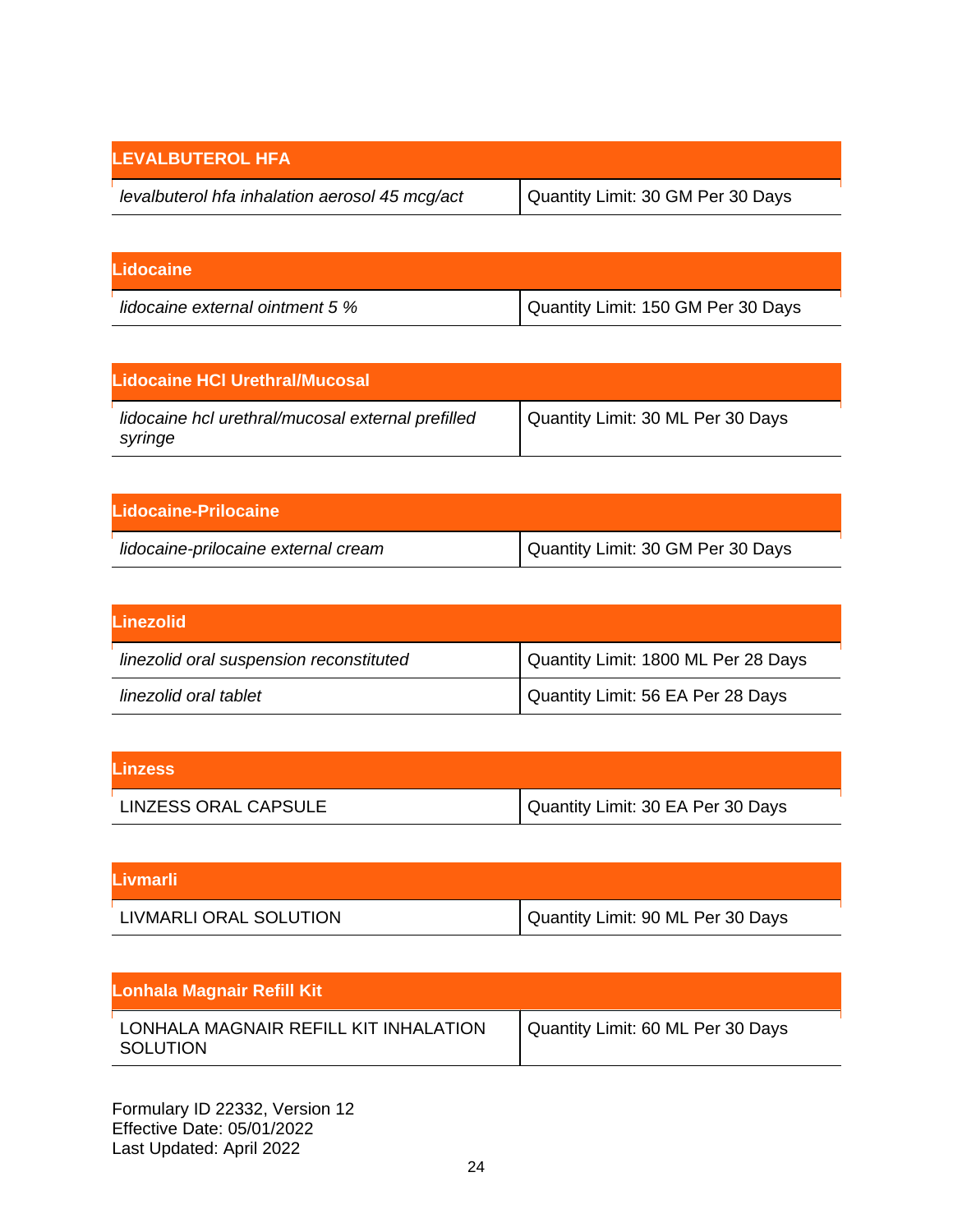| <b>LORazepam</b>                   |                                    |
|------------------------------------|------------------------------------|
| lorazepam oral tablet 0.5 mg, 1 mg | Quantity Limit: 90 EA Per 30 Days  |
| lorazepam oral tablet 2 mg         | Quantity Limit: 150 EA Per 30 Days |

| lLotemax SM l             |                                    |
|---------------------------|------------------------------------|
| LOTEMAX SM OPHTHALMIC GEL | Quantity Limit: 20 GM Per 365 Days |

| Loteprednol Etabonate                |                                    |
|--------------------------------------|------------------------------------|
| loteprednol etabonate ophthalmic gel | Quantity Limit: 20 GM Per 365 Days |

| <b>Lubiprostone</b>       |                                   |
|---------------------------|-----------------------------------|
| lubiprostone oral capsule | Quantity Limit: 60 EA Per 30 Days |

| Lumigan                     |                                    |
|-----------------------------|------------------------------------|
| LUMIGAN OPHTHALMIC SOLUTION | Quantity Limit: 2.5 ML Per 25 Days |

| <b>Lupron Depot (1-Month)</b>        |                                  |
|--------------------------------------|----------------------------------|
| LUPRON DEPOT (1-MONTH) INTRAMUSCULAR | Quantity Limit: 1 EA Per 28 Days |

| <b>Lupron Depot (3-Month)</b>                                                  |  |
|--------------------------------------------------------------------------------|--|
| LUPRON DEPOT (3-MONTH) INTRAMUSCULAR   Quantity Limit: 1 EA Per 84 Days<br>KIT |  |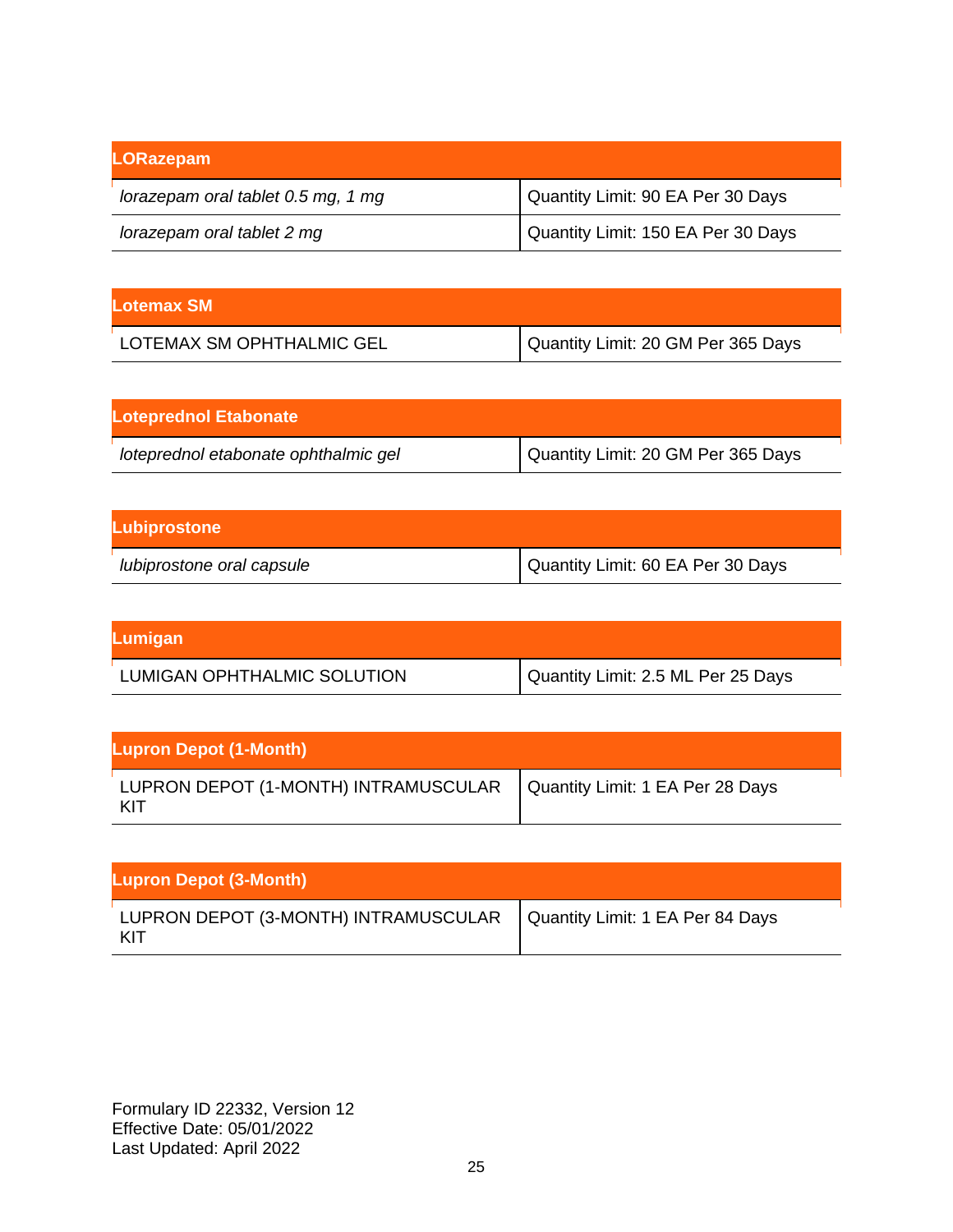| <b>LUPRON DEPOT (4-MONTH) INTRAMUSCULAR</b><br><b>IKIT 30MG</b>    |                                   |
|--------------------------------------------------------------------|-----------------------------------|
| LUPRON DEPOT (4-MONTH) INTRAMUSCULAR<br>KIT 30MG INTRAMUSCULAR KIT | Quantity Limit: 1 EA Per 112 Days |

| <b>LUPRON DEPOT (6-MONTH) INTRAMUSCULAR</b><br><b>IKIT 45MG</b>    |                                   |
|--------------------------------------------------------------------|-----------------------------------|
| LUPRON DEPOT (6-MONTH) INTRAMUSCULAR<br>KIT 45MG INTRAMUSCULAR KIT | Quantity Limit: 1 EA Per 168 Days |

| <b>Lupron Depot-Ped (1-Month)</b>                      |                                  |
|--------------------------------------------------------|----------------------------------|
| LUPRON DEPOT-PED (1-MONTH)<br><b>INTRAMUSCULAR KIT</b> | Quantity Limit: 1 EA Per 28 Days |

| <b>Lupron Depot-Ped (3-Month)</b>                      |                                  |
|--------------------------------------------------------|----------------------------------|
| LUPRON DEPOT-PED (3-MONTH)<br><b>INTRAMUSCULAR KIT</b> | Quantity Limit: 1 EA Per 84 Days |

| Lybalvi             |                                   |
|---------------------|-----------------------------------|
| LYBALVI ORAL TABLET | Quantity Limit: 30 EA Per 30 Days |

| <b>Mavyret</b>      |                                     |
|---------------------|-------------------------------------|
| MAVYRET ORAL PACKET | Quantity Limit: 560 EA Per 365 Days |
| MAVYRET ORAL TABLET | Quantity Limit: 336 EA Per 365 Days |

| <b>Mayzent</b>              |                                    |
|-----------------------------|------------------------------------|
| MAYZENT ORAL TABLET 0.25 MG | Quantity Limit: 120 EA Per 30 Days |
| MAYZENT ORAL TABLET 1 MG    | Quantity Limit: 30 EA Per 30 Days  |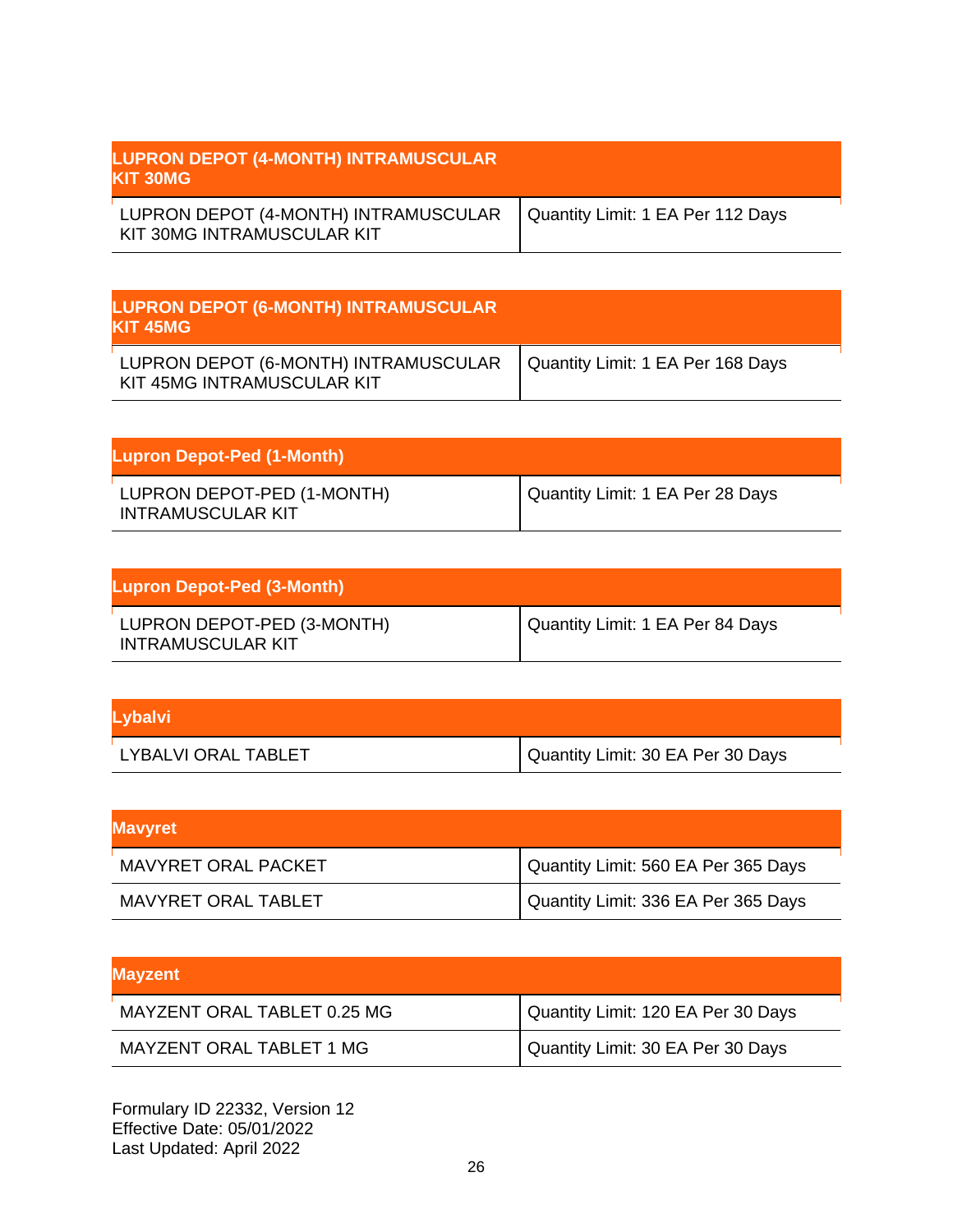| <b>Mayzent</b>           |                                   |
|--------------------------|-----------------------------------|
| MAYZENT ORAL TABLET 2 MG | Quantity Limit: 30 EA Per 30 Days |

| <b>Mayzent Starter Pack</b>                                   |                                    |
|---------------------------------------------------------------|------------------------------------|
| MAYZENT STARTER PACK ORAL TABLET<br>THERAPY PACK 0.25 MG      | Quantity Limit: 14 EA Per 365 Days |
| MAYZENT STARTER PACK ORAL TABLET<br>THERAPY PACK 12 X 0.25 MG | Quantity Limit: 24 EA Per 365 Days |

| medroxyPROGESTERone Acetate                             |                                  |
|---------------------------------------------------------|----------------------------------|
| medroxyprogesterone acetate intramuscular<br>suspension | Quantity Limit: 1 ML Per 90 Days |

| MedroxyPROGESTERone Acetate                                               |                                  |
|---------------------------------------------------------------------------|----------------------------------|
| medroxyprogesterone acetate intramuscular<br>suspension prefilled syringe | Quantity Limit: 1 ML Per 90 Days |

| <b>Memantine HCI ER</b>                                                                       |  |
|-----------------------------------------------------------------------------------------------|--|
| memantine hcl er oral capsule extended release 24   Quantity Limit: 30 EA Per 30 Days<br>hour |  |

| <b>Methylphenidate HCI ER</b>                                                     |                                   |
|-----------------------------------------------------------------------------------|-----------------------------------|
| methylphenidate hcl er oral tablet extended release<br>18 mg, 27 mg, 54 mg, 72 mg | Quantity Limit: 30 EA Per 30 Days |
| methylphenidate hcl er oral tablet extended release<br>36 mg                      | Quantity Limit: 60 EA Per 30 Days |

| <b>Methylphenidate HCI</b>      |                                   |
|---------------------------------|-----------------------------------|
| methylphenidate hcl oral tablet | Quantity Limit: 90 EA Per 30 Days |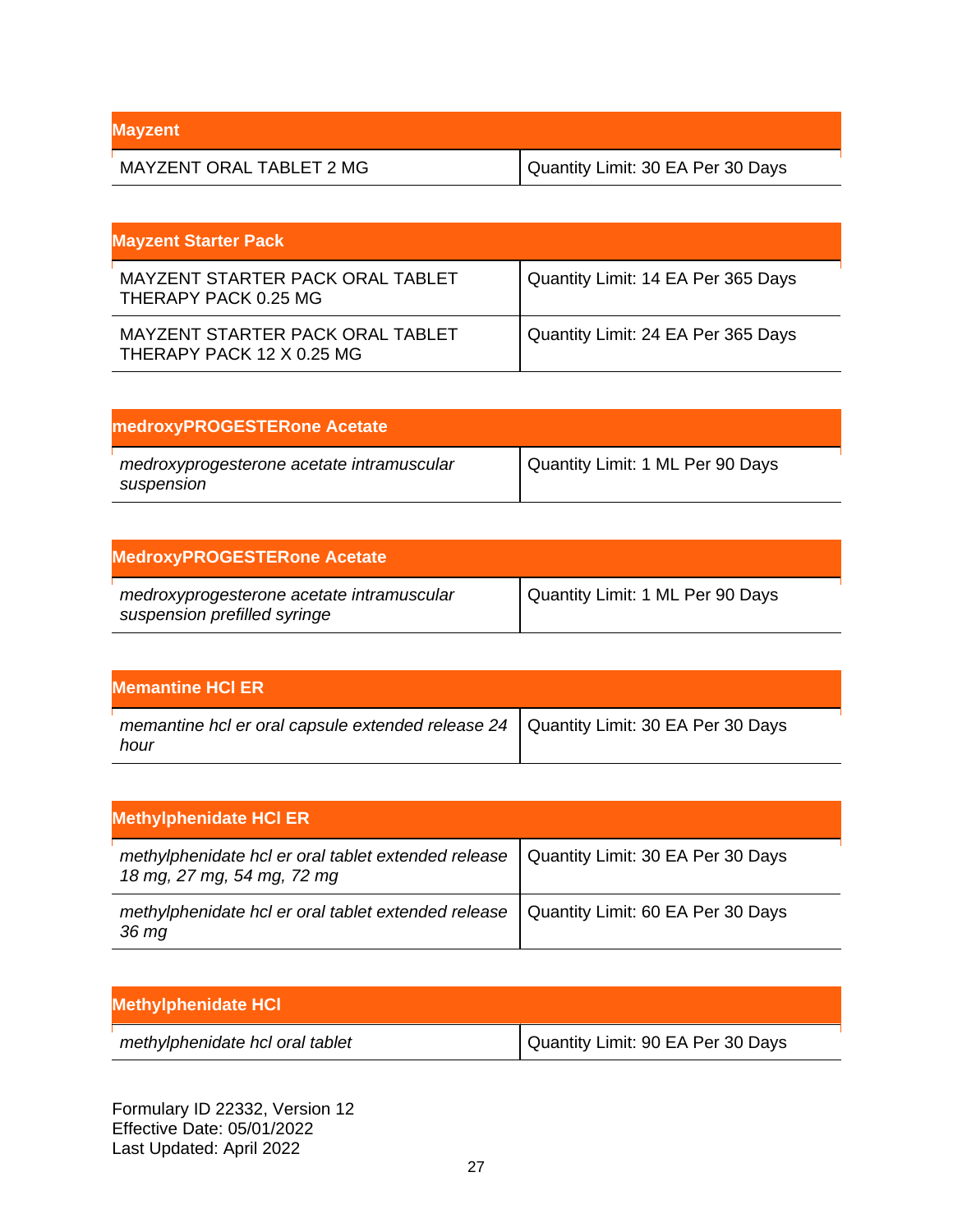| <b>Modafinil</b>      |                                   |
|-----------------------|-----------------------------------|
| modafinil oral tablet | Quantity Limit: 30 EA Per 30 Days |

# **Molnupiravir**

| <b>IMometasone Furoate</b>          |                                   |
|-------------------------------------|-----------------------------------|
| mometasone furoate nasal suspension | Quantity Limit: 34 GM Per 30 Days |

| <b>Motegrity</b>             |                                   |
|------------------------------|-----------------------------------|
| <b>MOTEGRITY ORAL TABLET</b> | Quantity Limit: 30 EA Per 30 Days |

| <b>Myfembree</b>      |                                   |
|-----------------------|-----------------------------------|
| MYFEMBREE ORAL TABLET | Quantity Limit: 30 EA Per 30 Days |

| Namzaric                                          |                                    |
|---------------------------------------------------|------------------------------------|
| NAMZARIC ORAL CAPSULE ER 24 HOUR<br>THERAPY PACK  | Quantity Limit: 56 EA Per 365 Days |
| NAMZARIC ORAL CAPSULE EXTENDED<br>RELEASE 24 HOUR | Quantity Limit: 30 EA Per 30 Days  |

| <b>Naratriptan HCI</b>      |                                  |
|-----------------------------|----------------------------------|
| naratriptan hcl oral tablet | Quantity Limit: 9 EA Per 30 Days |

| <b>INatpara</b>                |                                  |
|--------------------------------|----------------------------------|
| NATPARA SUBCUTANEOUS CARTRIDGE | Quantity Limit: 2 EA Per 28 Days |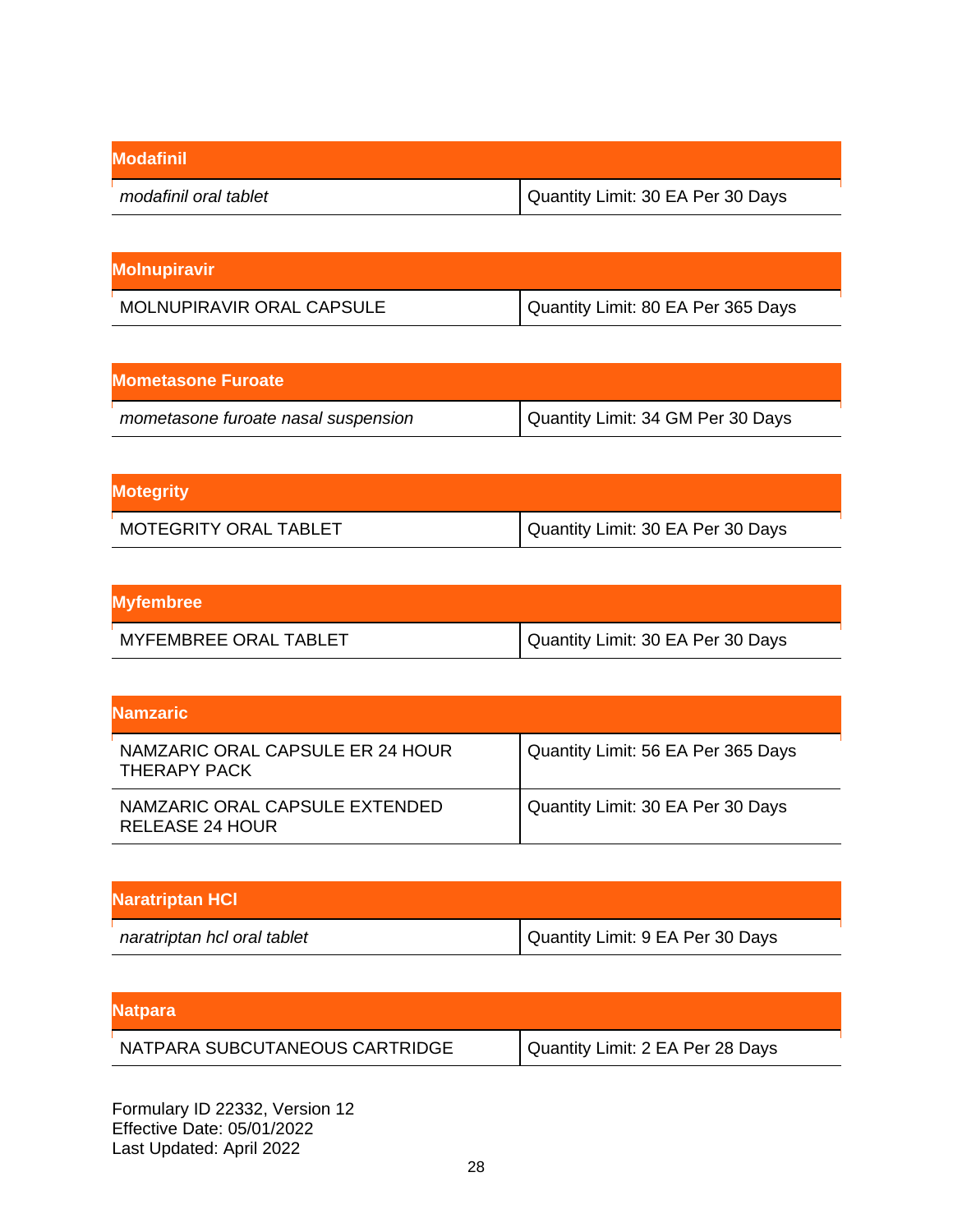| <b>Nayzilam</b>         |                                   |
|-------------------------|-----------------------------------|
| NAYZILAM NASAL SOLUTION | Quantity Limit: 10 EA Per 30 Days |

| <b>Nerlynx</b>      |                                    |
|---------------------|------------------------------------|
| NERLYNX ORAL TABLET | Quantity Limit: 180 EA Per 30 Days |

| <b>Nicotrol NS</b>         |                                     |
|----------------------------|-------------------------------------|
| NICOTROL NS NASAL SOLUTION | Quantity Limit: 360 ML Per 365 Days |

| Nucala                                                   |                                  |
|----------------------------------------------------------|----------------------------------|
| NUCALA SUBCUTANEOUS SOLUTION AUTO-<br><b>INJECTOR</b>    | Quantity Limit: 3 ML Per 28 Days |
| NUCALA SUBCUTANEOUS SOLUTION<br><b>PREFILLED SYRINGE</b> | Quantity Limit: 3 ML Per 28 Days |
| NUCALA SUBCUTANEOUS SOLUTION<br><b>RECONSTITUTED</b>     | Quantity Limit: 3 EA Per 28 Days |

| <b>Ocrevus</b>               |                                    |
|------------------------------|------------------------------------|
| OCREVUS INTRAVENOUS SOLUTION | Quantity Limit: 40 ML Per 365 Days |

| <b>Odefsey</b>             |                                   |
|----------------------------|-----------------------------------|
| <b>ODEFSEY ORAL TABLET</b> | Quantity Limit: 30 EA Per 30 Days |

| <b>OLANZapine</b>                  |                                   |
|------------------------------------|-----------------------------------|
| olanzapine oral tablet             | Quantity Limit: 30 EA Per 30 Days |
| olanzapine oral tablet dispersible | Quantity Limit: 30 EA Per 30 Days |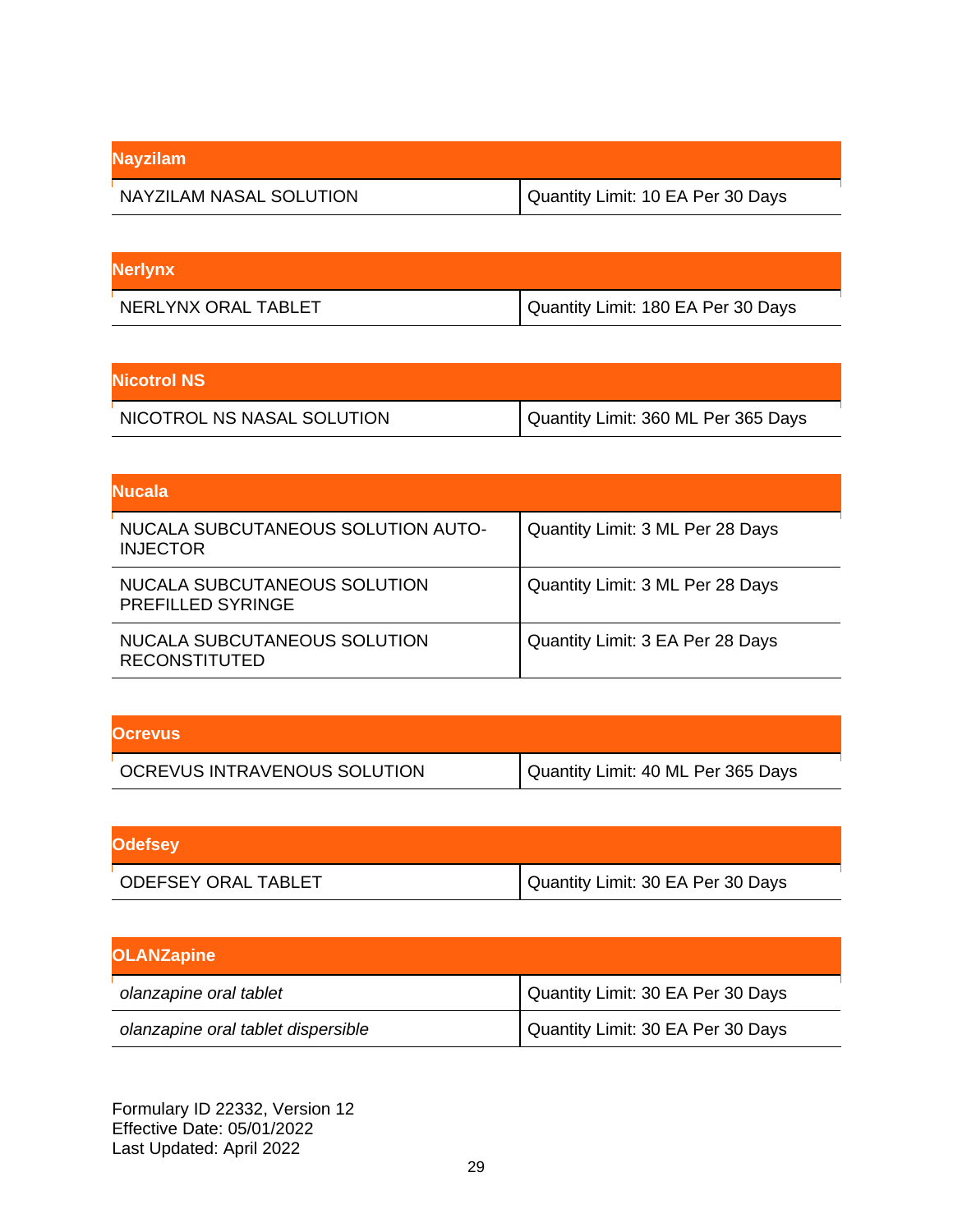| <b>Omeprazole</b>                       |                                     |
|-----------------------------------------|-------------------------------------|
| omeprazole oral capsule delayed release | I Quantity Limit: 60 EA Per 30 Days |

| <b>Omnipod 5 G6 Intro (Gen 5)</b> |                                   |
|-----------------------------------|-----------------------------------|
| OMNIPOD 5 G6 INTRO (GEN 5) KIT    | Quantity Limit: 1 EA Per 365 Days |

| <b>Omnipod 5 G6 Pod (Gen 5)</b> |                                   |
|---------------------------------|-----------------------------------|
| OMNIPOD 5 G6 POD (GEN 5)        | Quantity Limit: 30 EA Per 30 Days |

| <b>Omnipod Classic PDM (Gen 3)</b>     |                                   |
|----------------------------------------|-----------------------------------|
| <b>OMNIPOD CLASSIC PDM (GEN 3) KIT</b> | Quantity Limit: 1 EA Per 365 Days |

| <b>Omnipod Classic Pods (Gen 3)</b> |                                     |
|-------------------------------------|-------------------------------------|
| <b>OMNIPOD CLASSIC PODS (GEN 3)</b> | I Quantity Limit: 30 EA Per 30 Days |

| <b>Omnipod DASH Intro (Gen 4)</b>     |                                   |  |
|---------------------------------------|-----------------------------------|--|
| <b>OMNIPOD DASH INTRO (GEN 4) KIT</b> | Quantity Limit: 1 EA Per 365 Days |  |

| <b>Omnipod DASH PDM (Gen 4)</b> |                                   |
|---------------------------------|-----------------------------------|
| OMNIPOD DASH PDM (GEN 4) KIT    | Quantity Limit: 1 EA Per 365 Days |

| <b>Omnipod DASH Pods (Gen 4)</b> |                                   |
|----------------------------------|-----------------------------------|
| <b>OMNIPOD DASH PODS (GEN 4)</b> | Quantity Limit: 30 EA Per 30 Days |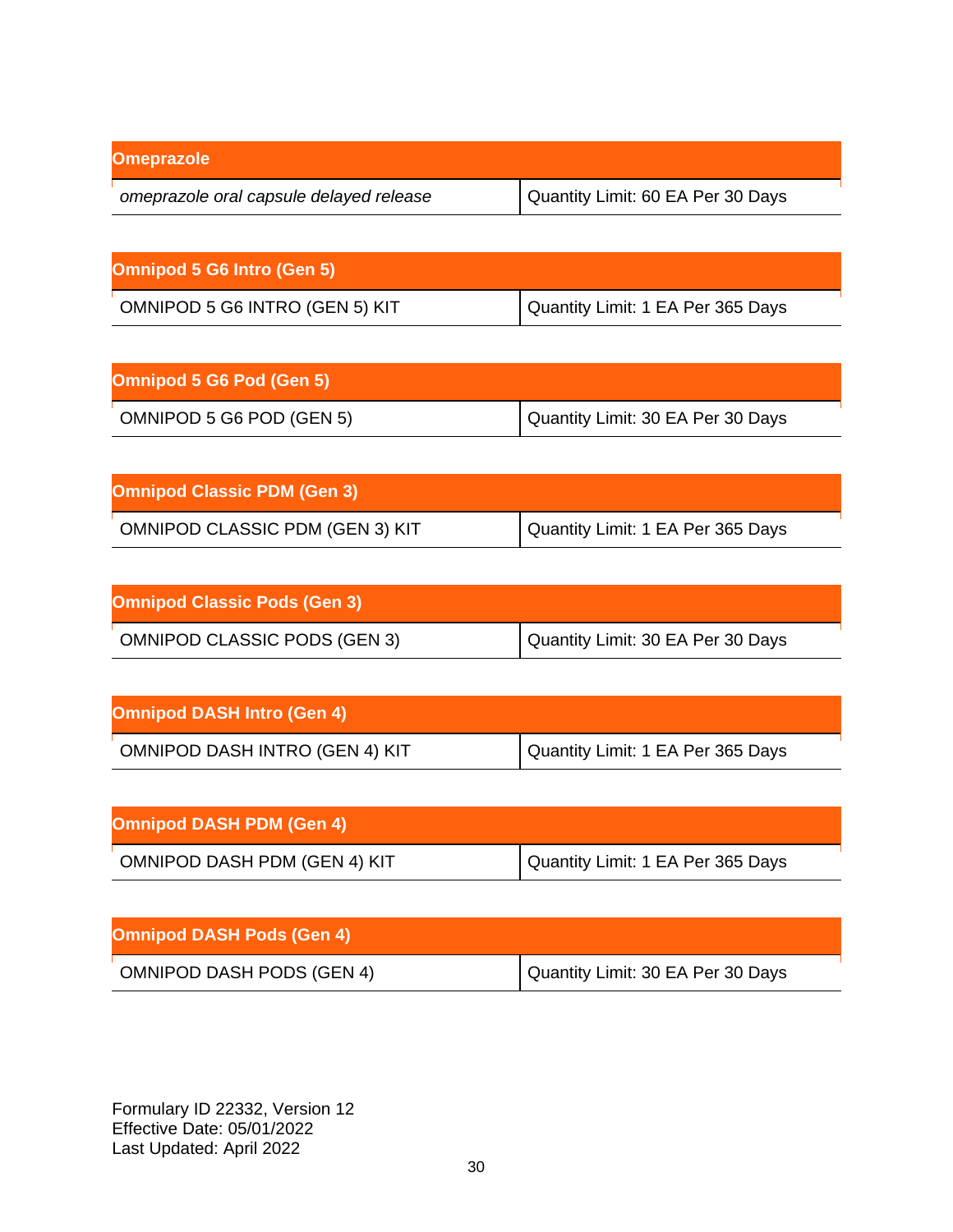| <b>Ondansetron HCI</b>        |                                    |
|-------------------------------|------------------------------------|
| ondansetron hcl oral solution | Quantity Limit: 450 ML Per 30 Days |

| <b>Opsumit</b>             |                                   |
|----------------------------|-----------------------------------|
| <b>OPSUMIT ORAL TABLET</b> | Quantity Limit: 30 EA Per 30 Days |

| <b>Opzelura</b>         |                                    |
|-------------------------|------------------------------------|
| OPZELURA EXTERNAL CREAM | Quantity Limit: 240 GM Per 30 Days |

| lOrencia ClickJect i                                     |                                  |
|----------------------------------------------------------|----------------------------------|
| ORENCIA CLICKJECT SUBCUTANEOUS<br>SOLUTION AUTO-INJECTOR | Quantity Limit: 4 ML Per 28 Days |

| <b>Orilissa</b>             |                                   |
|-----------------------------|-----------------------------------|
| ORILISSA ORAL TABLET 150 MG | Quantity Limit: 30 EA Per 30 Days |
| ORILISSA ORAL TABLET 200 MG | Quantity Limit: 60 EA Per 30 Days |

| lOrkambi l          |                                    |
|---------------------|------------------------------------|
| ORKAMBI ORAL PACKET | Quantity Limit: 56 EA Per 28 Days  |
| ORKAMBI ORAL TABLET | Quantity Limit: 112 EA Per 28 Days |

| <b>Oseltamivir Phosphate</b>             |                                     |  |
|------------------------------------------|-------------------------------------|--|
| oseltamivir phosphate oral capsule 30 mg | Quantity Limit: 168 EA Per 365 Days |  |
| oseltamivir phosphate oral capsule 45 mg | Quantity Limit: 84 EA Per 365 Days  |  |
| oseltamivir phosphate oral capsule 75 mg | Quantity Limit: 110 EA Per 365 Days |  |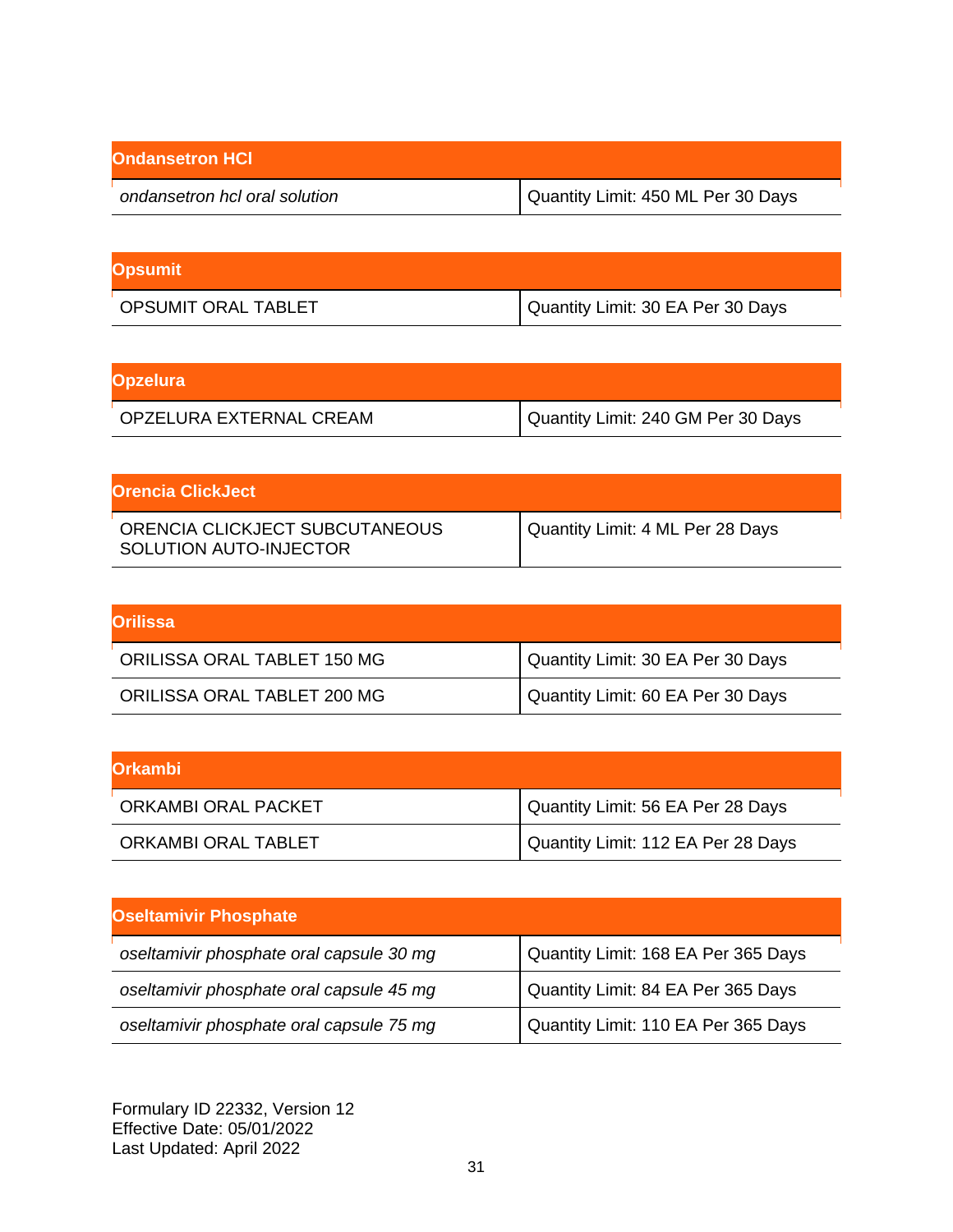| <b>Oseltamivir Phosphate</b>                           |                                      |
|--------------------------------------------------------|--------------------------------------|
| oseltamivir phosphate oral suspension<br>reconstituted | Quantity Limit: 1080 ML Per 365 Days |
|                                                        |                                      |

|  | a |  |
|--|---|--|
|  |   |  |

Quantity Limit: 30 EA Per 30 Days

| <b>Oxandrolone</b>             |                                    |
|--------------------------------|------------------------------------|
| oxandrolone oral tablet 10 mg  | Quantity Limit: 60 EA Per 30 Days  |
| oxandrolone oral tablet 2.5 mg | Quantity Limit: 240 EA Per 30 Days |

| <b>Oxbryta</b>              |                                    |
|-----------------------------|------------------------------------|
| OXBRYTA ORAL TABLET SOLUBLE | Quantity Limit: 240 EA Per 30 Days |

| <b>Ozempic</b>                                                             |                                    |
|----------------------------------------------------------------------------|------------------------------------|
| <b>OZEMPIC SUBCUTANEOUS SOLUTION PEN-</b><br><b>INJECTOR 2 MG/1.5ML</b>    | Quantity Limit: 1.5 ML Per 28 Days |
| <b>OZEMPIC SUBCUTANEOUS SOLUTION PEN-</b><br>INJECTOR 2 MG/1.5ML, 4 MG/3ML | Quantity Limit: 3 ML Per 28 Days   |

| <b>Paliperidone ER</b>                                                                                         |  |
|----------------------------------------------------------------------------------------------------------------|--|
| paliperidone er oral tablet extended release 24 hour   Quantity Limit: 30 EA Per 30 Days<br>1.5 mg, 3 mg, 9 mg |  |
| paliperidone er oral tablet extended release 24 hour   Quantity Limit: 60 EA Per 30 Days<br>6 mg               |  |

| <b>Pantoprazole Sodium</b>                      |                                   |
|-------------------------------------------------|-----------------------------------|
| pantoprazole sodium oral tablet delayed release | Quantity Limit: 60 EA Per 30 Days |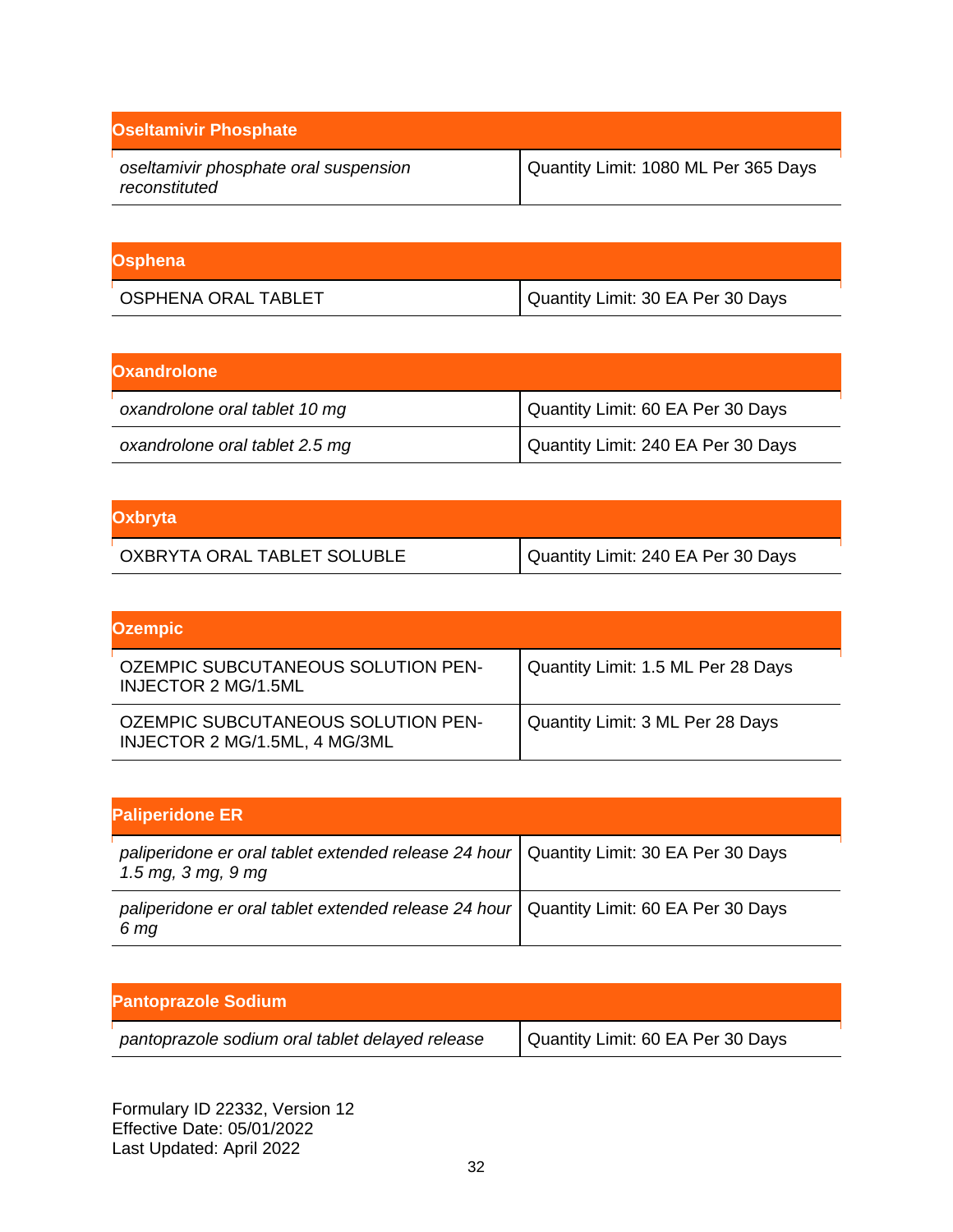| <b>Paxlovid</b>                   |                                    |
|-----------------------------------|------------------------------------|
| PAXLOVID ORAL TABLET THERAPY PACK | Quantity Limit: 60 EA Per 365 Days |

| <b>Pemazyre</b>      |                                                |
|----------------------|------------------------------------------------|
| PEMAZYRE ORAL TABLET | <sup>I</sup> Quantity Limit: 30 EA Per 30 Days |

| <b>Perforomist</b>                              |                                    |
|-------------------------------------------------|------------------------------------|
| PERFOROMIST INHALATION NEBULIZATION<br>SOLUTION | Quantity Limit: 120 ML Per 30 Days |

| <b>Plegridy</b>                                             |                                  |
|-------------------------------------------------------------|----------------------------------|
| PLEGRIDY INTRAMUSCULAR SOLUTION<br><b>PREFILLED SYRINGE</b> | Quantity Limit: 1 ML Per 28 Days |
| PLEGRIDY SUBCUTANEOUS SOLUTION PEN-<br><b>INJECTOR</b>      | Quantity Limit: 1 ML Per 28 Days |
| PLEGRIDY SUBCUTANEOUS SOLUTION<br><b>PREFILLED SYRINGE</b>  | Quantity Limit: 1 ML Per 28 Days |

| <b>Plegridy Starter Pack</b>                                            |                                   |
|-------------------------------------------------------------------------|-----------------------------------|
| PLEGRIDY STARTER PACK SUBCUTANEOUS<br><b>SOLUTION PEN-INJECTOR</b>      | Quantity Limit: 2 ML Per 365 Days |
| PLEGRIDY STARTER PACK SUBCUTANEOUS<br><b>SOLUTION PREFILLED SYRINGE</b> | Quantity Limit: 4 ML Per 365 Days |

| <b>Pregabalin</b>                                                              |                                    |
|--------------------------------------------------------------------------------|------------------------------------|
| pregabalin oral capsule 100 mg, 150 mg, 200 mg,<br>225 mg, 25 mg, 50 mg, 75 mg | Quantity Limit: 90 EA Per 30 Days  |
| pregabalin oral capsule 300 mg                                                 | Quantity Limit: 60 EA Per 30 Days  |
| pregabalin oral solution                                                       | Quantity Limit: 900 ML Per 30 Days |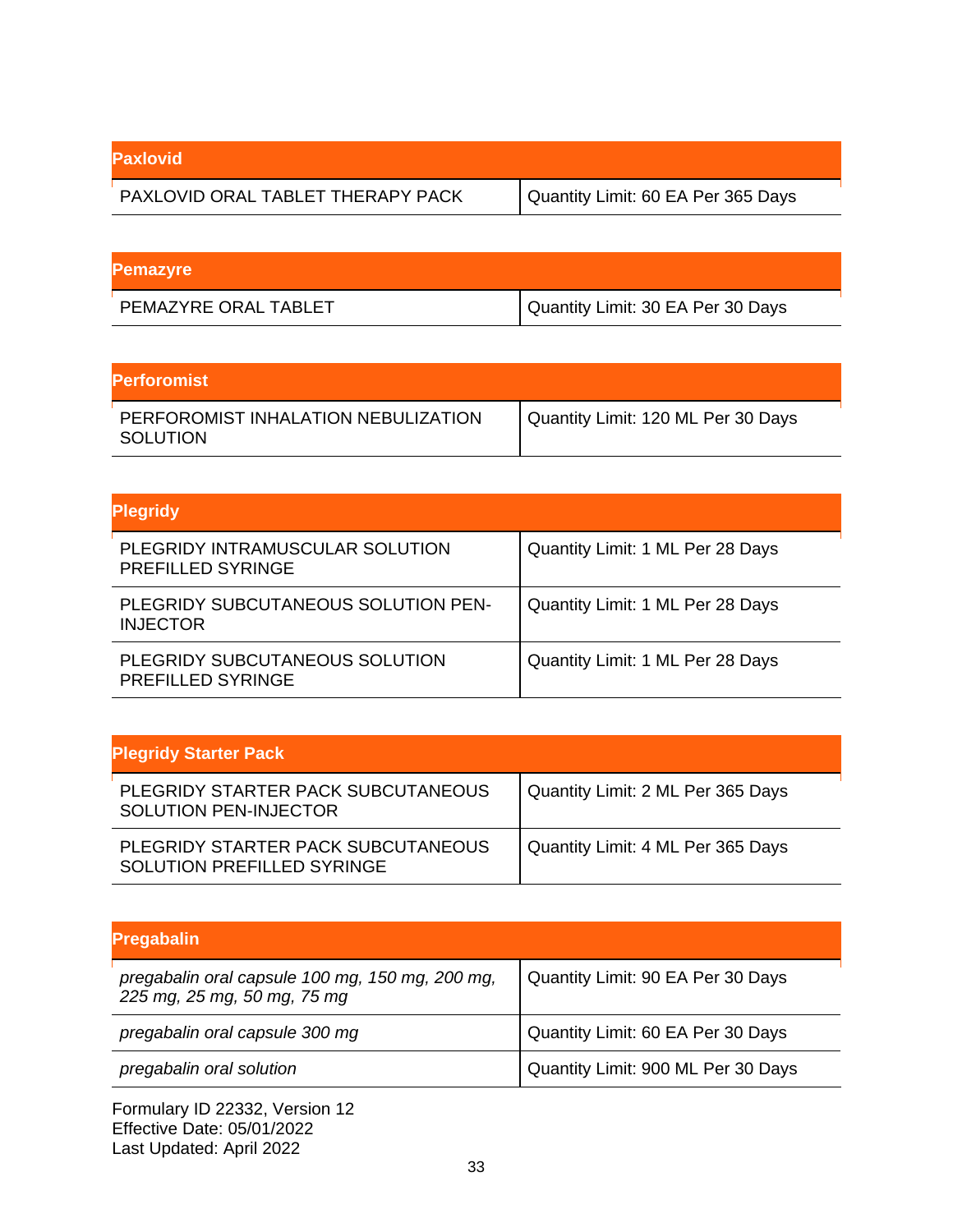| <b>Premium Lidocaine</b>            |                                    |
|-------------------------------------|------------------------------------|
| premium lidocaine external ointment | Quantity Limit: 150 GM Per 30 Days |

| <b>Prezcobix</b>      |                                     |
|-----------------------|-------------------------------------|
| PREZCOBIX ORAL TABLET | I Quantity Limit: 30 EA Per 30 Days |

| <b>ProAir HFA</b>                                                          |  |
|----------------------------------------------------------------------------|--|
| PROAIR HFA INHALATION AEROSOL SOLUTION   Quantity Limit: 17 GM Per 30 Days |  |

| <b>ProAir RespiClick</b>                                        |                                  |
|-----------------------------------------------------------------|----------------------------------|
| PROAIR RESPICLICK INHALATION AEROSOL<br>POWDER BREATH ACTIVATED | Quantity Limit: 2 EA Per 30 Days |

| <b>Prolensa</b>              |                                    |
|------------------------------|------------------------------------|
| PROLENSA OPHTHALMIC SOLUTION | Quantity Limit: 12 ML Per 365 Days |

| IProlia                                                  |                                   |
|----------------------------------------------------------|-----------------------------------|
| PROLIA SUBCUTANEOUS SOLUTION<br><b>PREFILLED SYRINGE</b> | Quantity Limit: 2 ML Per 365 Days |

| <b>Pyrukynd</b>                  |                                    |
|----------------------------------|------------------------------------|
| PYRUKYND ORAL TABLET 20 MG, 5 MG | Quantity Limit: 60 EA Per 30 Days  |
| PYRUKYND ORAL TABLET 50 MG       | Quantity Limit: 120 EA Per 30 Days |

| <b>Pyrukynd Taper Pack</b>                                      |                                   |
|-----------------------------------------------------------------|-----------------------------------|
| PYRUKYND TAPER PACK ORAL TABLET<br>THERAPY PACK                 | Quantity Limit: 30 EA Per 30 Days |
| Formulary ID 22332, Version 12<br>$Fff$ ective Date: 05/01/2022 |                                   |

Effective Date: 05/01/2022 Last Updated: April 2022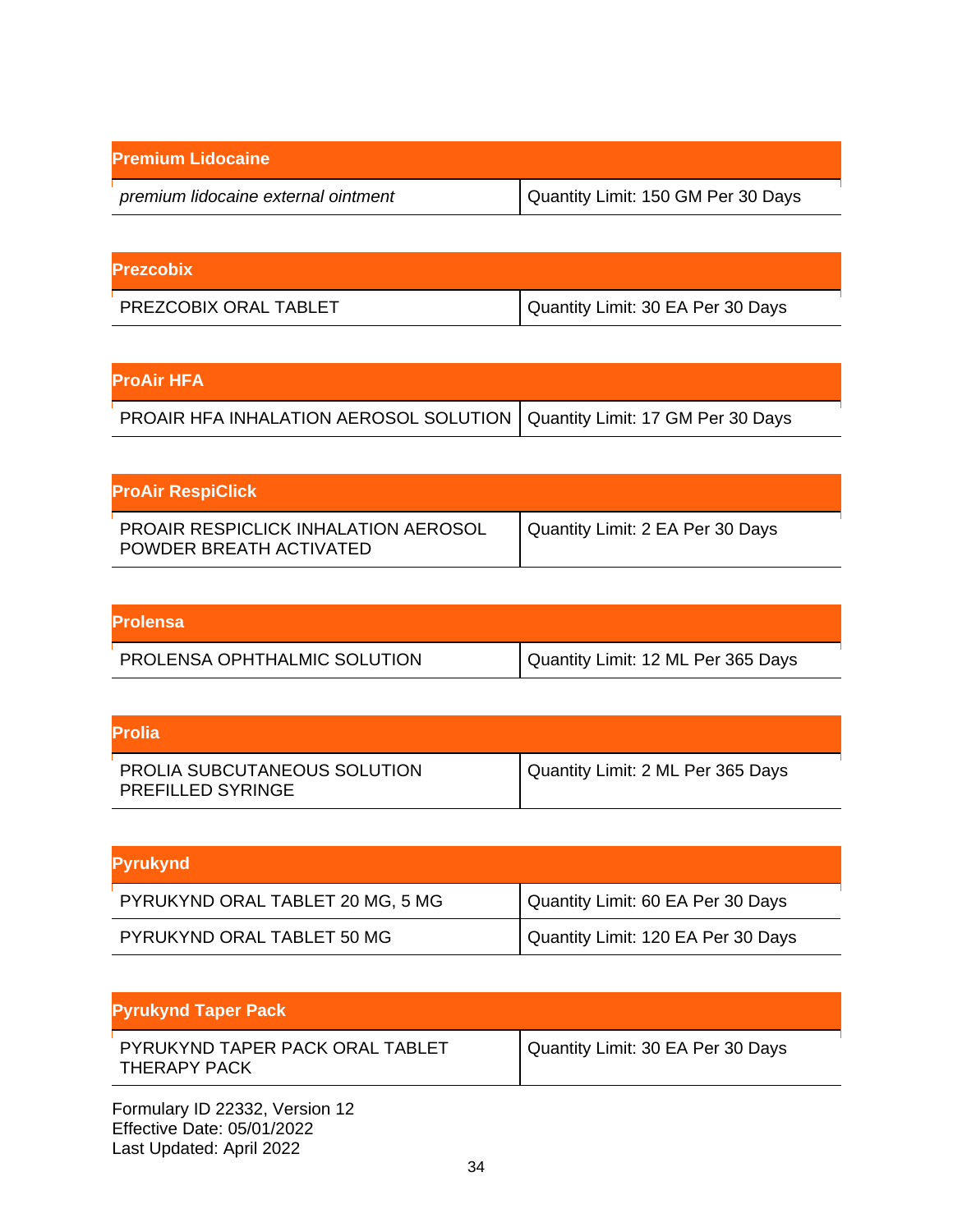| <b>QUEtiapine Fumarate ER</b>                                                                |                                   |
|----------------------------------------------------------------------------------------------|-----------------------------------|
| quetiapine fumarate er oral tablet extended release<br>24 hour 150 mg, 300 mg, 400 mg, 50 mg | Quantity Limit: 60 EA Per 30 Days |
| quetiapine fumarate er oral tablet extended release<br>24 hour 200 mg                        | Quantity Limit: 90 EA Per 30 Days |

| <b>QUEtiapine Fumarate</b>                                      |                                   |
|-----------------------------------------------------------------|-----------------------------------|
| quetiapine fumarate oral tablet 100 mg, 200 mg, 25<br>mg, 50 mg | Quantity Limit: 90 EA Per 30 Days |
| quetiapine fumarate oral tablet 300 mg, 400 mg                  | Quantity Limit: 60 EA Per 30 Days |

| <b>RABEprazole Sodium</b>                      |                                   |
|------------------------------------------------|-----------------------------------|
| rabeprazole sodium oral tablet delayed release | Quantity Limit: 60 EA Per 30 Days |

| <b>Ramelteon</b>      |                                   |
|-----------------------|-----------------------------------|
| ramelteon oral tablet | Quantity Limit: 30 EA Per 30 Days |

| <b>IRebif Rebidose</b>                                                                   |  |
|------------------------------------------------------------------------------------------|--|
| REBIF REBIDOSE SUBCUTANEOUS SOLUTION   Quantity Limit: 6 ML Per 28 Days<br>AUTO-INJECTOR |  |

| <b>Rebif Rebidose Titration Pack</b>                                        |                                     |
|-----------------------------------------------------------------------------|-------------------------------------|
| <b>REBIF REBIDOSE TITRATION PACK</b><br>SUBCUTANEOUS SOLUTION AUTO-INJECTOR | Quantity Limit: 8.4 ML Per 365 Days |

| <b>IRebif</b>                                                                              |  |
|--------------------------------------------------------------------------------------------|--|
| REBIF SUBCUTANEOUS SOLUTION PREFILLED   Quantity Limit: 6 ML Per 28 Days<br><b>SYRINGE</b> |  |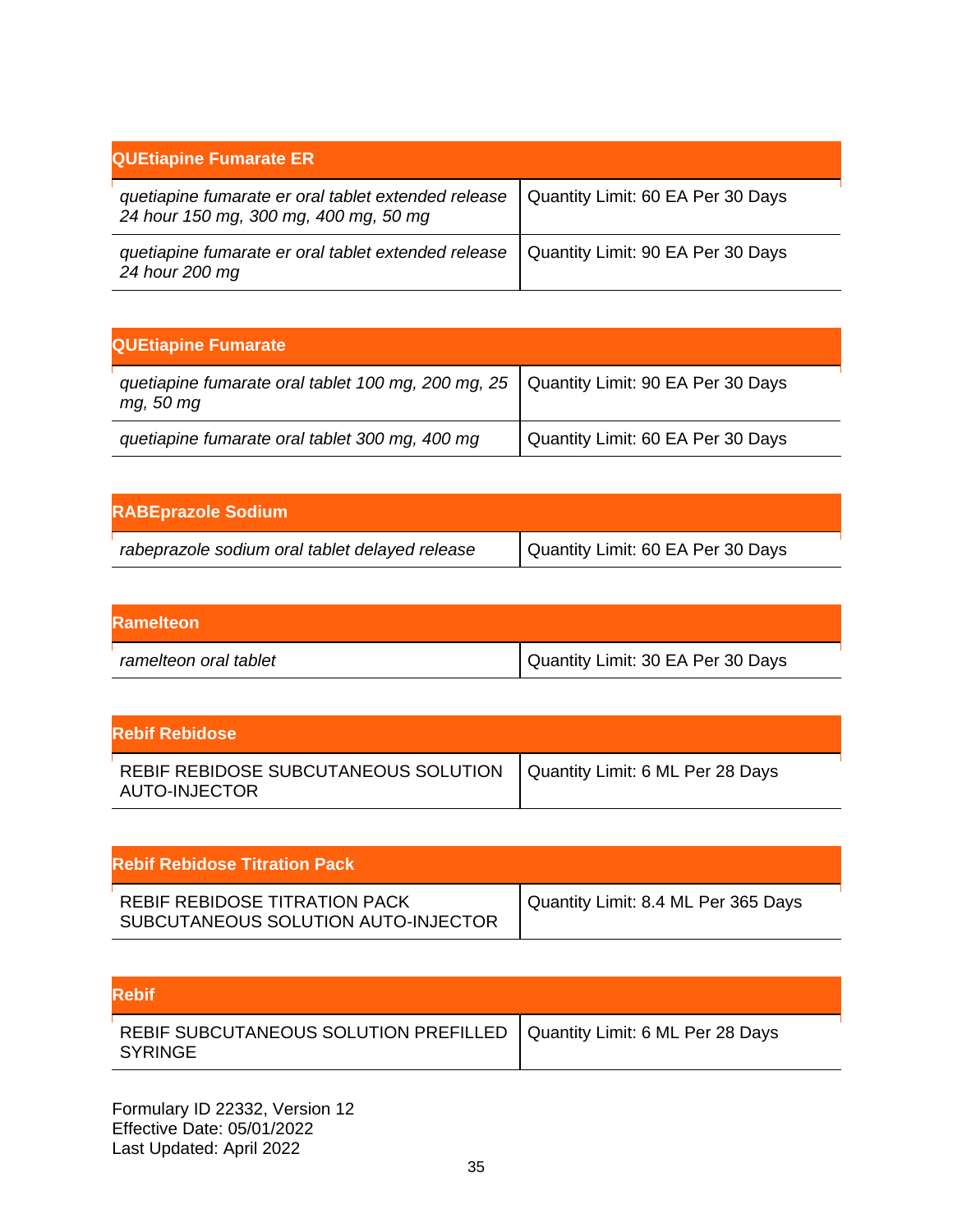| <b>Rebif Titration Pack</b>                                                   |                                     |
|-------------------------------------------------------------------------------|-------------------------------------|
| <b>REBIF TITRATION PACK SUBCUTANEOUS</b><br><b>SOLUTION PREFILLED SYRINGE</b> | Quantity Limit: 8.4 ML Per 365 Days |

| <b>Recorley</b>      |                                    |
|----------------------|------------------------------------|
| RECORLEV ORAL TABLET | Quantity Limit: 240 EA Per 30 Days |

| <b>Relistor</b>                                                                   |                                   |
|-----------------------------------------------------------------------------------|-----------------------------------|
| <b>RELISTOR ORAL TABLET</b>                                                       | Quantity Limit: 90 EA Per 30 Days |
| <b>RELISTOR SUBCUTANEOUS SOLUTION 12</b><br>MG/0.6ML, 12 MG/0.6ML (0.6ML SYRINGE) | Quantity Limit: 18 ML Per 30 Days |
| RELISTOR SUBCUTANEOUS SOLUTION 8<br>MG/0.4ML                                      | Quantity Limit: 12 ML Per 30 Days |

| <b>Repatha Pushtronex System</b>                             |                                  |
|--------------------------------------------------------------|----------------------------------|
| REPATHA PUSHTRONEX SYSTEM<br>SUBCUTANEOUS SOLUTION CARTRIDGE | Quantity Limit: 7 ML Per 28 Days |

| Repatha                                                   |                                  |
|-----------------------------------------------------------|----------------------------------|
| REPATHA SUBCUTANEOUS SOLUTION<br><b>PREFILLED SYRINGE</b> | Quantity Limit: 3 ML Per 28 Days |

| <b>Repatha SureClick</b>                                 |                                  |
|----------------------------------------------------------|----------------------------------|
| REPATHA SURECLICK SUBCUTANEOUS<br>SOLUTION AUTO-INJECTOR | Quantity Limit: 3 ML Per 28 Days |

| <b>IRexulti</b>     |                                   |
|---------------------|-----------------------------------|
| REXULTI ORAL TABLET | Quantity Limit: 30 EA Per 30 Days |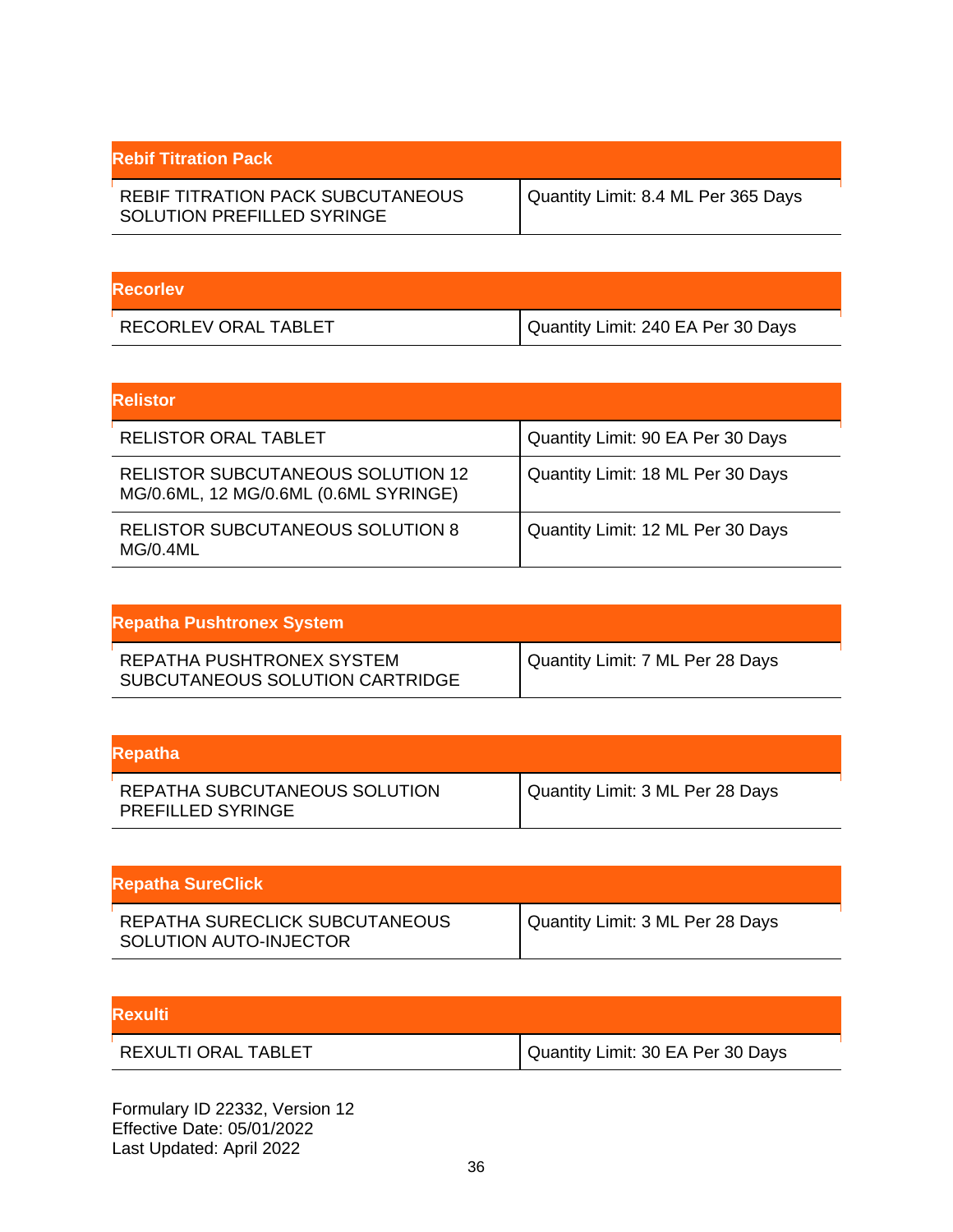| <b>Rezurock</b>      |                                   |
|----------------------|-----------------------------------|
| REZUROCK ORAL TABLET | Quantity Limit: 60 EA Per 30 Days |

| <b>Rhopressa</b>              |                                    |
|-------------------------------|------------------------------------|
| RHOPRESSA OPHTHALMIC SOLUTION | Quantity Limit: 2.5 ML Per 25 Days |

| <b>Rinvog</b>                                               |                                   |
|-------------------------------------------------------------|-----------------------------------|
| RINVOQ ORAL TABLET EXTENDED RELEASE<br>24 HOUR 30 MG, 45 MG | Quantity Limit: 30 EA Per 30 Days |

| <b>risperiDONE</b>                  |                                    |
|-------------------------------------|------------------------------------|
| risperidone oral solution           | Quantity Limit: 240 ML Per 30 Days |
| risperidone oral tablet             | Quantity Limit: 60 EA Per 30 Days  |
| risperidone oral tablet dispersible | Quantity Limit: 60 EA Per 30 Days  |

| <b>Rizatriptan Benzoate</b>                  |                                   |
|----------------------------------------------|-----------------------------------|
| rizatriptan benzoate oral tablet             | Quantity Limit: 18 EA Per 30 Days |
| rizatriptan benzoate oral tablet dispersible | Quantity Limit: 18 EA Per 30 Days |

| lrocklatan                    |                                    |
|-------------------------------|------------------------------------|
| ROCKLATAN OPHTHALMIC SOLUTION | Quantity Limit: 2.5 ML Per 25 Days |

| <b>Rybelsus</b>                  |                                    |
|----------------------------------|------------------------------------|
| RYBELSUS ORAL TABLET 14 MG, 7 MG | Quantity Limit: 30 EA Per 30 Days  |
| RYBELSUS ORAL TABLET 3 MG        | Quantity Limit: 60 EA Per 365 Days |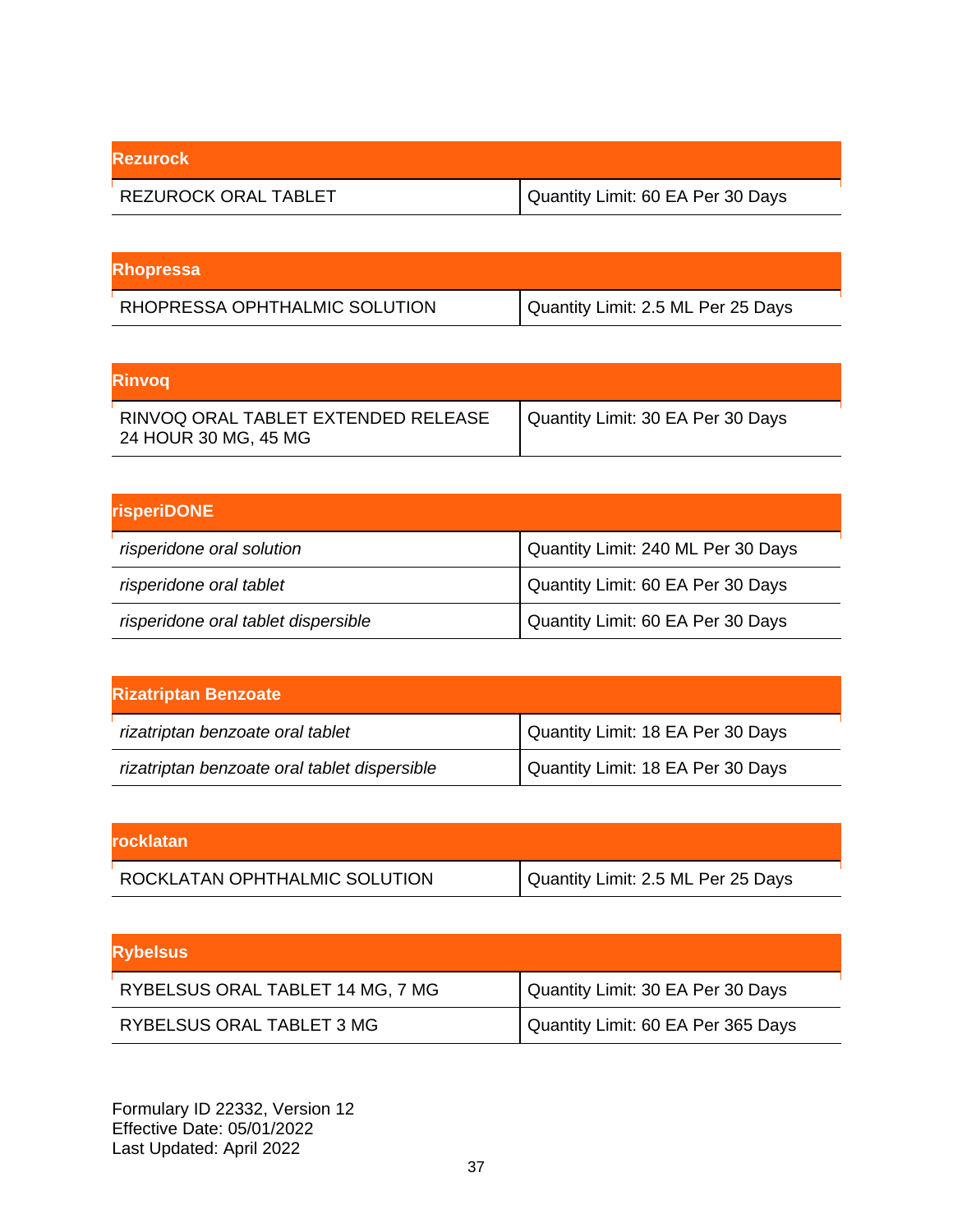| <b>Savella</b>      |                                   |
|---------------------|-----------------------------------|
| SAVELLA ORAL TABLET | Quantity Limit: 60 EA Per 30 Days |

| <b>Savella Titration Pack</b> |                                     |
|-------------------------------|-------------------------------------|
| SAVELLA TITRATION PACK ORAL   | Quantity Limit: 110 EA Per 365 Days |

| <b>Scemblix</b>                   |                                   |
|-----------------------------------|-----------------------------------|
| <b>SCEMBLIX ORAL TABLET 20 MG</b> | Quantity Limit: 60 EA Per 30 Days |

| <b>Secuado</b>                    |                                   |
|-----------------------------------|-----------------------------------|
| SECUADO TRANSDERMAL PATCH 24 HOUR | Quantity Limit: 30 EA Per 30 Days |

| <b>Serevent Diskus</b>                                        |                                   |
|---------------------------------------------------------------|-----------------------------------|
| SEREVENT DISKUS INHALATION AEROSOL<br>POWDER BREATH ACTIVATED | Quantity Limit: 60 EA Per 30 Days |

| <b>Signifor LAR</b>                                                                                 |  |
|-----------------------------------------------------------------------------------------------------|--|
| SIGNIFOR LAR INTRAMUSCULAR SUSPENSION   Quantity Limit: 1 EA Per 28 Days<br><b>RECONSTITUTED ER</b> |  |

| <b>Signifor</b>                |                                   |
|--------------------------------|-----------------------------------|
| SIGNIFOR SUBCUTANEOUS SOLUTION | Quantity Limit: 60 ML Per 30 Days |

| <b>Sildenafil Citrate</b>            |                                   |
|--------------------------------------|-----------------------------------|
| sildenafil citrate oral tablet 20 mg | Quantity Limit: 90 EA Per 30 Days |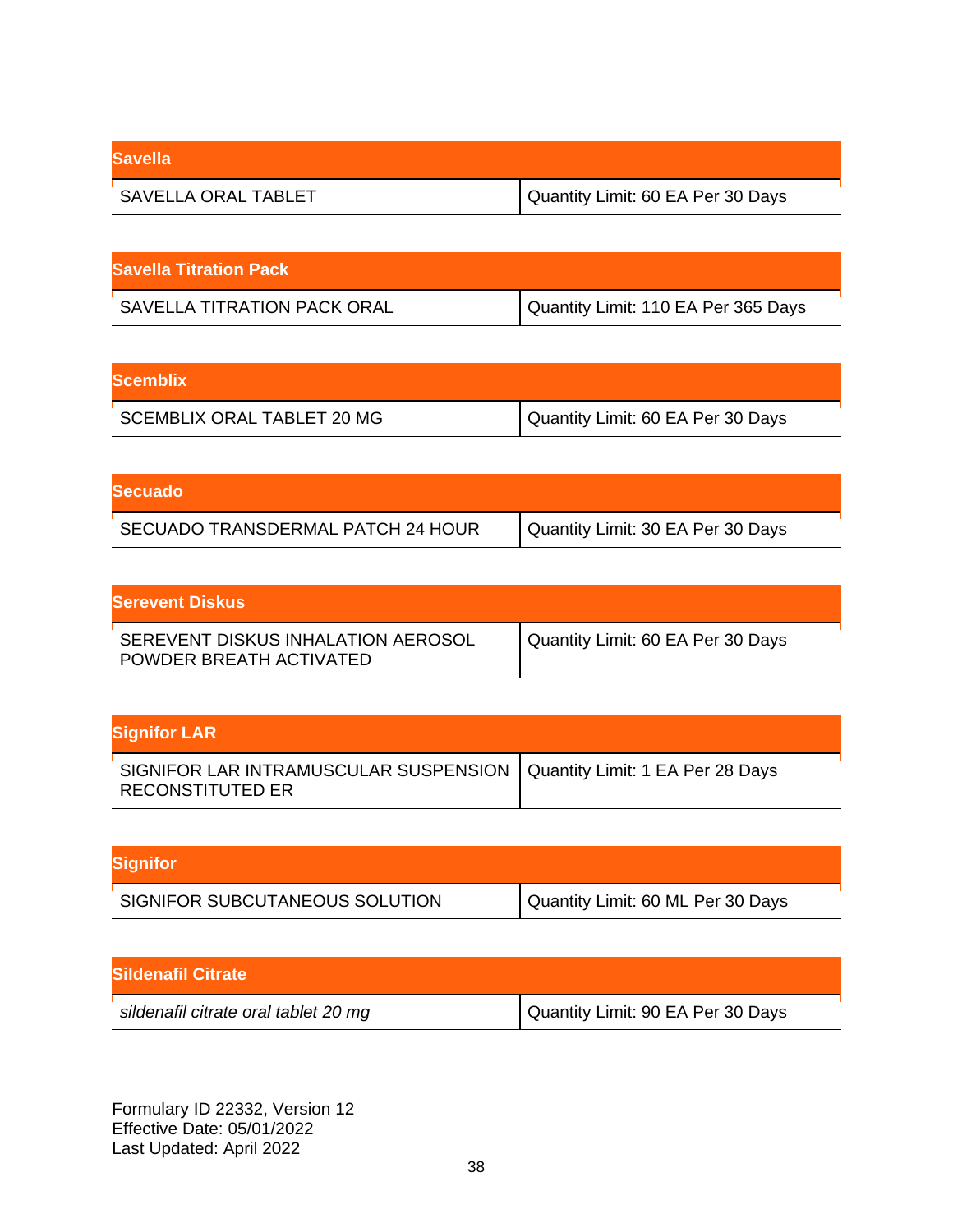| Sofosbuvir-Velpatasvir             |                                    |
|------------------------------------|------------------------------------|
| sofosbuvir-velpatasvir oral tablet | Quantity Limit: 84 EA Per 365 Days |

| Spiriva HandiHaler                    |                                   |
|---------------------------------------|-----------------------------------|
| SPIRIVA HANDIHALER INHALATION CAPSULE | Quantity Limit: 30 EA Per 30 Days |

| <b>Spiriva Respimat</b>                                      |                                  |
|--------------------------------------------------------------|----------------------------------|
| SPIRIVA RESPIMAT INHALATION AEROSOL<br>SOLUTION 1.25 MCG/ACT | Quantity Limit: 8 GM Per 30 Days |

| <b>Stiolto Respimat</b>                         |                                   |
|-------------------------------------------------|-----------------------------------|
| STIOLTO RESPIMAT INHALATION AEROSOL<br>SOLUTION | Quantity Limit: 24 GM Per 30 Days |

| <b>Stribild</b>      |                                   |
|----------------------|-----------------------------------|
| STRIBILD ORAL TABLET | Quantity Limit: 30 EA Per 30 Days |

| <b>SUMAtriptan</b>         |                                   |
|----------------------------|-----------------------------------|
| sumatriptan nasal solution | Quantity Limit: 12 EA Per 30 Days |

| <b>SUMAtriptan Succinate</b>                                                |                                  |
|-----------------------------------------------------------------------------|----------------------------------|
| sumatriptan succinate oral tablet                                           | Quantity Limit: 9 EA Per 30 Days |
| sumatriptan succinate subcutaneous solution                                 | Quantity Limit: 5 ML Per 30 Days |
| sumatriptan succinate subcutaneous solution auto-<br>injector               | Quantity Limit: 5 ML Per 30 Days |
| sumatriptan succinate subcutaneous solution<br>prefilled syringe 6 mg/0.5ml | Quantity Limit: 5 ML Per 30 Days |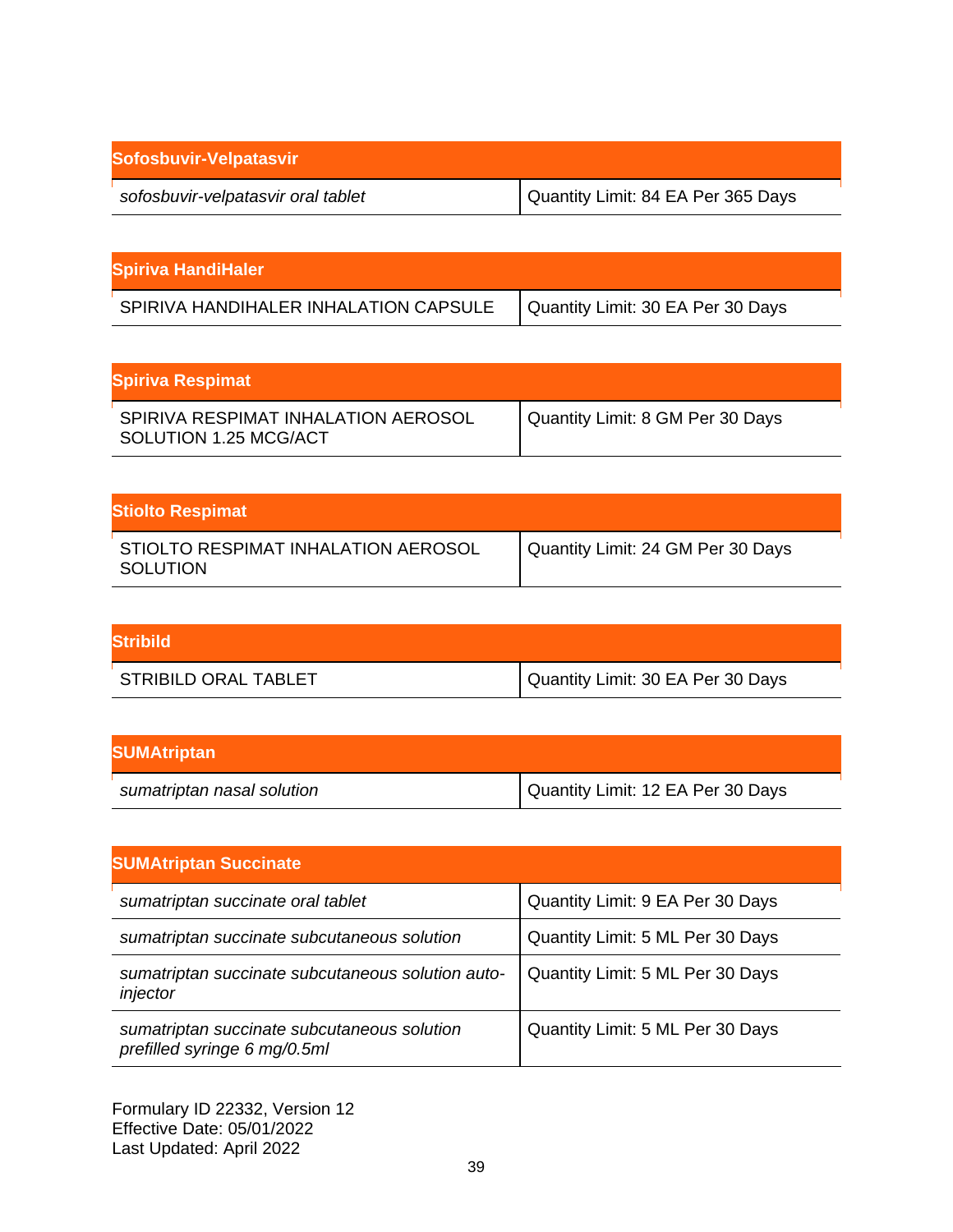| <b>Sumatriptan Succinate Refill Subcutaneous</b><br><b>Solution Cartridge</b>                   |                                  |
|-------------------------------------------------------------------------------------------------|----------------------------------|
| sumatriptan succinate refill subcutaneous solution<br>cartridge subcutaneous solution cartridge | Quantity Limit: 5 ML Per 30 Days |

| <b>Supprelin LA</b>           |                                   |
|-------------------------------|-----------------------------------|
| SUPPRELIN LA SUBCUTANEOUS KIT | Quantity Limit: 1 EA Per 365 Days |

| <b>Symbicort</b>                                |                                     |
|-------------------------------------------------|-------------------------------------|
| SYMBICORT INHALATION AEROSOL 160-4.5<br>MCG/ACT | Quantity Limit: 12 GM Per 30 Days   |
| SYMBICORT INHALATION AEROSOL 80-4.5<br>MCG/ACT  | Quantity Limit: 13.8 GM Per 30 Days |

| <b>Symdeko</b>                                                                        |                                   |
|---------------------------------------------------------------------------------------|-----------------------------------|
| SYMDEKO ORAL TABLET THERAPY PACK 100-<br>150 & 150 MG                                 | Quantity Limit: 56 EA Per 28 Days |
| SYMDEKO ORAL TABLET THERAPY PACK 50-75   Quantity Limit: 60 EA Per 30 Days<br>& 75 MG |                                   |

| <b>Symtuza</b>      |                                   |
|---------------------|-----------------------------------|
| SYMTUZA ORAL TABLET | Quantity Limit: 30 EA Per 30 Days |

| <b>Syndros</b>        |                                    |
|-----------------------|------------------------------------|
| SYNDROS ORAL SOLUTION | Quantity Limit: 120 ML Per 30 Days |

| <b>Tabrecta</b>      |                                    |
|----------------------|------------------------------------|
| TABRECTA ORAL TABLET | Quantity Limit: 120 EA Per 30 Days |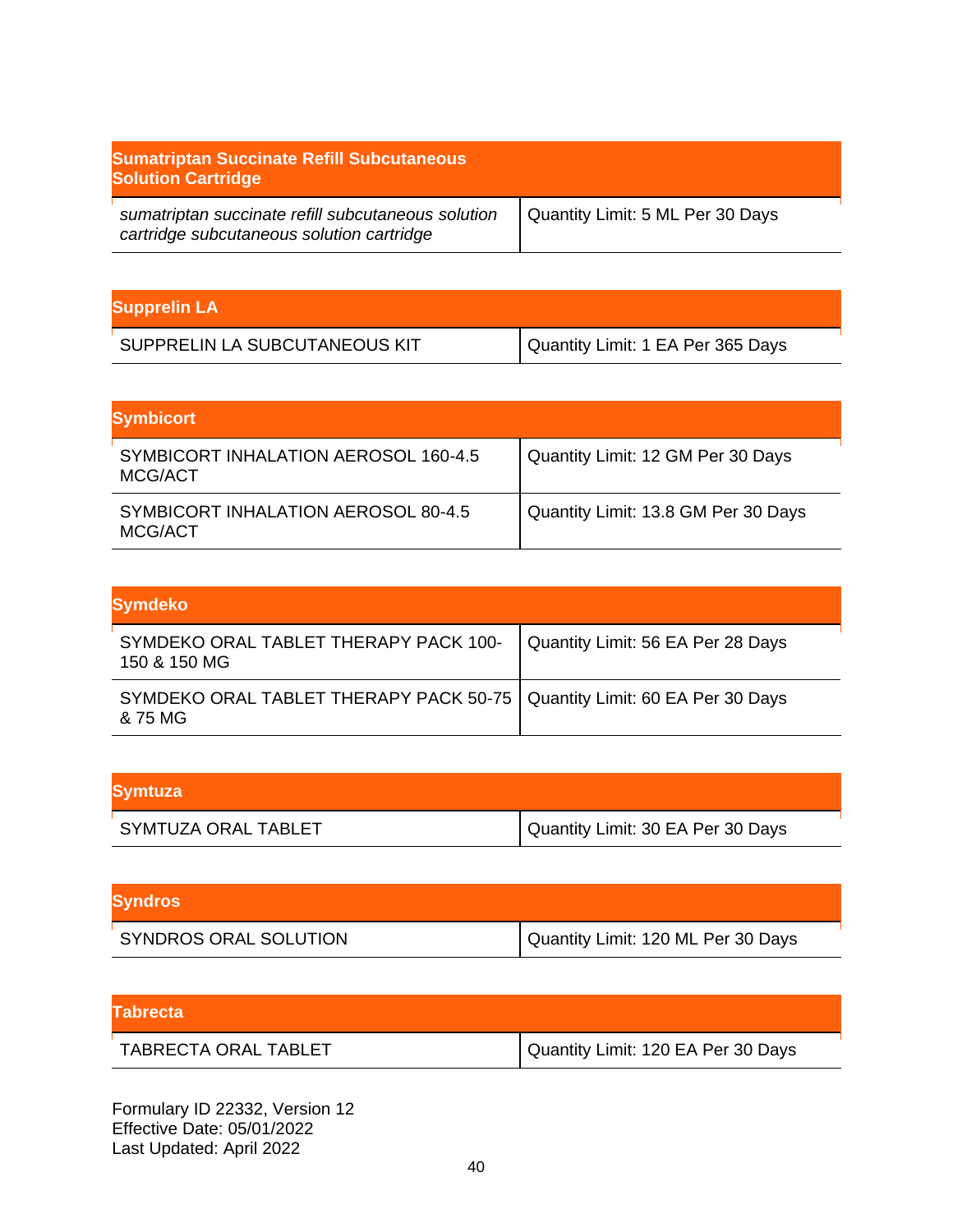| <b>Tadalafil (PAH)</b>      |                                   |
|-----------------------------|-----------------------------------|
| tadalafil (pah) oral tablet | Quantity Limit: 60 EA Per 30 Days |

| Tadalafil                          |                                   |
|------------------------------------|-----------------------------------|
| tadalafil oral tablet 2.5 mg, 5 mg | Quantity Limit: 30 EA Per 30 Days |

| <b>Tagrisso</b>            |                                     |
|----------------------------|-------------------------------------|
| TAGRISSO ORAL TABLET 40 MG | I Quantity Limit: 30 EA Per 30 Days |

| <b>Tarpeyo</b>                                                            |  |
|---------------------------------------------------------------------------|--|
| TARPEYO ORAL CAPSULE DELAYED RELEASE   Quantity Limit: 120 EA Per 30 Days |  |

| <b>Tavneos</b>              |                                    |
|-----------------------------|------------------------------------|
| <b>TAVNEOS ORAL CAPSULE</b> | Quantity Limit: 180 EA Per 30 Days |

| Temazepam                           |                                   |
|-------------------------------------|-----------------------------------|
| temazepam oral capsule 15 mg, 30 mg | Quantity Limit: 30 EA Per 30 Days |

| <b>Temixys</b>      |                                     |
|---------------------|-------------------------------------|
| TEMIXYS ORAL TABLET | I Quantity Limit: 30 EA Per 30 Days |

| <b>Terbinafine HCI</b>      |                                    |
|-----------------------------|------------------------------------|
| terbinafine hcl oral tablet | Quantity Limit: 84 EA Per 180 Days |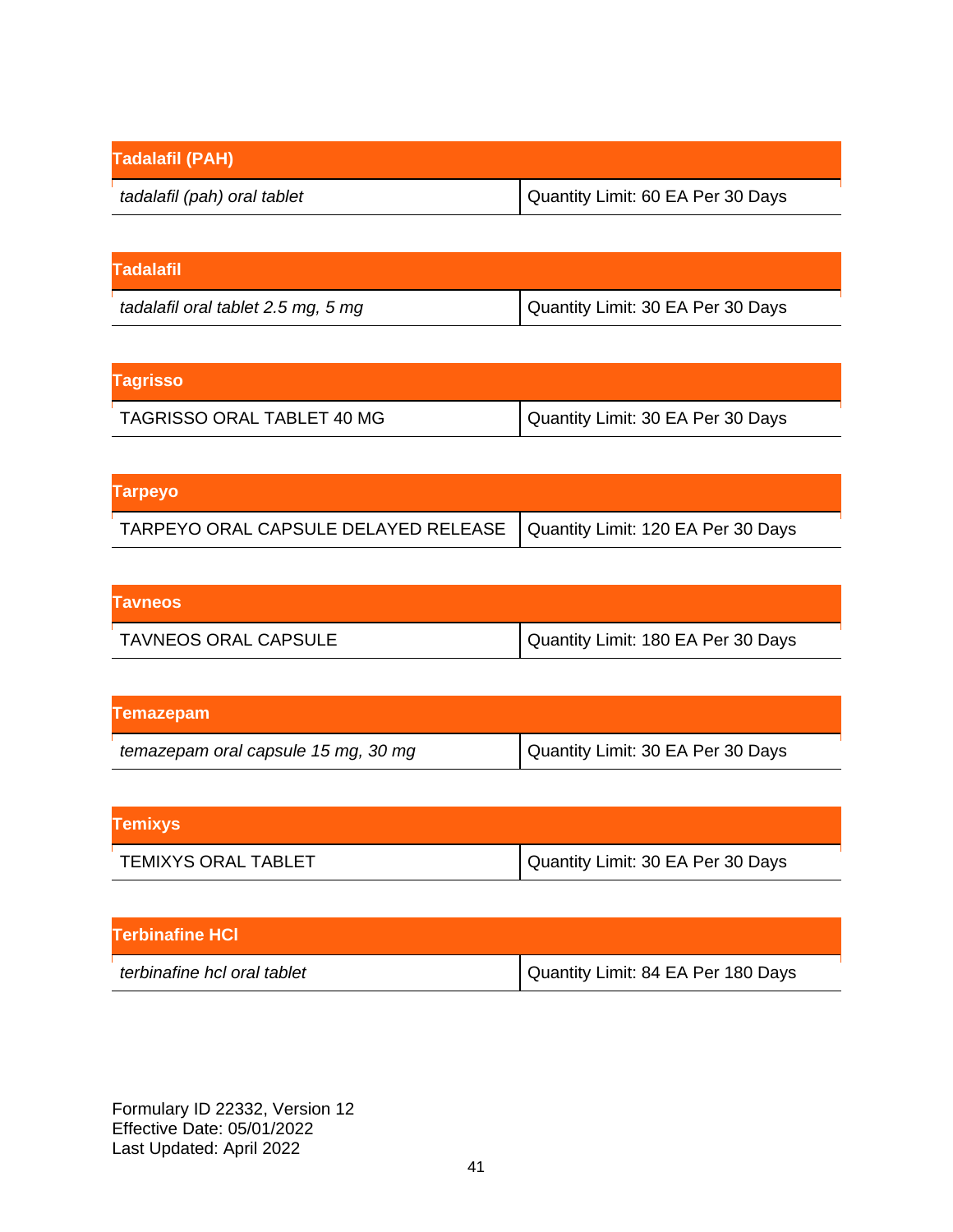| <b>Tezspire</b>                                                   |                                     |
|-------------------------------------------------------------------|-------------------------------------|
| <b>TEZSPIRE SUBCUTANEOUS SOLUTION</b><br><b>PREFILLED SYRINGE</b> | Quantity Limit: 1.91 ML Per 28 Days |

| <b>Tobi Podhaler</b>             |                                    |
|----------------------------------|------------------------------------|
| TOBI PODHALER INHALATION CAPSULE | Quantity Limit: 224 EA Per 56 Days |

| <b>Trelegy Ellipta</b>                                               |                                   |
|----------------------------------------------------------------------|-----------------------------------|
| <b>TRELEGY ELLIPTA INHALATION AEROSOL</b><br>POWDER BREATH ACTIVATED | Quantity Limit: 60 EA Per 30 Days |

| <b>Trelstar Mixject</b>                                             |                                   |
|---------------------------------------------------------------------|-----------------------------------|
| TRELSTAR MIXJECT INTRAMUSCULAR<br>SUSPENSION RECONSTITUTED 11.25 MG | Quantity Limit: 1 EA Per 84 Days  |
| TRELSTAR MIXJECT INTRAMUSCULAR<br>SUSPENSION RECONSTITUTED 22.5 MG  | Quantity Limit: 1 EA Per 168 Days |

| <b>Trikafta</b>                   |                                   |
|-----------------------------------|-----------------------------------|
| TRIKAFTA ORAL TABLET THERAPY PACK | Quantity Limit: 84 EA Per 28 Days |

| <b>Trintellix</b>      |                                   |
|------------------------|-----------------------------------|
| TRINTELLIX ORAL TABLET | Quantity Limit: 30 EA Per 30 Days |

| <b>Triptodur</b>                                              |                                   |
|---------------------------------------------------------------|-----------------------------------|
| TRIPTODUR INTRAMUSCULAR SUSPENSION<br><b>RECONSTITUTED ER</b> | Quantity Limit: 1 EA Per 168 Days |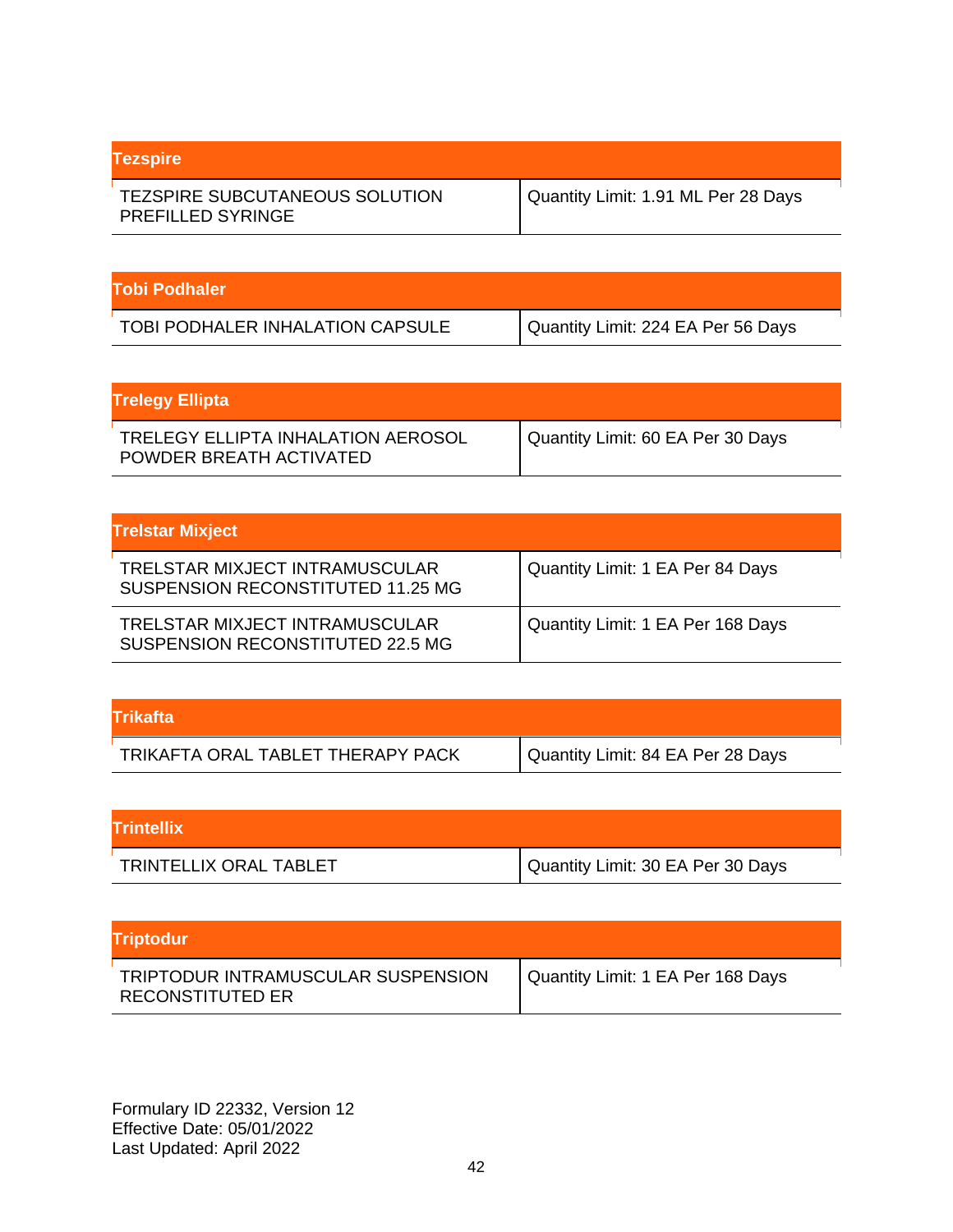| <b>Triumeg</b>      |                                   |
|---------------------|-----------------------------------|
| TRIUMEQ ORAL TABLET | Quantity Limit: 30 EA Per 30 Days |

| <b>Trulicity</b>                                        |                                  |
|---------------------------------------------------------|----------------------------------|
| TRULICITY SUBCUTANEOUS SOLUTION PEN-<br><b>INJECTOR</b> | Quantity Limit: 2 ML Per 28 Days |

| <b>Ubrelvy</b>      |                                   |
|---------------------|-----------------------------------|
| UBRELVY ORAL TABLET | Quantity Limit: 16 EA Per 30 Days |

| <b>valACYclovir HCl</b>      |                                    |
|------------------------------|------------------------------------|
| valacyclovir hcl oral tablet | Quantity Limit: 120 EA Per 30 Days |

| <b>Naltoco</b>                    |                                   |
|-----------------------------------|-----------------------------------|
| <b>VALTOCO NASAL LIQUID</b>       | Quantity Limit: 10 EA Per 30 Days |
| VALTOCO NASAL LIQUID THERAPY PACK | Quantity Limit: 10 EA Per 30 Days |

| <b>Vancomycin HCI</b>              |                                    |
|------------------------------------|------------------------------------|
| vancomycin hcl oral capsule 125 mg | Quantity Limit: 120 EA Per 30 Days |
| vancomycin hcl oral capsule 250 mg | Quantity Limit: 240 EA Per 30 Days |

| <b>Narenicline Tartrate</b>      |                                     |
|----------------------------------|-------------------------------------|
| varenicline tartrate oral tablet | Quantity Limit: 504 EA Per 365 Days |

| <b>Ventavis</b>                                              |                                    |
|--------------------------------------------------------------|------------------------------------|
| <b>VENTAVIS INHALATION SOLUTION</b>                          | Quantity Limit: 270 ML Per 30 Days |
| Formulary ID 22332, Version 12<br>Effective Date: 05/01/2022 |                                    |

Last Updated: April 2022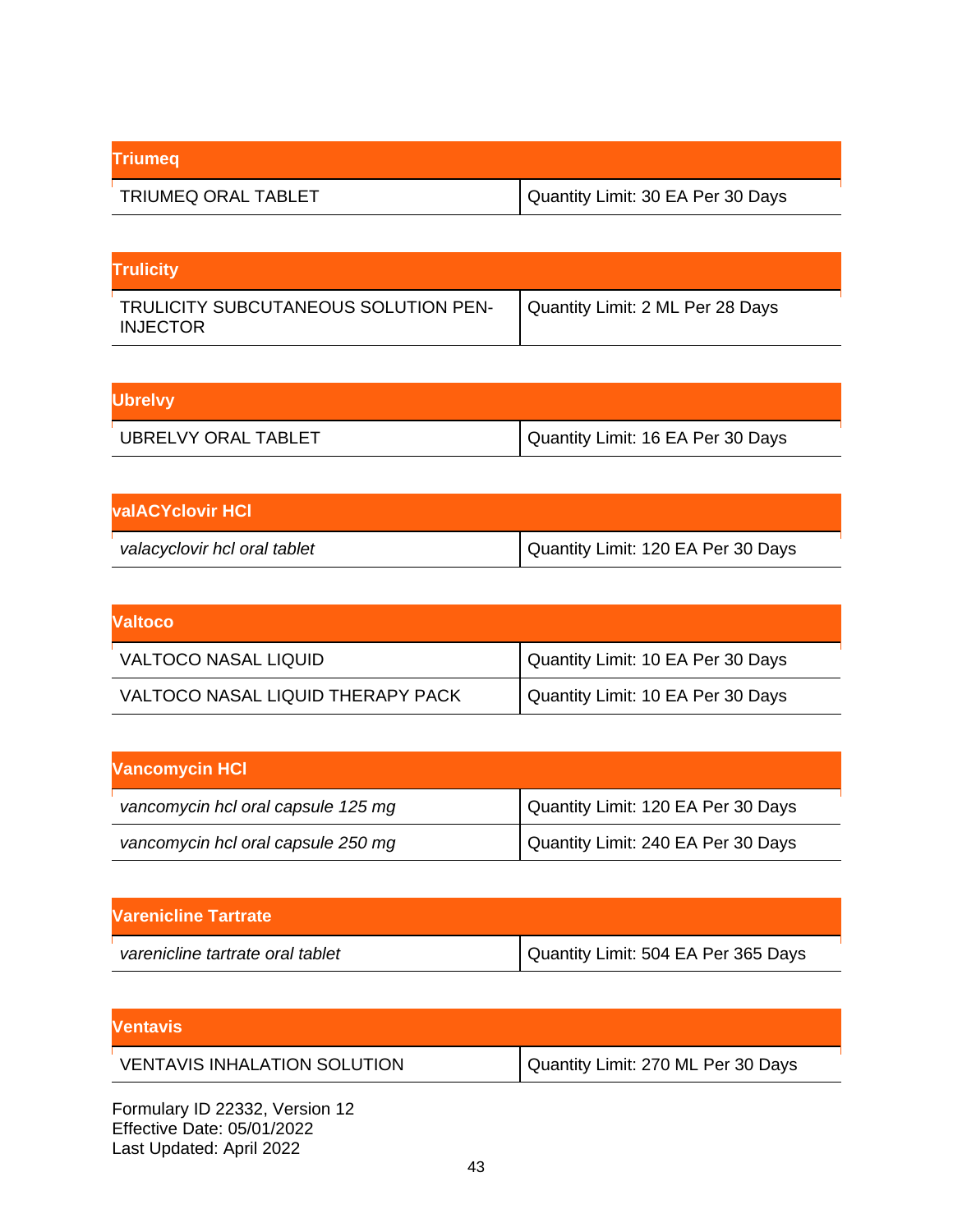| Versacloz                        |                                    |
|----------------------------------|------------------------------------|
| <b>VERSACLOZ ORAL SUSPENSION</b> | Quantity Limit: 540 ML Per 30 Days |

| Victoza |                                  |
|---------|----------------------------------|
| VICTOZA | Quantity Limit: 9 ML Per 30 Days |

| Viibryd                    |                                   |
|----------------------------|-----------------------------------|
| <b>VIIBRYD ORAL TABLET</b> | Quantity Limit: 30 EA Per 30 Days |

| <b>Viibryd Starter Pack</b>   |                                    |
|-------------------------------|------------------------------------|
| VIIBRYD STARTER PACK ORAL KIT | Quantity Limit: 60 EA Per 365 Days |

| Vonjo                     |                                    |
|---------------------------|------------------------------------|
| <b>VONJO ORAL CAPSULE</b> | Quantity Limit: 120 EA Per 30 Days |

| <b>Vosevi</b>             |                                    |
|---------------------------|------------------------------------|
| <b>VOSEVI ORAL TABLET</b> | Quantity Limit: 84 EA Per 365 Days |

| Voxzogo                                               |                                   |
|-------------------------------------------------------|-----------------------------------|
| <b>VOXZOGO SUBCUTANEOUS SOLUTION</b><br>RECONSTITUTED | Quantity Limit: 30 EA Per 30 Days |

| <b>Vraylar</b>                           |                                    |
|------------------------------------------|------------------------------------|
| <b>VRAYLAR ORAL CAPSULE</b>              | Quantity Limit: 30 EA Per 30 Days  |
| <b>VRAYLAR ORAL CAPSULE THERAPY PACK</b> | Quantity Limit: 14 EA Per 365 Days |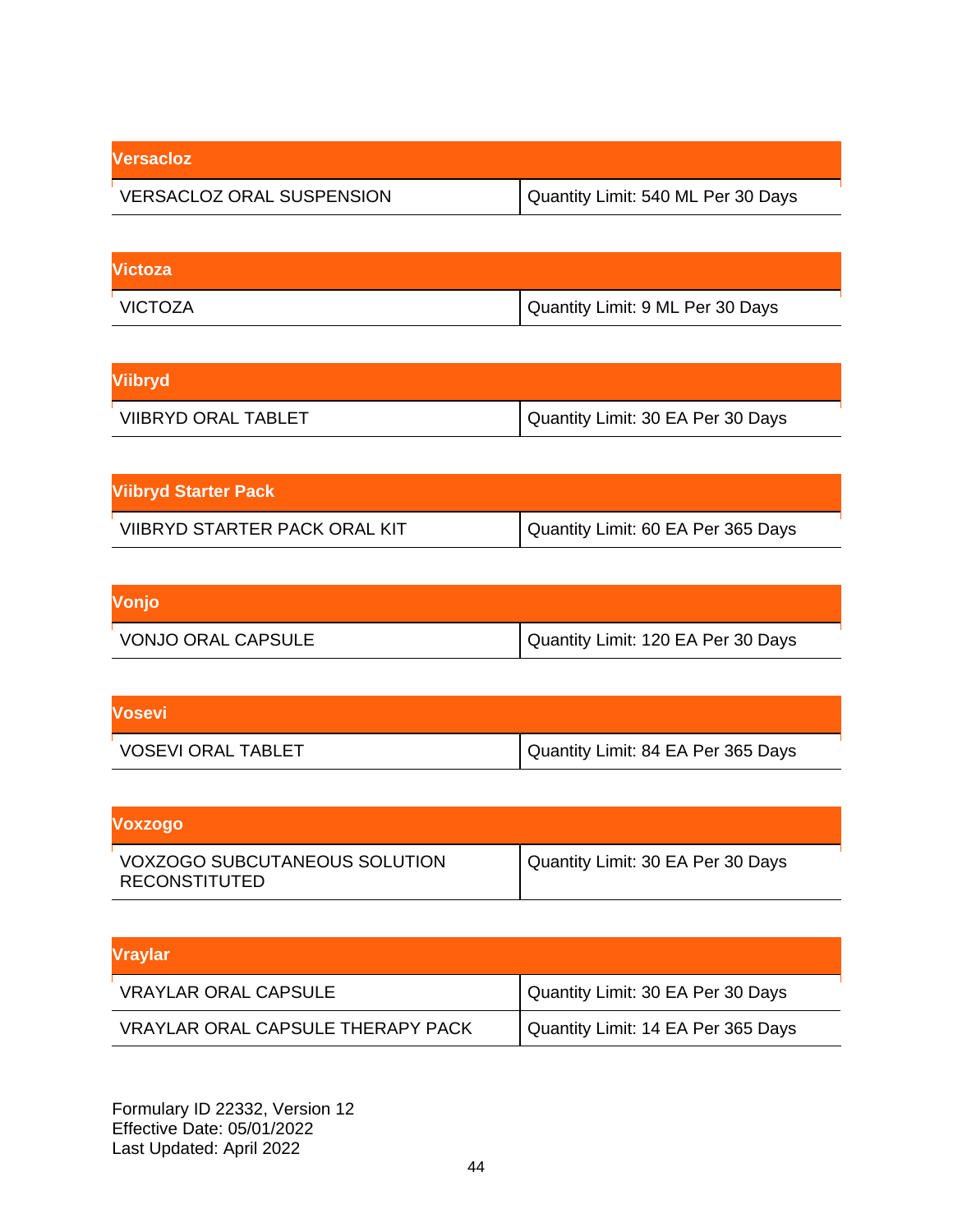| <b>Vumerity (Starter)</b>                                 |                                     |
|-----------------------------------------------------------|-------------------------------------|
| VUMERITY (STARTER) ORAL CAPSULE<br>DELAYED RELEASE 231 MG | Quantity Limit: 212 EA Per 365 Days |

| <b>Vumerity</b>                                 |                                    |
|-------------------------------------------------|------------------------------------|
| <b>VUMERITY ORAL CAPSULE DELAYED</b><br>RELEASE | Quantity Limit: 120 EA Per 30 Days |

| Vyndamax                     |                                   |
|------------------------------|-----------------------------------|
| <b>VYNDAMAX ORAL CAPSULE</b> | Quantity Limit: 30 EA Per 30 Days |

| <b>Vyndagel</b>              |                                    |
|------------------------------|------------------------------------|
| <b>VYNDAQEL ORAL CAPSULE</b> | Quantity Limit: 120 EA Per 30 Days |

| <b>Vyzulta</b>              |                                  |
|-----------------------------|----------------------------------|
| VYZULTA OPHTHALMIC SOLUTION | Quantity Limit: 5 ML Per 25 Days |

| lWixela Inhub                                                                                                    |                                   |
|------------------------------------------------------------------------------------------------------------------|-----------------------------------|
| wixela inhub inhalation aerosol powder breath<br>activated 100-50 mcg/dose, 250-50 mcg/dose, 500-<br>50 mcg/dose | Quantity Limit: 60 EA Per 30 Days |

| <b>Xarelto</b>                    |                                   |
|-----------------------------------|-----------------------------------|
| XARELTO ORAL TABLET 10 MG, 20 MG  | Quantity Limit: 30 EA Per 30 Days |
| XARELTO ORAL TABLET 15 MG, 2.5 MG | Quantity Limit: 60 EA Per 30 Days |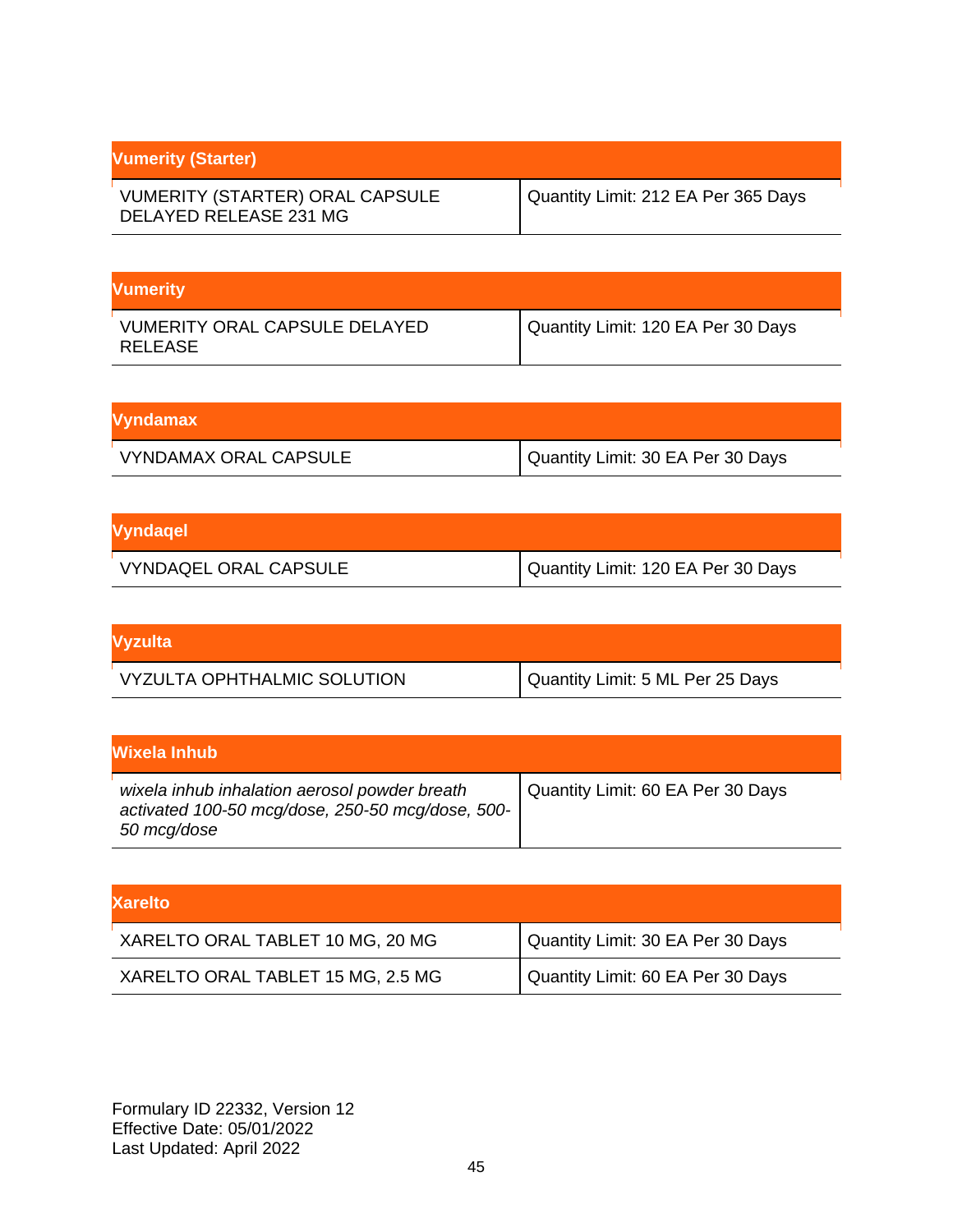| <b>Xarelto Starter Pack</b>                      |                                     |
|--------------------------------------------------|-------------------------------------|
| XARELTO STARTER PACK ORAL TABLET<br>THERAPY PACK | Quantity Limit: 102 EA Per 365 Days |

| <b>Xermelo</b>             |                                   |
|----------------------------|-----------------------------------|
| <b>XERMELO ORAL TABLET</b> | Quantity Limit: 90 EA Per 30 Days |

| <b>Xiidra</b>              |                                   |
|----------------------------|-----------------------------------|
| XIIDRA OPHTHALMIC SOLUTION | Quantity Limit: 60 EA Per 30 Days |

| Xofluza (40 MG Dose)                                    |                                   |
|---------------------------------------------------------|-----------------------------------|
| XOFLUZA (40 MG DOSE) ORAL TABLET<br><b>THERAPY PACK</b> | Quantity Limit: 4 EA Per 365 Days |

| Xofluza (80 MG Dose)                                       |                                   |
|------------------------------------------------------------|-----------------------------------|
| XOFLUZA (80 MG DOSE) ORAL TABLET<br>THERAPY PACK 1 X 80 MG | Quantity Limit: 2 EA Per 365 Days |

| <b>Xyrem</b>               |                                    |
|----------------------------|------------------------------------|
| <b>XYREM ORAL SOLUTION</b> | Quantity Limit: 540 ML Per 30 Days |

| Yupelri                     |                                   |
|-----------------------------|-----------------------------------|
| YUPELRI INHALATION SOLUTION | Quantity Limit: 90 ML Per 30 Days |

| <b>Zaleplon</b>             |                                   |
|-----------------------------|-----------------------------------|
| zaleplon oral capsule 10 mg | Quantity Limit: 60 EA Per 30 Days |
| zaleplon oral capsule 5 mg  | Quantity Limit: 30 EA Per 30 Days |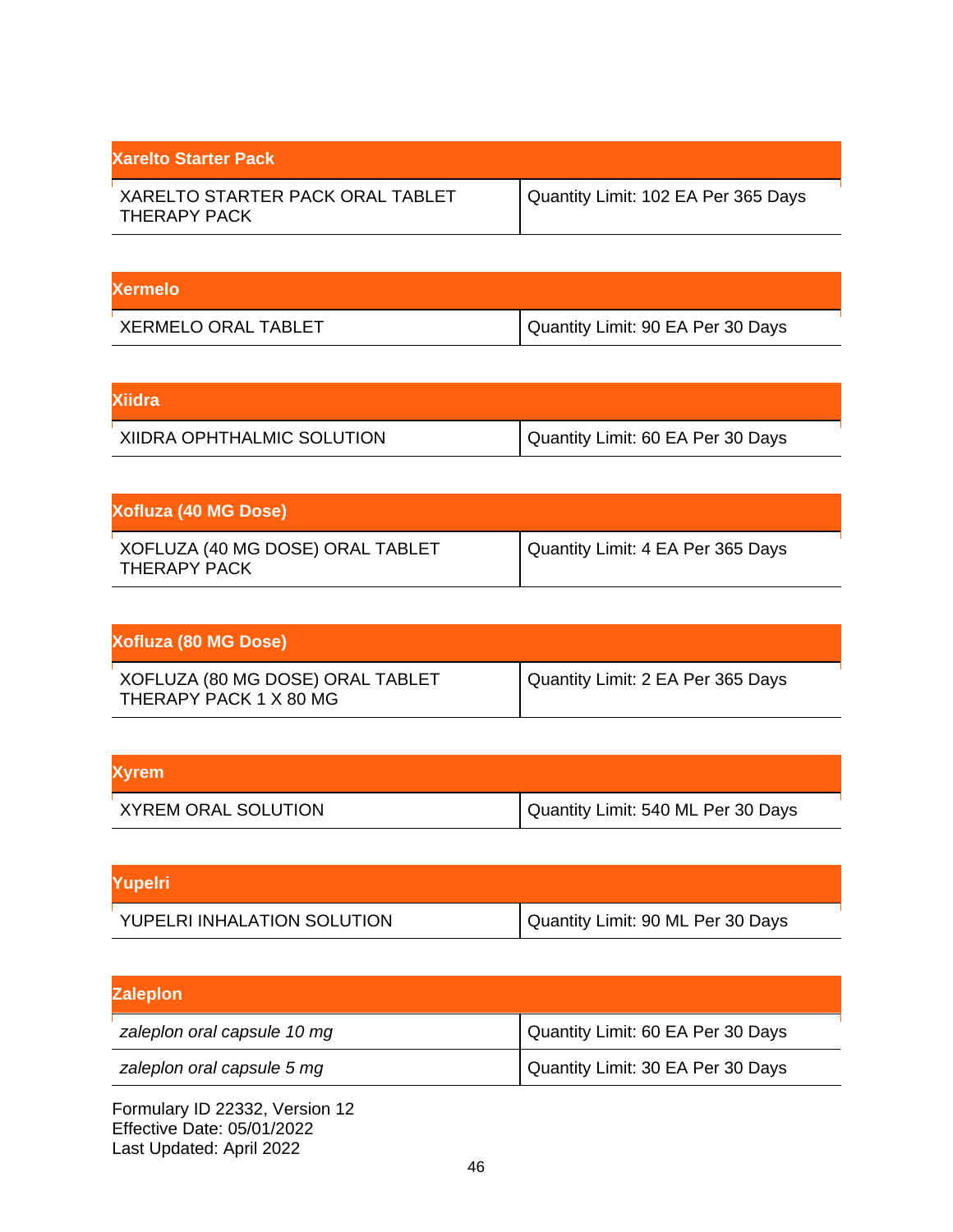| <b>Zeposia 7-Day Starter Pack</b>                              |                                    |
|----------------------------------------------------------------|------------------------------------|
| ZEPOSIA 7-DAY STARTER PACK ORAL<br><b>CAPSULE THERAPY PACK</b> | Quantity Limit: 14 EA Per 365 Days |

| <b>Zeposia</b>              |                                     |
|-----------------------------|-------------------------------------|
| <b>ZEPOSIA ORAL CAPSULE</b> | I Quantity Limit: 30 EA Per 30 Days |

| <b>Zeposia Starter Kit</b>                       |                                    |
|--------------------------------------------------|------------------------------------|
| ZEPOSIA STARTER KIT ORAL CAPSULE<br>THERAPY PACK | Quantity Limit: 74 EA Per 365 Days |

| <b>Ziprasidone HCI</b>       |                                     |
|------------------------------|-------------------------------------|
| ziprasidone hcl oral capsule | I Quantity Limit: 60 EA Per 30 Days |

| <b>Ziprasidone Mesylate</b>                                  |                                   |
|--------------------------------------------------------------|-----------------------------------|
| ziprasidone mesylate intramuscular solution<br>reconstituted | Quantity Limit: 60 EA Per 30 Days |

| <b>Zokinvy</b>       |                                    |
|----------------------|------------------------------------|
| ZOKINVY ORAL CAPSULE | Quantity Limit: 120 EA Per 30 Days |

| <b>IZoladex</b>                     |                                  |
|-------------------------------------|----------------------------------|
| ZOLADEX SUBCUTANEOUS IMPLANT 3.6 MG | Quantity Limit: 1 EA Per 28 Days |

| <b>ZOLMitriptan</b>      |                                   |
|--------------------------|-----------------------------------|
| zolmitriptan oral tablet | Quantity Limit: 12 EA Per 30 Days |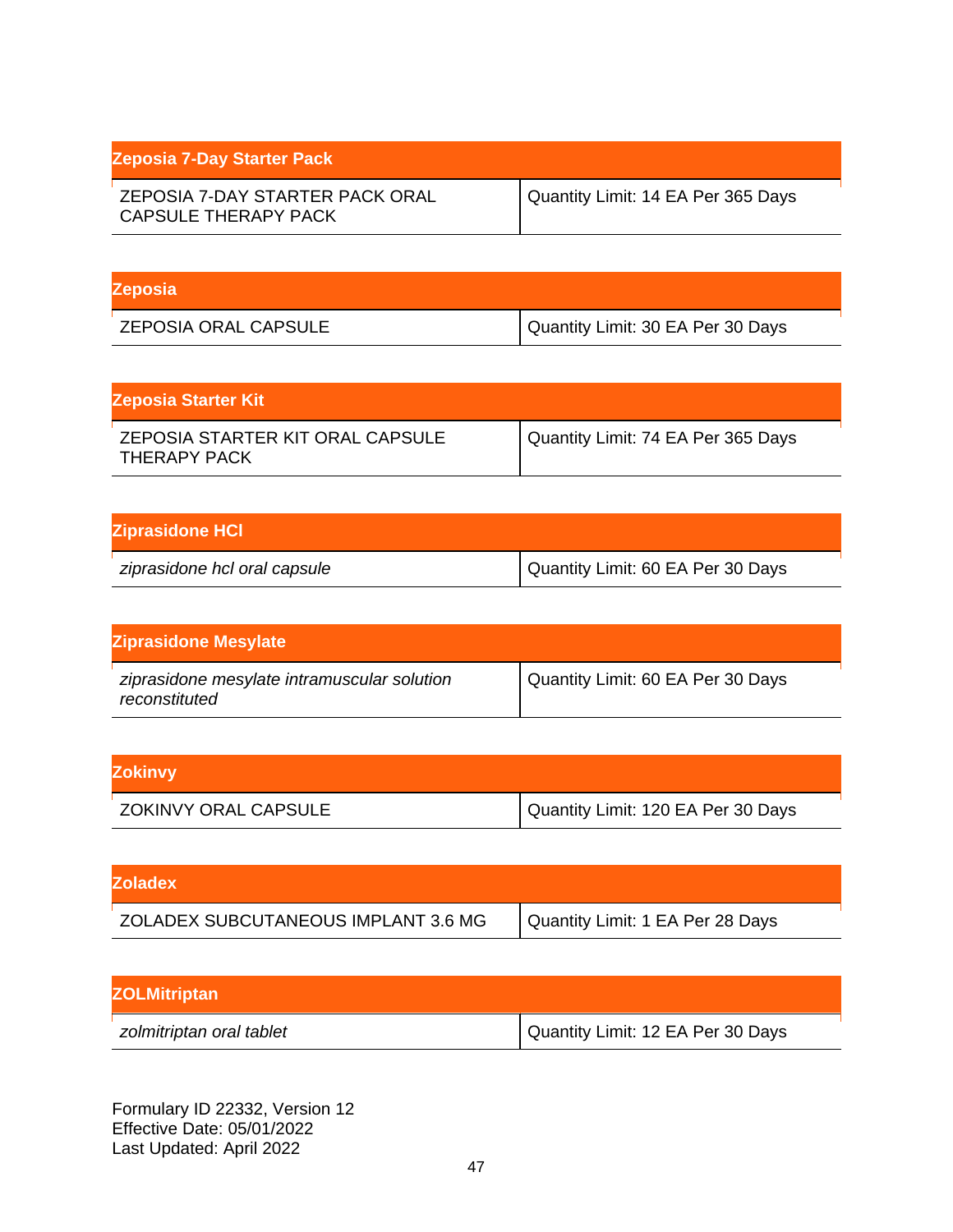| <b>Zolpidem Tartrate ER</b>                       |                                   |
|---------------------------------------------------|-----------------------------------|
| zolpidem tartrate er oral tablet extended release | Quantity Limit: 30 EA Per 30 Days |
|                                                   |                                   |

| <b>Zolpidem Tartrate</b>      |                                   |
|-------------------------------|-----------------------------------|
| zolpidem tartrate oral tablet | Quantity Limit: 30 EA Per 30 Days |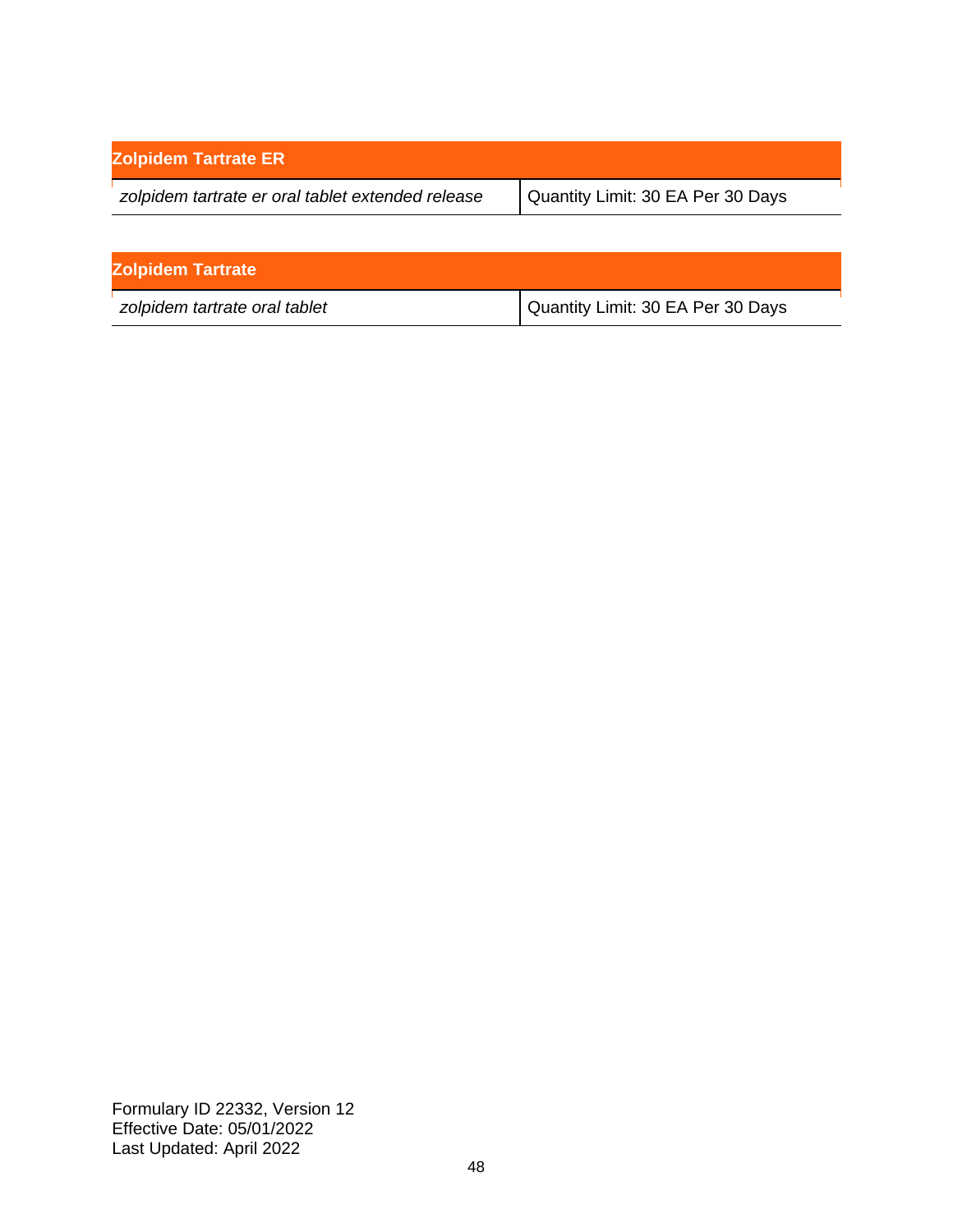### **Index of Drugs**

## $\mathbf{A}$

| Abacavir Sulfate-lamiVUDine 1       |  |
|-------------------------------------|--|
| Abacavir-Lamivudine-Zidovudine 1    |  |
|                                     |  |
|                                     |  |
|                                     |  |
|                                     |  |
|                                     |  |
|                                     |  |
| Albuterol Sulfate HFA  1, 2         |  |
|                                     |  |
|                                     |  |
|                                     |  |
|                                     |  |
|                                     |  |
| Amphetamine-Dextroamphetamine  3    |  |
| Amphetamine-Dextroamphetamine ER  3 |  |
|                                     |  |
|                                     |  |
|                                     |  |
|                                     |  |
|                                     |  |
|                                     |  |
| Asmanex (120 Metered Doses)  4      |  |
| Asmanex (14 Metered Doses)  4       |  |
| Asmanex (30 Metered Doses)  4       |  |
| Asmanex (60 Metered Doses)  4       |  |
| Asmanex (7 Metered Doses)  5        |  |
|                                     |  |
|                                     |  |
|                                     |  |
|                                     |  |
|                                     |  |
|                                     |  |
| AVONEX VIAL INTRAMUSCULAR KIT 6     |  |
|                                     |  |
|                                     |  |
| R                                   |  |
|                                     |  |
|                                     |  |
| BD ULTRA-FINE INSULIN SYRINGES 6    |  |
|                                     |  |
|                                     |  |
|                                     |  |
|                                     |  |
|                                     |  |
|                                     |  |
|                                     |  |
| Formulary ID 22332, Version 12      |  |
| <b>Effective Date: 05/01/2022</b>   |  |
| Last Updated: April 2022            |  |

| Buprenorphine HCI-Naloxone HCI7   |  |
|-----------------------------------|--|
| BuPROPion HCI ER (Smoking Det) 8  |  |
| buPROPion HCI ER (SR) 8           |  |
| buPROPion HCI ER (XL)8            |  |
| C                                 |  |
|                                   |  |
|                                   |  |
|                                   |  |
|                                   |  |
|                                   |  |
|                                   |  |
|                                   |  |
| Chantix Continuing Month Pak9     |  |
| Chantix Starting Month Pak9       |  |
| chlordiazePOXIDE HCl9             |  |
|                                   |  |
|                                   |  |
|                                   |  |
|                                   |  |
| Clorazepate Dipotassium  10       |  |
|                                   |  |
|                                   |  |
| Combivent Respimat 11             |  |
|                                   |  |
|                                   |  |
|                                   |  |
| D                                 |  |
|                                   |  |
|                                   |  |
|                                   |  |
| Depo-SubQ Provera 104 12          |  |
|                                   |  |
| Desvenlafaxine Succinate ER  12   |  |
| Dextroamphetamine Sulfate 12      |  |
| Dextroamphetamine Sulfate ER  12  |  |
| diazePAM                          |  |
|                                   |  |
|                                   |  |
| Dihydroergotamine Mesylate 13     |  |
|                                   |  |
| Dimethyl Fumarate Starter Pack 13 |  |
|                                   |  |
|                                   |  |
|                                   |  |
|                                   |  |
|                                   |  |
|                                   |  |
|                                   |  |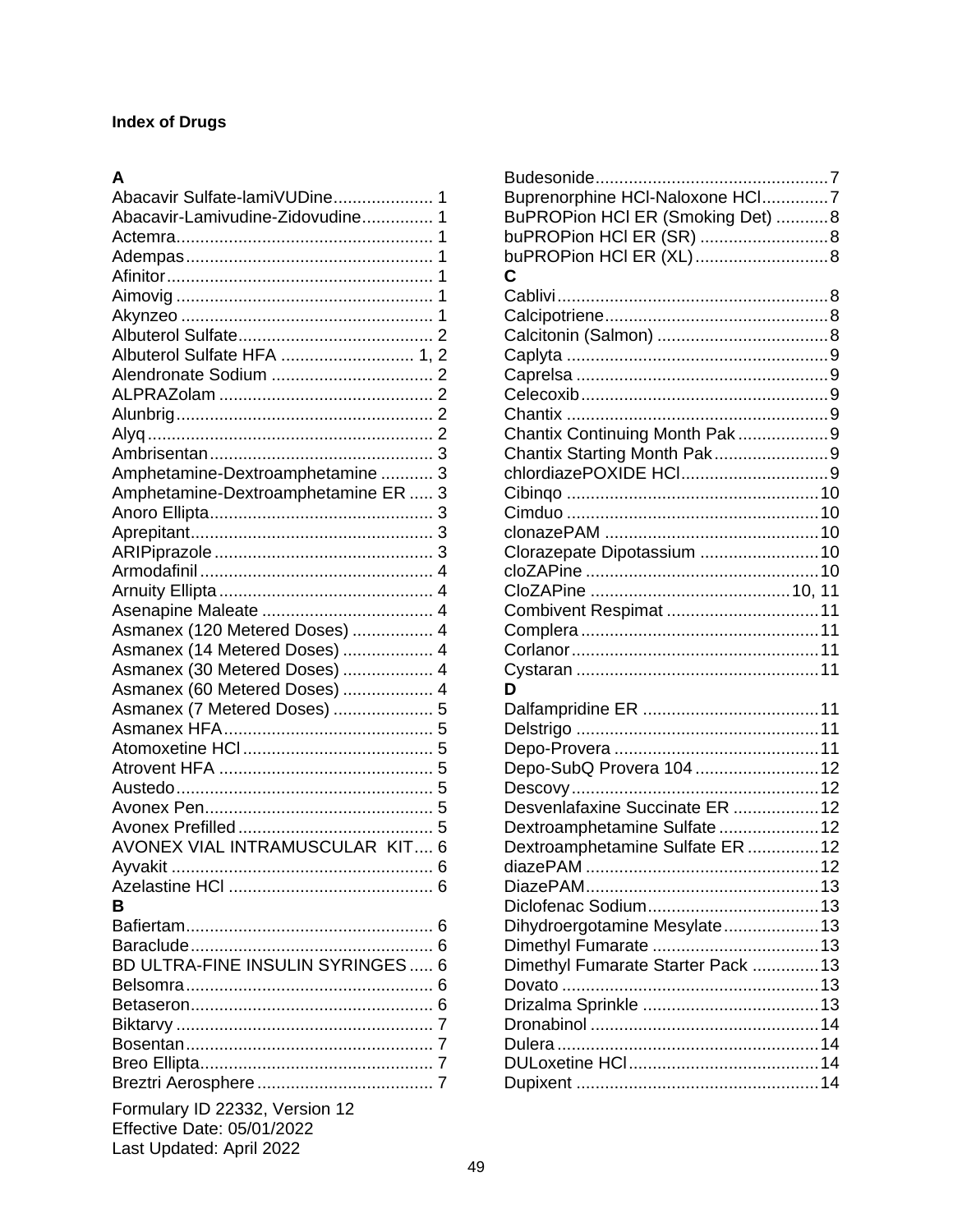### $\mathsf E$

| Efavirenz-Emtricitab-Tenofovir 14 |    |
|-----------------------------------|----|
| Efavirenz-lamiVUDine-Tenofovir 15 |    |
| Eletriptan Hydrobromide  15       |    |
|                                   |    |
| Eliquis DVT/PE Starter Pack 15    |    |
|                                   |    |
|                                   |    |
|                                   |    |
| Emtricitabine-Tenofovir DF  16    |    |
|                                   | 16 |
|                                   |    |
|                                   | 16 |
|                                   | 16 |
| Esomeprazole Magnesium            | 16 |
|                                   | 16 |
|                                   |    |
|                                   |    |
|                                   |    |
|                                   |    |
|                                   | 17 |
| F                                 |    |
|                                   | 17 |
| Fanapt Titration Pack 17          |    |
|                                   |    |
|                                   |    |
|                                   |    |
|                                   |    |
| Firmagon (240 MG Dose)  18        |    |
|                                   | 18 |
|                                   | 18 |
|                                   |    |
| Fluticasone-Salmeterol  19        |    |
|                                   |    |
| Formoterol Fumarate  19           |    |
|                                   |    |
| G                                 |    |
|                                   |    |
|                                   |    |
|                                   |    |
|                                   |    |
|                                   |    |
|                                   |    |
|                                   |    |
|                                   |    |
| н                                 |    |
| Hydrocortisone Valerate  21       |    |
| Ш                                 |    |
| Ibandronate Sodium 21             |    |
|                                   |    |
|                                   |    |
|                                   |    |
|                                   |    |
| Formulary ID 22332, Version 12    |    |
| <b>Effective Date: 05/01/2022</b> |    |
|                                   |    |
| Last Updated: April 2022          |    |

| Ipratropium-Albuterol 22          |
|-----------------------------------|
|                                   |
| J                                 |
|                                   |
|                                   |
|                                   |
| Κ                                 |
|                                   |
| Ketorolac Tromethamine 22         |
|                                   |
|                                   |
|                                   |
|                                   |
| L                                 |
| lamiVUDine-Zidovudine23           |
|                                   |
|                                   |
|                                   |
| LEVALBUTEROL HFA 24               |
|                                   |
|                                   |
| Lidocaine HCI Urethral/Mucosal 24 |
|                                   |
|                                   |
|                                   |
|                                   |
| Lonhala Magnair Refill Kit24      |
|                                   |
|                                   |
| Loteprednol Etabonate 25          |
|                                   |
|                                   |
|                                   |
| Lupron Depot (1-Month) 25         |
| Lupron Depot (3-Month) 25         |
| <b>LUPRON DEPOT (4-MONTH)</b>     |
| INTRAMUSCULAR KIT 30MG 26         |
| LUPRON DEPOT (6-MONTH)            |
| INTRAMUSCULAR KIT 45MG 26         |
|                                   |
| Lupron Depot-Ped (1-Month)26      |
| Lupron Depot-Ped (3-Month)26      |
|                                   |
| М                                 |
|                                   |
|                                   |
| Mayzent Starter Pack 27           |
| medroxyPROGESTERone Acetate 27    |
|                                   |
| MedroxyPROGESTERone Acetate 27    |
|                                   |
| Methylphenidate HCI 27            |
| Methylphenidate HCI ER 27         |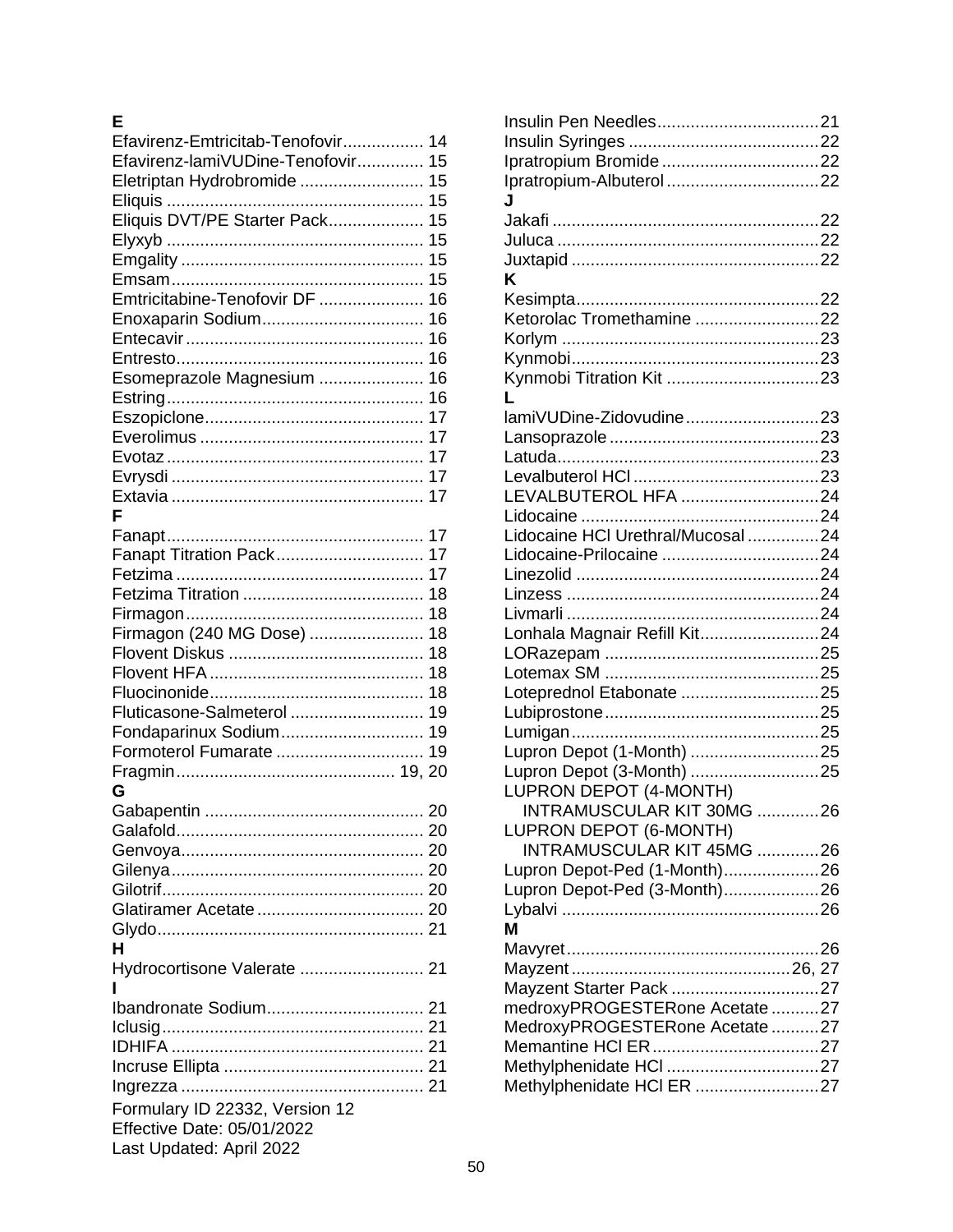| Mometasone Furoate 28            |  |
|----------------------------------|--|
|                                  |  |
|                                  |  |
| N                                |  |
|                                  |  |
|                                  |  |
|                                  |  |
|                                  |  |
|                                  |  |
|                                  |  |
|                                  |  |
|                                  |  |
| O                                |  |
|                                  |  |
|                                  |  |
|                                  |  |
|                                  |  |
| Omnipod 5 G6 Intro (Gen 5)  30   |  |
| Omnipod 5 G6 Pod (Gen 5) 30      |  |
| Omnipod Classic PDM (Gen 3) 30   |  |
| Omnipod Classic Pods (Gen 3)  30 |  |
| Omnipod DASH Intro (Gen 4)  30   |  |
| Omnipod DASH PDM (Gen 4)  30     |  |
| Omnipod DASH Pods (Gen 4)  30    |  |
|                                  |  |
|                                  |  |
|                                  |  |
|                                  |  |
|                                  |  |
|                                  |  |
|                                  |  |
| Oseltamivir Phosphate 31, 32     |  |
|                                  |  |
|                                  |  |
|                                  |  |
|                                  |  |
| P                                |  |
|                                  |  |
| Pantoprazole Sodium 32           |  |
|                                  |  |
|                                  |  |
|                                  |  |
|                                  |  |
| Plegridy Starter Pack  33        |  |
|                                  |  |
|                                  |  |
|                                  |  |
|                                  |  |
|                                  |  |
|                                  |  |
|                                  |  |
| Formulary ID 22332, Version 12   |  |
| Effective Date: 05/01/2022       |  |
| Last Updated: April 2022         |  |

| Pyrukynd Taper Pack 34                    |  |
|-------------------------------------------|--|
| Q                                         |  |
| QUEtiapine Fumarate35                     |  |
| QUEtiapine Fumarate ER35                  |  |
| R                                         |  |
| RABEprazole Sodium35                      |  |
|                                           |  |
|                                           |  |
|                                           |  |
| Rebif Rebidose Titration Pack35           |  |
|                                           |  |
|                                           |  |
|                                           |  |
|                                           |  |
| Repatha Pushtronex System36               |  |
|                                           |  |
|                                           |  |
|                                           |  |
|                                           |  |
|                                           |  |
|                                           |  |
|                                           |  |
| Rizatriptan Benzoate 37                   |  |
|                                           |  |
|                                           |  |
| S                                         |  |
|                                           |  |
| Savella Titration Pack38                  |  |
|                                           |  |
|                                           |  |
|                                           |  |
|                                           |  |
|                                           |  |
|                                           |  |
| Sofosbuvir-Velpatasvir39                  |  |
|                                           |  |
|                                           |  |
|                                           |  |
|                                           |  |
|                                           |  |
| SUMAtriptan Succinate 39                  |  |
| Sumatriptan Succinate Refill Subcutaneous |  |
| Solution Cartridge40                      |  |
|                                           |  |
|                                           |  |
|                                           |  |
|                                           |  |
|                                           |  |
|                                           |  |